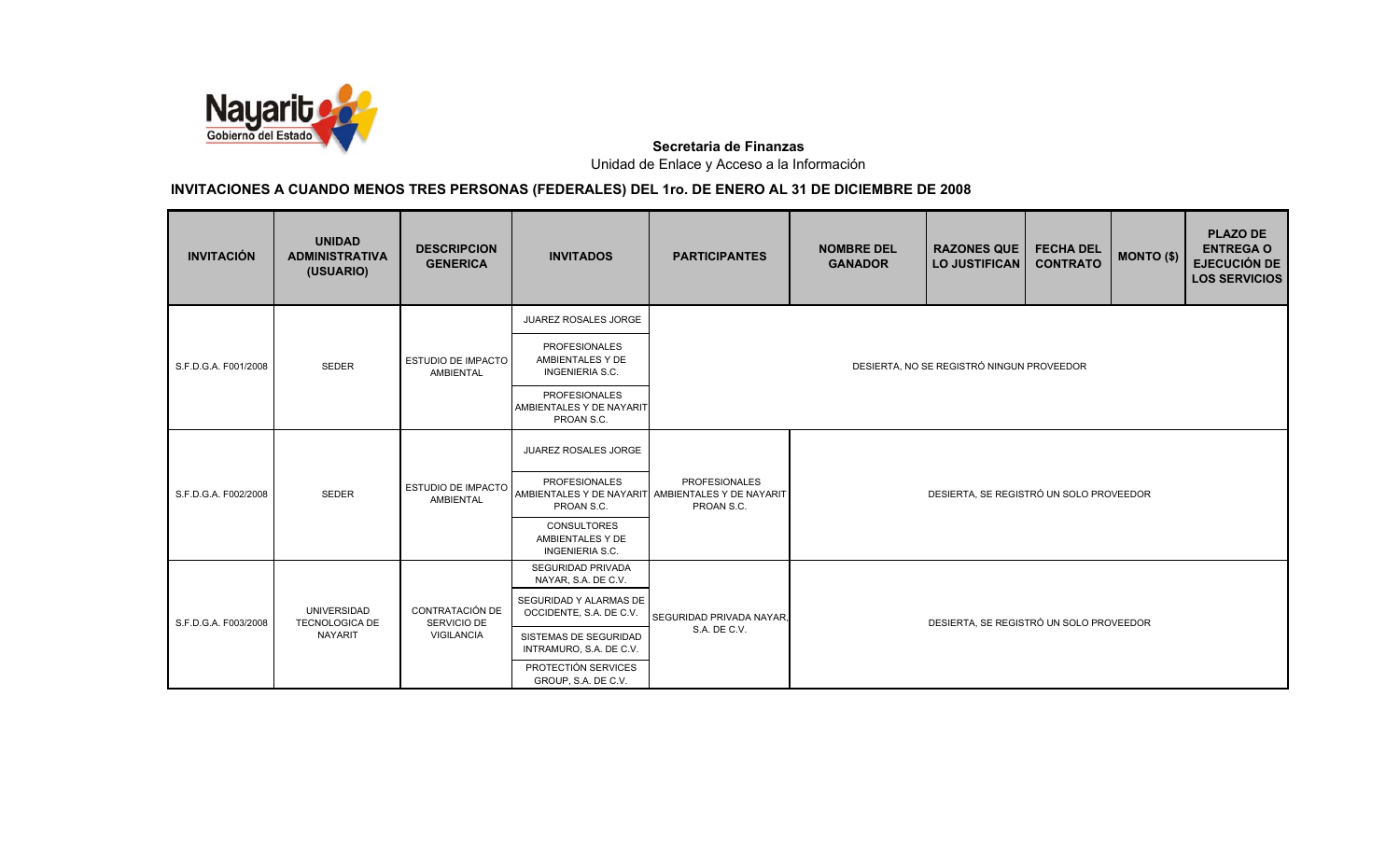

| <b>INVITACIÓN</b>    | <b>UNIDAD</b><br><b>ADMINISTRATIVA</b><br>(USUARIO) | <b>DESCRIPCION</b><br><b>GENERICA</b> | <b>INVITADOS</b>                                                                                               | <b>PARTICIPANTES</b>             | <b>NOMBRE DEL</b><br><b>GANADOR</b>     | <b>RAZONES QUE</b><br><b>LO JUSTIFICAN</b> | <b>FECHA DEL</b><br><b>CONTRATO</b> | <b>MONTO (\$)</b> | <b>PLAZO DE</b><br><b>ENTREGA O</b><br><b>EJECUCIÓN DE</b><br><b>LOS SERVICIOS</b> |  |
|----------------------|-----------------------------------------------------|---------------------------------------|----------------------------------------------------------------------------------------------------------------|----------------------------------|-----------------------------------------|--------------------------------------------|-------------------------------------|-------------------|------------------------------------------------------------------------------------|--|
|                      | <b>CONSEJO ESTATAL PARA</b>                         | SUMINISTRO E                          | SANDOVAL ACOSTA LUIS<br><b>ALONSO</b><br>CORPORACIÓN DE<br><b>SISTEMAS</b><br>COMPUELÉCTRICOS, S.A. DE<br>C.V. | <b>CORPORACIÓN DE SISTEMAS</b>   |                                         |                                            |                                     |                   |                                                                                    |  |
| S.F.D.G.A. F004/2008 | LAS CULTURAS Y LAS<br>ARTES DE NAYARIT              | <b>INSTALACIÓN DE</b><br>ILUMINIACIÓN | TESAV: TECNOLOGÍA Y<br>SERVICIO EN AUDIO Y VIDEO                                                               | COMPUELÉCTRICOS, S.A. DE<br>C.V. | DESIERTA, SE REGISTRÓ UN SOLO PROVEEDOR |                                            |                                     |                   |                                                                                    |  |
|                      |                                                     |                                       | LUIS EDUARDO CHÁVEZ<br><b>BUSTOS</b>                                                                           |                                  |                                         |                                            |                                     |                   |                                                                                    |  |
|                      |                                                     |                                       | ENERGÍA COSELEC, S.A. DE<br>C.V.                                                                               |                                  |                                         |                                            |                                     |                   |                                                                                    |  |
|                      |                                                     |                                       | ARMPED SERVICIOS<br>PROFESIONALES, S.A. DE<br>C.V.                                                             |                                  |                                         |                                            |                                     |                   |                                                                                    |  |
| S.F.D.G.A. F005/2008 | U.T.N.                                              | SERVICIO DE LIMPIEZA                  | GYAPHARMA, S.A. DE C.V.                                                                                        | GYAPHARMA, S.A. DE C.V.          |                                         | DESIERTA, SOLO SE REGISTRÓ UN PROVEEDOR    |                                     |                   |                                                                                    |  |
|                      |                                                     |                                       | VEGA LAMAS MARÍA DEL<br><b>CARMEN</b>                                                                          |                                  |                                         |                                            |                                     |                   |                                                                                    |  |
| S.F.D.G.A. F006/2008 |                                                     |                                       | <b>SEGURIDAD PRIVADA</b><br>NAYAR, S.A. DE C.V.                                                                |                                  |                                         |                                            |                                     |                   |                                                                                    |  |
|                      | UNIVERSIDAD<br><b>TECNOLOGICA DE</b>                | CONTRATACIÓN DE<br>SERVICIO DE        | SEGURIDAD Y ALARMAS DE<br>OCCIDENTE, S.A. DE C.V.                                                              | SEGURIDAD PRIVADA NAYAR,         |                                         | DESIERTA, SOLO SE REGISTRÓ UN PROVEEDOR    |                                     |                   |                                                                                    |  |
|                      | <b>NAYARIT</b>                                      | VIGILANCIA                            | SISTEMAS DE SEGURIDAD<br>INTRAMURO, S.A. DE C.V.                                                               | S.A. DE C.V.                     |                                         |                                            |                                     |                   |                                                                                    |  |
|                      |                                                     |                                       | PROTECTIÓN SERVICES<br>GROUP, S.A. DE C.V.                                                                     |                                  |                                         |                                            |                                     |                   |                                                                                    |  |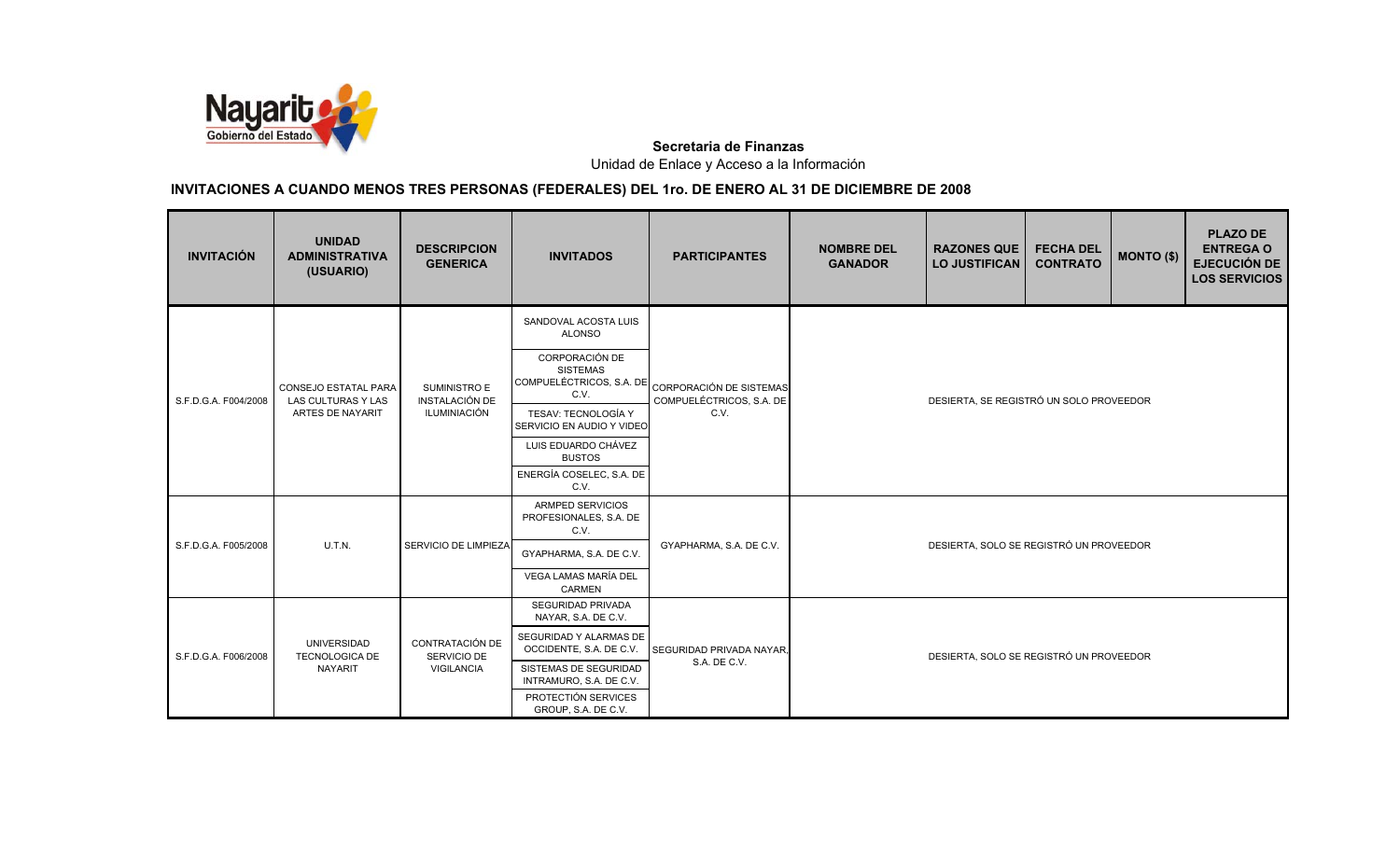

| <b>INVITACIÓN</b>    | <b>UNIDAD</b><br><b>ADMINISTRATIVA</b><br>(USUARIO)            | <b>DESCRIPCION</b><br><b>GENERICA</b>          | <b>INVITADOS</b>                                                                                                                                                                                                         | <b>PARTICIPANTES</b>                                             | <b>NOMBRE DEL</b><br><b>GANADOR</b> | <b>RAZONES QUE</b><br><b>LO JUSTIFICAN</b>    | <b>FECHA DEL</b><br><b>CONTRATO</b> | <b>MONTO (\$)</b> | <b>PLAZO DE</b><br><b>ENTREGA O</b><br><b>EJECUCIÓN DE</b><br><b>LOS SERVICIOS</b> |  |
|----------------------|----------------------------------------------------------------|------------------------------------------------|--------------------------------------------------------------------------------------------------------------------------------------------------------------------------------------------------------------------------|------------------------------------------------------------------|-------------------------------------|-----------------------------------------------|-------------------------------------|-------------------|------------------------------------------------------------------------------------|--|
| S.F.D.G.A. F007/2008 | CONSEJO ESTATAL PARA<br>LAS CULTURAS Y LAS<br>ARTES DE NAYARIT | SUMINISTRO E<br>INSTALACIÓN DE<br>ILUMINIACIÓN | SANDOVAL ACOSTA LUIS<br><b>ALONSO</b><br>CORPORACIÓN DE<br><b>SISTEMAS</b><br>COMPUELÉCTRICOS, S.A. DE<br>C.V.                                                                                                           | CORPORACIÓN DE SISTEMAS<br>COMPUELÉCTRICOS, S.A. DE<br>C.V.      |                                     | DESIERTA, SOLO SE REGISTRARON DOS PROVEEDORES |                                     |                   |                                                                                    |  |
|                      |                                                                |                                                | <b>TECNOLOGÍA Y SERVICIO EN</b><br>AUDIO Y VIDEO TESAV, S.A.<br>DE C.V.<br>LUIS EDUARDO CHÁVEZ<br><b>BUSTOS</b>                                                                                                          | TECNOLOGÍA Y SERVICIO EN<br>AUDIO Y VIDEO TESAV, S.A.<br>DE C.V. |                                     |                                               |                                     |                   |                                                                                    |  |
| S.F.D.G.A. F008/2008 | U.T.N.                                                         | SERVICIO DE LIMPIEZA                           | <b>ARMPED SERVICIOS</b><br>PROFESIONALES, S.A. DE<br>C.V.<br>GYAPHARMA, S.A. DE C.V.<br>VEGA LAMAS MARÍA DEL<br>CARMEN                                                                                                   | GYAPHARMA, S.A. DE C.V.                                          |                                     | DESIERTA, SOLO SE REGISTRÓ UN PROVEEDOR       |                                     |                   |                                                                                    |  |
| S.F.D.G.A. F009/2008 | U.T.B.B.                                                       | SERVICIO DE LIMPIEZA                           | GYAPHARMA, S.A. DE C.V.<br>VEGA LAMAS MARÍA DEL<br>CARMEN<br>SERVICIO, MANTENIMIENTO<br>Y CONSTRUCCIÓN DEL<br>NORTE, S.A. DE C.V.<br>CORPORATIVO INDUSTRIAL<br>CHROTASMI, S.A. DE C.V.<br><b>VEGA GRANADOS JAIRZINHO</b> |                                                                  |                                     | NO SE REGISTRÓ NINGÚN PROVEEDOR               |                                     |                   |                                                                                    |  |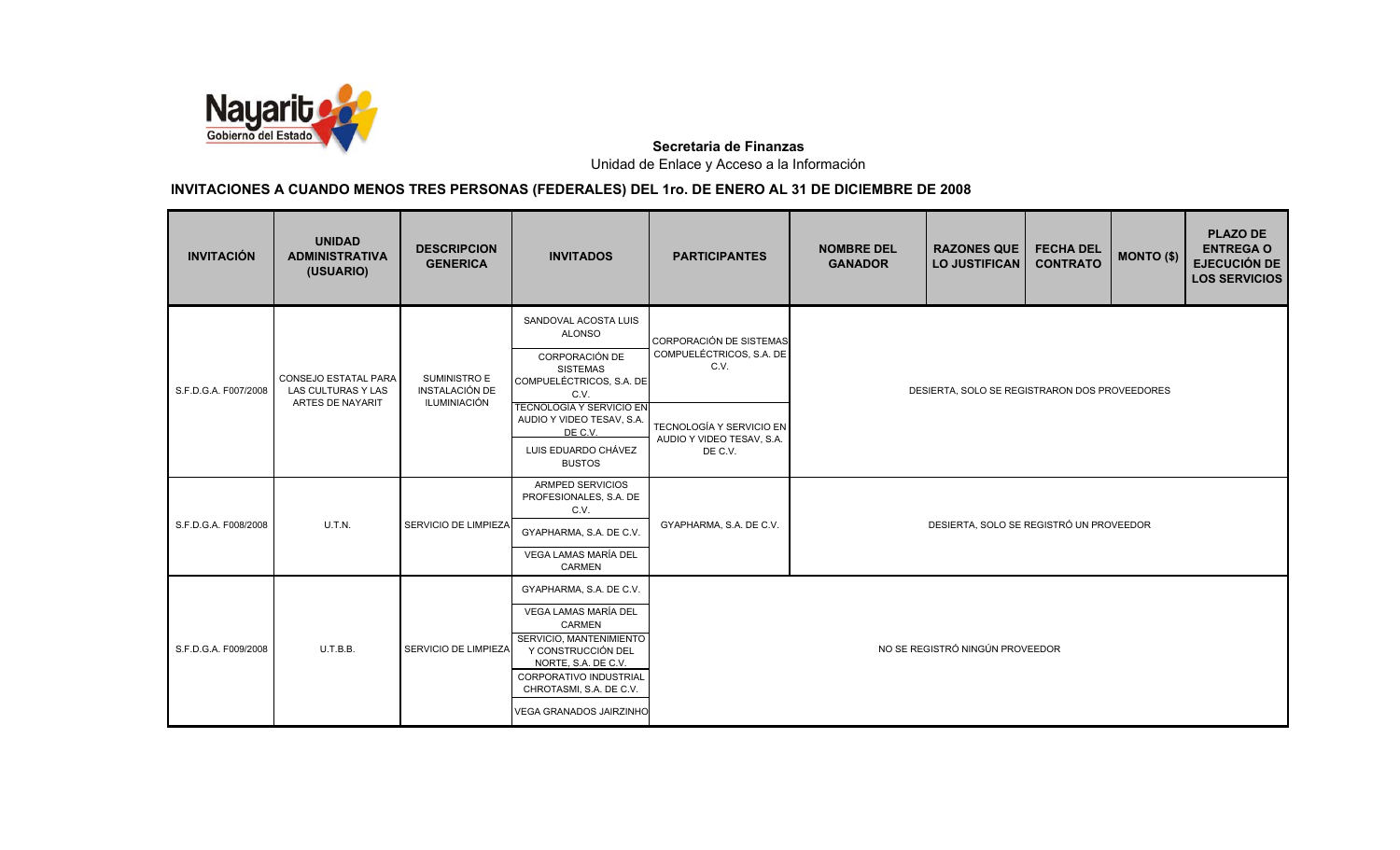

| <b>INVITACIÓN</b>    | <b>UNIDAD</b><br><b>ADMINISTRATIVA</b><br>(USUARIO) | <b>DESCRIPCION</b><br><b>GENERICA</b> | <b>INVITADOS</b>                                  | <b>PARTICIPANTES</b>                             | <b>NOMBRE DEL</b><br><b>GANADOR</b>                                                               | <b>RAZONES QUE</b><br><b>LO JUSTIFICAN</b> | <b>FECHA DEL</b><br><b>CONTRATO</b> | <b>MONTO (\$)</b> | <b>PLAZO DE</b><br><b>ENTREGA O</b><br><b>EJECUCIÓN DE</b><br><b>LOS SERVICIOS</b> |  |
|----------------------|-----------------------------------------------------|---------------------------------------|---------------------------------------------------|--------------------------------------------------|---------------------------------------------------------------------------------------------------|--------------------------------------------|-------------------------------------|-------------------|------------------------------------------------------------------------------------|--|
|                      |                                                     |                                       | <b>SEGURIDAD PRIVADA</b><br>NAYAR, S.A. DE C.V.   | SEGURIDAD PRIVADA NAYAR.<br>S.A. DE C.V.         |                                                                                                   |                                            |                                     |                   |                                                                                    |  |
| S.F.D.G.A. F010/2008 | <b>UNIVERSIDAD</b><br><b>TECNOLÓGICA DE BAHÍA</b>   | CONTRATACIÓN DE<br>SERVICIO DE        | SEGURIDAD Y ALARMAS DE<br>OCCIDENTE, S.A. DE C.V. | SISTEMAS DE SEGURIDAD<br>INTRAMURO, S.A. DE C.V. | DESIERTA EN LA APERTURA DE PROPUESTA. EN VIRTUD DE QUE SE DESCALIFICÓ A UN PROVEEDOR              |                                            |                                     |                   |                                                                                    |  |
|                      | DE BANDERAS                                         | VIGILANCIA                            | SISTEMAS DE SEGURIDAD<br>INTRAMURO, S.A. DE C.V.  | PROTECTIÓN SERVICES                              |                                                                                                   |                                            |                                     |                   |                                                                                    |  |
|                      |                                                     |                                       | PROTECTIÓN SERVICES<br>GROUP, S.A. DE C.V.        | GROUP, S.A. DE C.V.                              |                                                                                                   |                                            |                                     |                   |                                                                                    |  |
|                      |                                                     |                                       | PLASENCIA DE NAYARIT, S.A.<br>DE C.V.             |                                                  |                                                                                                   |                                            |                                     |                   |                                                                                    |  |
|                      | CONALEP                                             | <b>VEHICULOS NUEVOS</b>               | RICARDO L. GARATE Y CIA<br>S.A. DE C.V.           |                                                  |                                                                                                   |                                            |                                     |                   |                                                                                    |  |
| S.F.D.G.A. F011/2008 |                                                     | MODELO 2008                           | ALICA AUTOMOTRIZ, S.A. DE<br>C.V.                 |                                                  |                                                                                                   | DESIERTA, NO SE REGISTRÓ NINGUN PROVEEDOR  |                                     |                   |                                                                                    |  |
|                      |                                                     |                                       | AUTOMOTORES SIERRA, S.A.<br>DE C.V.               |                                                  |                                                                                                   |                                            |                                     |                   |                                                                                    |  |
|                      |                                                     |                                       | SEGURIDAD PRIVADA<br>NAYAR, S.A. DE C.V.          | SEGURIDAD PRIVADA NAYAR.<br>S.A. DE C.V.         |                                                                                                   |                                            |                                     |                   |                                                                                    |  |
|                      | <b>UNIVERSIDAD</b>                                  | CONTRATACIÓN DE                       | SEGURIDAD Y ALARMAS DE<br>OCCIDENTE, S.A. DE C.V. | PROTECTIÓN SERVICES                              |                                                                                                   |                                            |                                     |                   |                                                                                    |  |
| S.F.D.G.A. F012/2008 | TECNOLÓGICA DE BAHÍA<br><b>DE BANDERAS</b>          | SERVICIO DE<br>VIGILANCIA             | SISTEMAS DE SEGURIDAD<br>INTRAMURO, S.A. DE C.V.  | GROUP, S.A. DE C.V.                              | DESIERTA EN LA APERTURA DE PROPUESTAS, YA QUE UNICAMENTE SE PRESENTARON DOS<br><b>PROVEEDORES</b> |                                            |                                     |                   |                                                                                    |  |
|                      |                                                     |                                       | PROTECTIÓN SERVICES<br>GROUP, S.A. DE C.V.        | OMAR ALEJANDRO BAUTISTA                          |                                                                                                   |                                            |                                     |                   |                                                                                    |  |
|                      |                                                     |                                       | OMAR ALEJANDRO BAUTISTA<br><b>AGUIRRE</b>         | <b>AGUIRRE</b>                                   |                                                                                                   |                                            |                                     |                   |                                                                                    |  |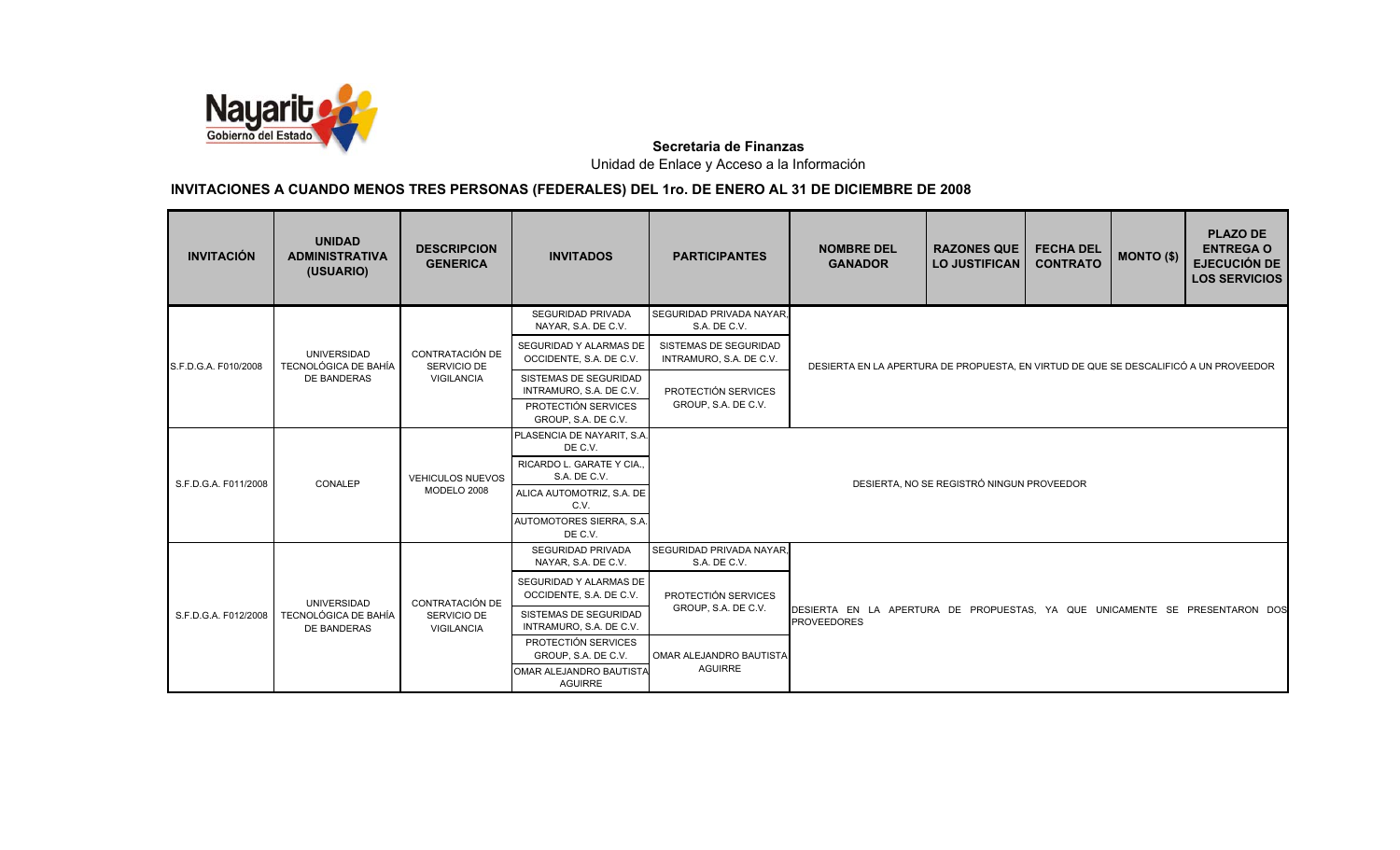

| <b>INVITACIÓN</b>    | <b>UNIDAD</b><br><b>ADMINISTRATIVA</b><br>(USUARIO) | <b>DESCRIPCION</b><br><b>GENERICA</b>         | <b>INVITADOS</b>                                                                                                                                                                                                                                                                              | <b>PARTICIPANTES</b>                                       | <b>NOMBRE DEL</b><br><b>GANADOR</b> | <b>RAZONES QUE</b><br><b>LO JUSTIFICAN</b>                             | <b>FECHA DEL</b><br><b>CONTRATO</b> | MONTO (\$) | <b>PLAZO DE</b><br><b>ENTREGA O</b><br><b>EJECUCIÓN DE</b><br><b>LOS SERVICIOS</b> |
|----------------------|-----------------------------------------------------|-----------------------------------------------|-----------------------------------------------------------------------------------------------------------------------------------------------------------------------------------------------------------------------------------------------------------------------------------------------|------------------------------------------------------------|-------------------------------------|------------------------------------------------------------------------|-------------------------------------|------------|------------------------------------------------------------------------------------|
| S.F.D.G.A. F013/2008 | SOP (CONALEP)                                       | <b>EQUIPO Y</b><br><b>REFACCIONES</b>         | VILLARREAL MORÁN AIDEE<br><b>DEL CARMEN</b><br>GONZÁLEZ RUELAS DULCE<br>MARÍA<br>GONZÁLEZ DE HARO<br>FRANCISCO RODRIGO<br>GUTIÉRREZ VILLALOBOS<br><b>FEDERICO</b><br><b>BALEROS Y REFACCIONES</b><br>DE OCCIDENTE, S.A. DE C.V.                                                               | GUTIÉRREZ VILLALOBOS<br><b>FEDERICO</b>                    |                                     |                                                                        |                                     |            |                                                                                    |
| S.F.D.G.A. F014/2008 | S.O.P.                                              | <b>EQUIPAMIENTO DE</b><br>AIRE ACONIDICIONADO | <b>EQUIPOS Y CLIMAS DEL</b><br>PACÍFICO, S.A. DE C.V.<br>VEGA ÁVILA AURORA<br><b>CECILIA</b><br>JESÚS MANUEL BERNAL DE<br><b>LOS SANTOS</b><br>SERVICIOS TÉCNICOS<br><b>ESPECIALIZADOS DE AIRE</b><br><b>ACONDICIONADO Y</b><br><b>REFRIGERACIÓN</b><br>IMPORTACIONES CORTÉS,<br>S.A. DE C.V. |                                                            |                                     | DESIERTA, NO SE REGISTRÓ NINGUN PROVEEDOR                              |                                     |            |                                                                                    |
| S.F.D.G.A. F015/2008 | SOP (CONALEP)                                       | <b>EQUIPO Y</b><br><b>REFACCIONES</b>         | VILLARREAL MORÁN AIDEE<br><b>DEL CARMEN</b><br>GONZÁLEZ RUELAS DULCE<br>MARÍA<br><b>GONZÁLEZ DE HARO</b><br><b>FRANCISCO RODRIGO</b>                                                                                                                                                          | <b>BALEROS Y REFACCIONES</b><br>DE OCCIDENTE, S.A. DE C.V. |                                     | DESIERTA, SOLO SE PRESENTÓ UN PROVEEDOR AL ACTO DE APERTURA DE OFERTAS |                                     |            |                                                                                    |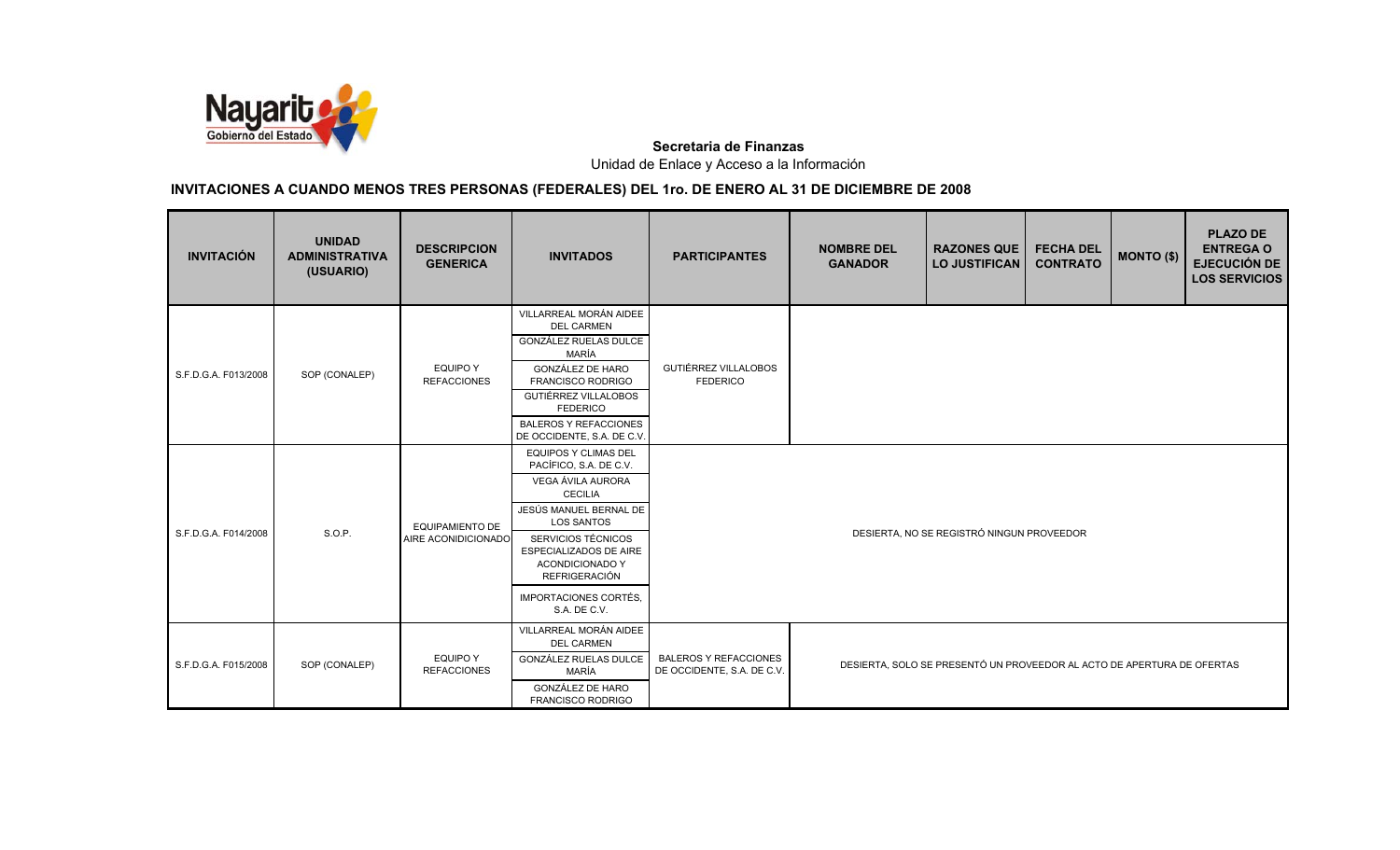

| <b>INVITACIÓN</b>                         | <b>UNIDAD</b><br><b>ADMINISTRATIVA</b><br>(USUARIO) | <b>DESCRIPCION</b><br><b>GENERICA</b>         | <b>INVITADOS</b>                                                                                                                                                                                                                                                                                  | <b>PARTICIPANTES</b>                                                     | <b>NOMBRE DEL</b><br><b>GANADOR</b>     | <b>RAZONES QUE</b><br><b>LO JUSTIFICAN</b>                             | <b>FECHA DEL</b><br><b>CONTRATO</b> | MONTO (\$) | <b>PLAZO DE</b><br><b>ENTREGA O</b><br><b>EJECUCIÓN DE</b><br><b>LOS SERVICIOS</b> |  |
|-------------------------------------------|-----------------------------------------------------|-----------------------------------------------|---------------------------------------------------------------------------------------------------------------------------------------------------------------------------------------------------------------------------------------------------------------------------------------------------|--------------------------------------------------------------------------|-----------------------------------------|------------------------------------------------------------------------|-------------------------------------|------------|------------------------------------------------------------------------------------|--|
| S.F.D.G.A. F015/2008<br>(Viene de la hoja | SOP (CONALEP)                                       | <b>EQUIPO Y</b>                               | <b>GUTIÉRREZ VILLALOBOS</b><br><b>FEDERICO</b>                                                                                                                                                                                                                                                    | GONZÁLEZ RUELAS DULCE<br>MARÍA                                           |                                         | DESIERTA, SOLO SE PRESENTÓ UN PROVEEDOR AL ACTO DE APERTURA DE OFERTAS |                                     |            |                                                                                    |  |
| anterior)                                 |                                                     | <b>REFACCIONES</b>                            | <b>BALEROS Y REFACCIONES</b><br>DE OCCIDENTE, S.A. DE C.V.                                                                                                                                                                                                                                        | GUTIÉRREZ VILLALOBOS<br><b>FEDERICO</b>                                  |                                         |                                                                        |                                     |            |                                                                                    |  |
| S.F.D.G.A. F016/2008                      | UNIVERSIDAD<br>TECNOLÓGICA DE<br><b>NAYARIT</b>     | <b>ACERVO</b><br><b>BIBLIOGRÁFICO</b>         | FERNANDEZ EDITORES, S.A.<br>DE C.V.<br>EDITORIAL TRILLAS, S.A. DE<br>C.V.<br>LIBROS DE LA PARRA, S.A.<br>DE C.V.<br>EDITORIAL SANTILLANA, S.A.<br>DE C.V.<br>UNIVERSDAD AUTONÓMA DE                                                                                                               | LIBROS DE LA PARRA, S.A. DE<br>C.V.<br>UNIVERSDAD AUTONÓMA DE<br>NAYARIT |                                         | DESIERTA, SOLO SE REGISTRARON DOS PROVEEDORES                          |                                     |            |                                                                                    |  |
| S.F.D.G.A. F017/2008                      | S.O.P.                                              | <b>EQUIPAMIENTO DE</b><br>AIRE ACONIDICIONADO | <b>NAYARIT</b><br><b>EQUIPOS Y CLIMAS DEL</b><br>PACÍFICO, S.A. DE C.V.<br>VEGA ÁVILA AURORA<br><b>CECILIA</b><br>JESÚS MANUEL BERNAL DE<br><b>LOS SANTOS</b><br>SERVICIOS TÉCNICOS<br>ESPECIALIZADOS DE AIRE<br>ACONDICIONADO Y<br><b>REFRIGERACIÓN</b><br>IMPORTACIONES CORTÉS,<br>S.A. DE C.V. | JESÚS MANUEL BERNAL DE<br><b>LOS SANTOS</b>                              | DESIERTA, SOLO SE REGISTRÓ UN PROVEEDOR |                                                                        |                                     |            |                                                                                    |  |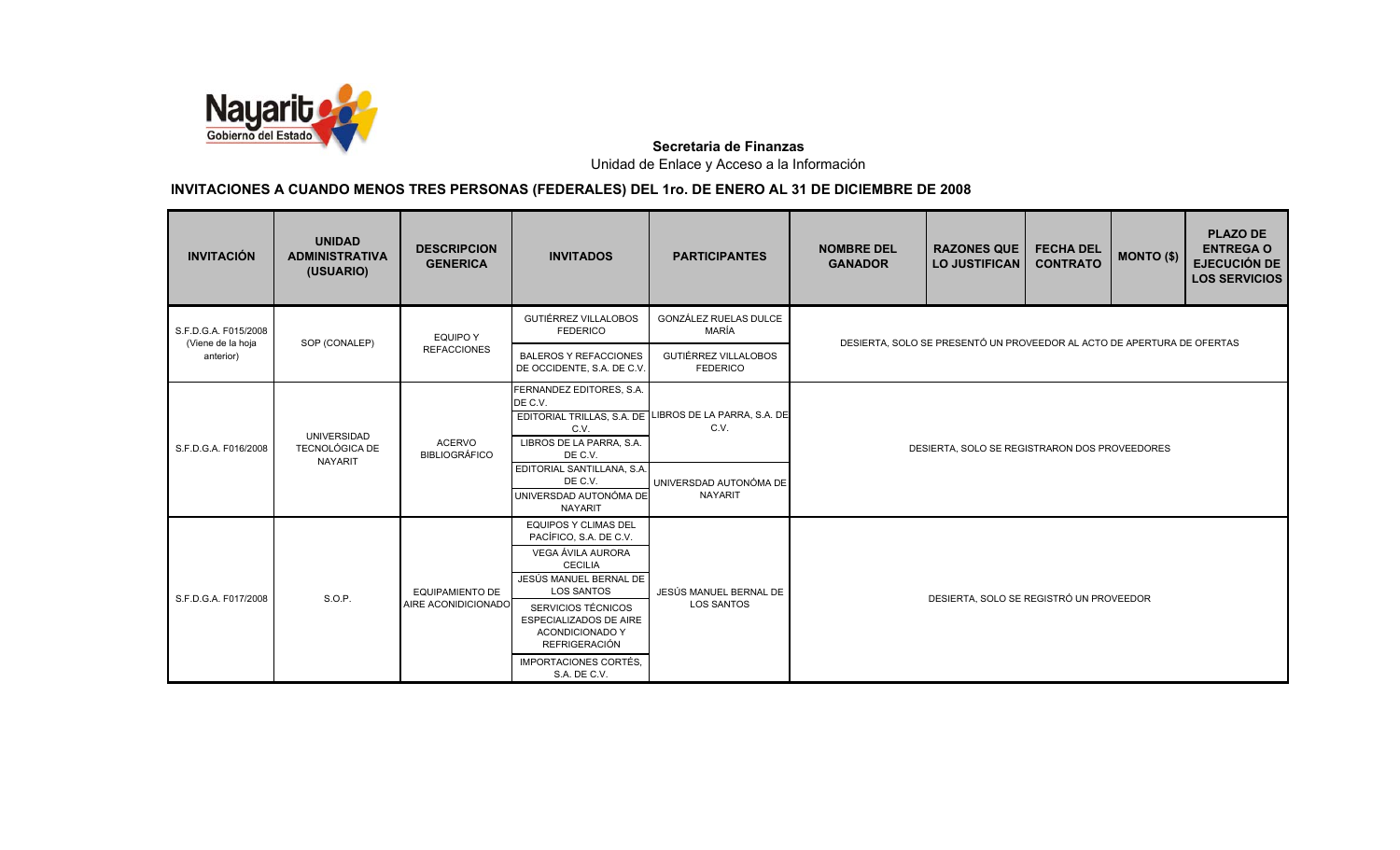

| <b>UNIDAD</b><br><b>ADMINISTRATIVA</b><br>(USUARIO) | <b>DESCRIPCION</b><br><b>GENERICA</b> | <b>INVITADOS</b>                                                         | <b>PARTICIPANTES</b> | <b>NOMBRE DEL</b><br><b>GANADOR</b> | <b>FECHA DEL</b><br><b>CONTRATO</b> |                                            | <b>PLAZO DE</b><br><b>ENTREGA O</b><br><b>EJECUCIÓN DE</b><br><b>LOS SERVICIOS</b> |
|-----------------------------------------------------|---------------------------------------|--------------------------------------------------------------------------|----------------------|-------------------------------------|-------------------------------------|--------------------------------------------|------------------------------------------------------------------------------------|
|                                                     |                                       | MARIA TERESA HERNANDEZ                                                   |                      |                                     |                                     |                                            |                                                                                    |
|                                                     |                                       | EQUIPOS DE OFICINA GB,<br>S.A. D EC.V.                                   |                      |                                     |                                     |                                            |                                                                                    |
|                                                     |                                       | JUAN MANUEL ROSAS<br>VALENCIA                                            |                      |                                     |                                     |                                            |                                                                                    |
|                                                     |                                       | HERRERA MACIAS JUAN<br><b>MANUEL</b>                                     |                      |                                     |                                     |                                            |                                                                                    |
| CECAN                                               | FABRICACION,<br><b>SUMINISTRO Y</b>   | <b>GRUPO COMERCIALIZADOR</b><br>DE GAMA DIDACTICA, S.A. DE<br>C.V.       |                      |                                     |                                     |                                            |                                                                                    |
|                                                     | <b>MUEBLES</b>                        | RIVAS GUTIERREZ CESAR                                                    |                      |                                     |                                     |                                            |                                                                                    |
|                                                     |                                       | <b>FABRIMUEBLES Y EQUIPOS</b><br>DE OFICINA DE NAYARIT, S<br>DE R.L.     |                      |                                     |                                     |                                            |                                                                                    |
|                                                     |                                       | PLASYDERNAY, S.A. DE C.V.                                                |                      |                                     |                                     |                                            |                                                                                    |
|                                                     |                                       | <b>GUTIERREZ GONZALEZ</b><br>MIRIAM DEL CARMEN<br>CAMARILLO OEGUEDA LUIS |                      |                                     |                                     |                                            |                                                                                    |
|                                                     |                                       | <b>COLOCACION DE</b>                                                     | <b>EDUARDO</b>       |                                     |                                     | <b>RAZONES QUE</b><br><b>LO JUSTIFICAN</b> | MONTO (\$)<br>DESIERTA NO SE REGISTRO NINGUNA EMPRESA PARA PARTICIPAR              |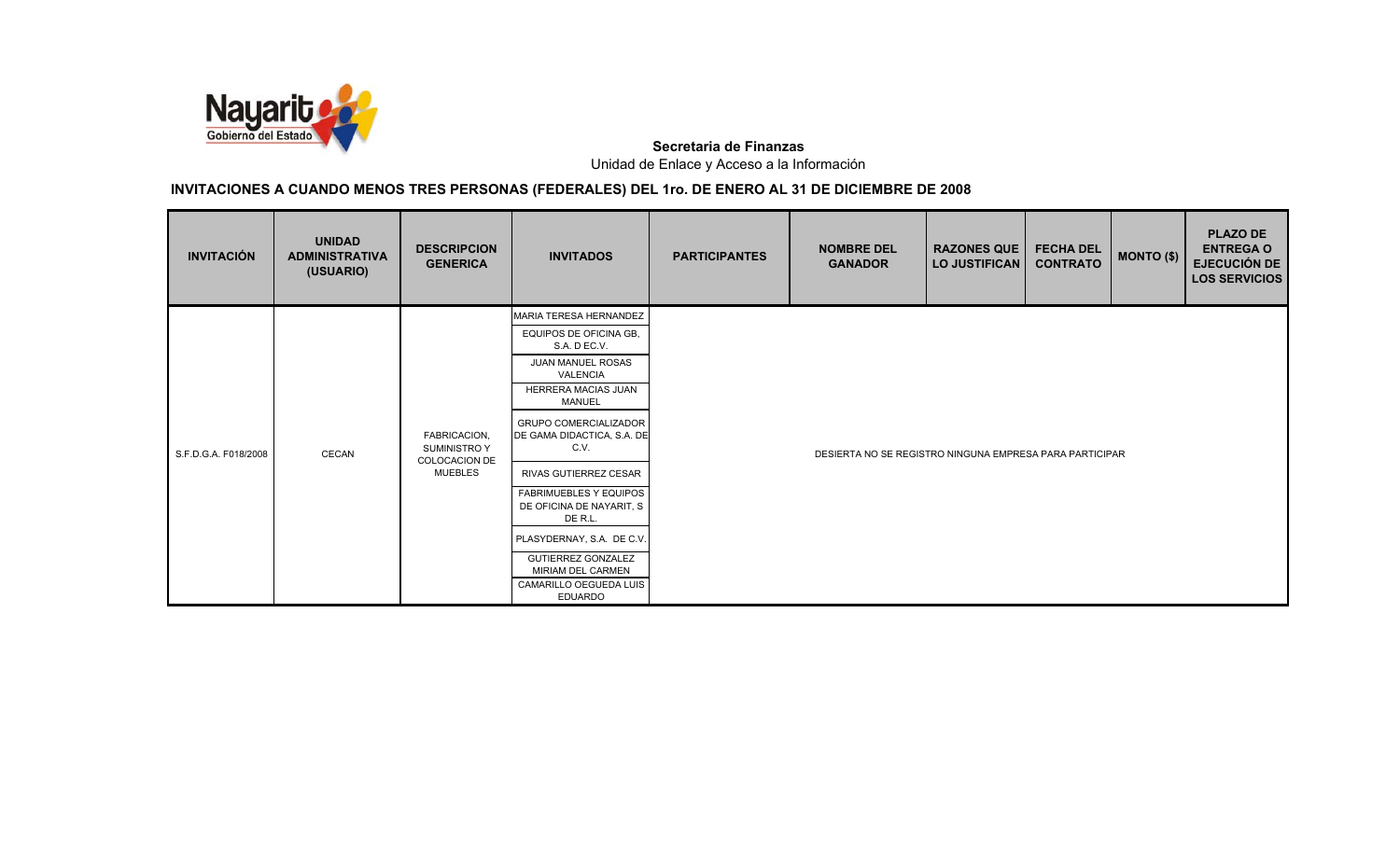

| <b>INVITACIÓN</b>    | <b>UNIDAD</b><br><b>ADMINISTRATIVA</b><br>(USUARIO) | <b>DESCRIPCION</b><br><b>GENERICA</b> | <b>INVITADOS</b>                                                                                                                                               | <b>PARTICIPANTES</b>                                           | <b>NOMBRE DEL</b><br><b>GANADOR</b>           | <b>RAZONES QUE</b><br><b>LO JUSTIFICAN</b> | <b>FECHA DEL</b><br><b>CONTRATO</b> | MONTO (\$) | <b>PLAZO DE</b><br><b>ENTREGA O</b><br><b>EJECUCIÓN DE</b><br><b>LOS SERVICIOS</b> |
|----------------------|-----------------------------------------------------|---------------------------------------|----------------------------------------------------------------------------------------------------------------------------------------------------------------|----------------------------------------------------------------|-----------------------------------------------|--------------------------------------------|-------------------------------------|------------|------------------------------------------------------------------------------------|
|                      | UNIVERSIDAD                                         | <b>ACERVO</b>                         | FERNANDEZ EDITORES, S.A.<br>DE C.V.<br>C.V.<br>LIBROS DE LA PARRA, S.A.<br>DE C.V.                                                                             | EDITORIAL TRILLAS, S.A. DE LIBROS DE LA PARRA, S.A. DE<br>C.V. |                                               |                                            |                                     |            |                                                                                    |
| S.F.D.G.A. F019/2008 | <b>TECNOLÓGICA DE</b><br>NAYARIT                    | <b>BIBLIOGRÁFICO</b>                  | EDITORIAL SANTILLANA, S.A.<br>DE C.V.<br>UNIVERSDAD AUTONÓMA DE<br><b>NAYARIT</b><br><b>ASESORES Y</b><br><b>REPRESENTACIONES</b><br>EDITORIALES, S.A. DE C.V. | UNIVERSDAD AUTONÓMA DE<br><b>NAYARIT</b>                       | DESIERTA, SOLO SE REGISTRARON DOS PROVEEDORES |                                            |                                     |            |                                                                                    |
| S.F.D.G.A. F020/2008 | <b>CECAN</b>                                        | FABRICACION,<br><b>SUMINISTRO Y</b>   | <b>GONZALEZ MARIA</b><br><b>FERNANDA</b><br>MUEBLES SOBRE DISEÑO,<br>S.A. DE C.V.<br><b>GLORIA GUERRERO</b><br>PACHECO                                         | PLASYDERNAY, S.A. DE C.V.                                      | DESIERTA SOLO SE REGISTRARON DOS PROVEEDORES  |                                            |                                     |            |                                                                                    |
|                      |                                                     | COLOCACION DE<br><b>MUEBLES</b>       | PLASYDERNAY, S.A. DE C.V.<br>HERRERA MACIAS JUAN<br><b>MANUEL</b><br>JUAN MANUEL ROSAS<br><b>VALENCIA</b>                                                      | MUEBLES SOBRE DISEÑO,<br>S.A. DE C.V.                          |                                               |                                            |                                     |            |                                                                                    |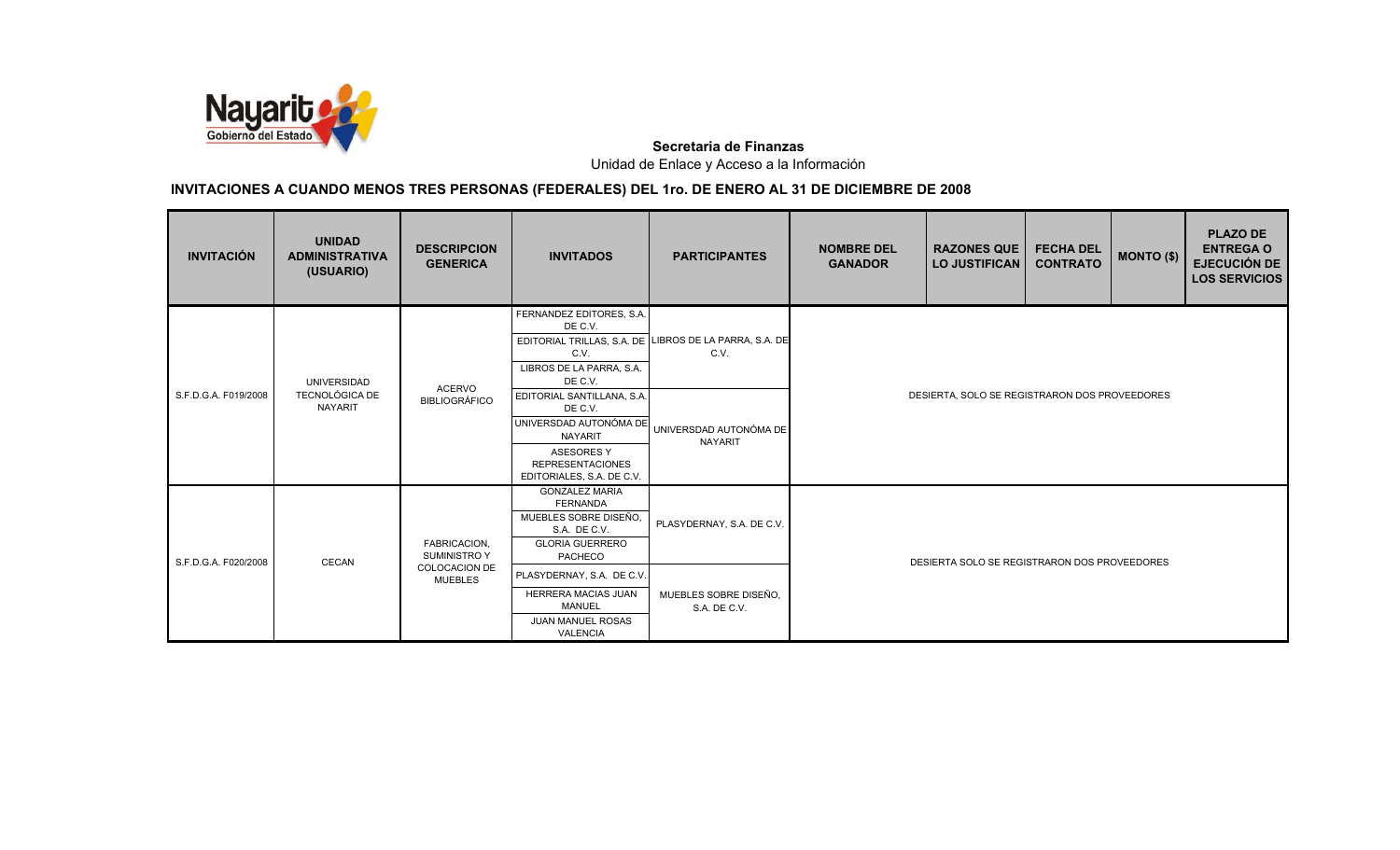

| <b>INVITACIÓN</b>    | <b>UNIDAD</b><br><b>ADMINISTRATIVA</b><br>(USUARIO) | <b>DESCRIPCION</b><br><b>GENERICA</b> | <b>INVITADOS</b>                                                      | <b>PARTICIPANTES</b>                                | <b>NOMBRE DEL</b><br><b>GANADOR</b>                                                    | <b>RAZONES QUE</b><br><b>LO JUSTIFICAN</b> | <b>FECHA DEL</b><br><b>CONTRATO</b> | MONTO (\$) | <b>PLAZO DE</b><br><b>ENTREGA O</b><br><b>EJECUCIÓN DE</b><br><b>LOS SERVICIOS</b> |  |  |
|----------------------|-----------------------------------------------------|---------------------------------------|-----------------------------------------------------------------------|-----------------------------------------------------|----------------------------------------------------------------------------------------|--------------------------------------------|-------------------------------------|------------|------------------------------------------------------------------------------------|--|--|
|                      |                                                     |                                       | EQUIPOS DE OFICINA GB.<br>S.A. D EC.V.                                | DISEÑO TECNOLOGICO EN<br>LABORATORIOS, S.A. DE C.V. |                                                                                        |                                            |                                     |            |                                                                                    |  |  |
|                      |                                                     |                                       | DISEÑO TECNOLOGICO EN<br>LABORATORIOS, S.A. DE C.V.                   | <b>TECNOLOGÍA EN EQUIPO</b>                         |                                                                                        |                                            |                                     |            |                                                                                    |  |  |
|                      |                                                     |                                       | DIAZ SÁNCHEZ MARÍA DE<br>JESÚS                                        | MÉDICO, S.A. DE C.V.                                |                                                                                        |                                            |                                     |            |                                                                                    |  |  |
| S.F.D.G.A. F021/2008 | SOP (CONALEP, CECYTE,                               | MOBILIARIO Y EQUIPO<br>PARA TALLER DE | <b>GRUPO COMERCIALIZADOR</b><br>DE GAMA DIDACTICA, S.A. DE<br>C.V.    | <b>EQUIPOS Y</b><br>REFRIGERACIONES TOLEDO          | DESIERTA EN EL ACTO DE APERTURA DE PROPOSICIONES. EN VIRTUD DE QUE SE DESCALIFICARON A |                                            |                                     |            |                                                                                    |  |  |
|                      | <b>EMSAD Y CETIS)</b>                               | ALIMENTOS Y BEBIDAS                   | <b>TECNOLOGÍA EN EQUIPO</b><br>MÉDICO, S.A. DE C.V.                   | DE MÉXICO, S.A. DE C.V.                             |                                                                                        |                                            | <b>TRES PROVEEDORES</b>             |            |                                                                                    |  |  |
|                      |                                                     |                                       | DISTRIBUIDORA OCA, S.A. DE<br>C.V.                                    | ASENSUS, S.A. DE C.V.                               |                                                                                        |                                            |                                     |            |                                                                                    |  |  |
|                      |                                                     |                                       | ASENSUS, S.A. DE C.V.                                                 |                                                     |                                                                                        |                                            |                                     |            |                                                                                    |  |  |
|                      |                                                     |                                       | <b>EQUIPOS Y</b><br>REFRIGERACIONES TOLEDO<br>DE MÉXICO, S.A. DE C.V. | DISTRIBUIDORA OCA, S.A. DE<br>C.V.                  |                                                                                        |                                            |                                     |            |                                                                                    |  |  |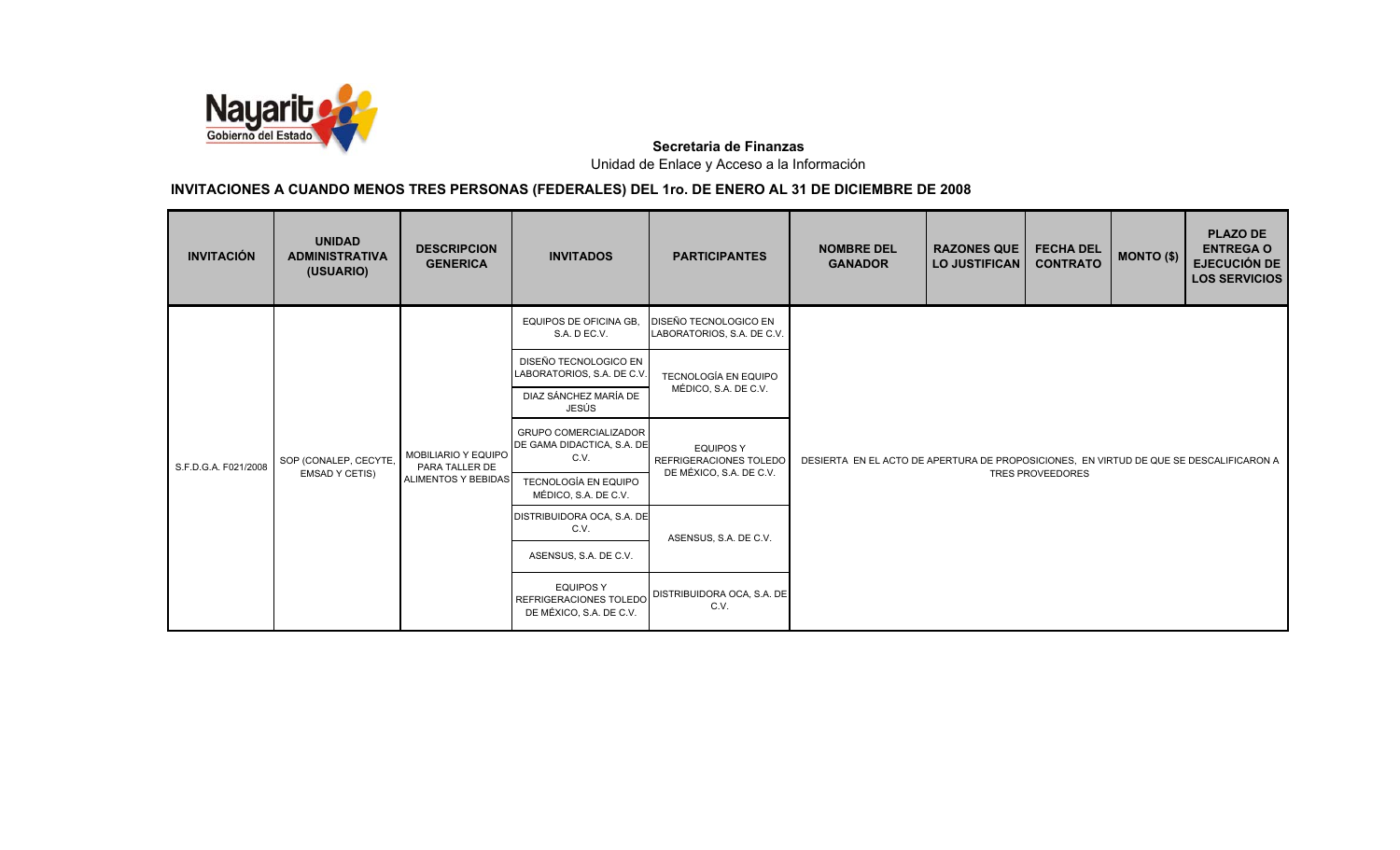

| <b>INVITACIÓN</b>    | <b>UNIDAD</b><br><b>ADMINISTRATIVA</b><br>(USUARIO) | <b>DESCRIPCION</b><br><b>GENERICA</b> | <b>INVITADOS</b>                                                | <b>PARTICIPANTES</b>                                         | <b>NOMBRE DEL</b><br><b>GANADOR</b>            | <b>RAZONES QUE</b><br><b>LO JUSTIFICAN</b>     | <b>FECHA DEL</b><br><b>CONTRATO</b> | <b>MONTO (\$)</b> | <b>PLAZO DE</b><br><b>ENTREGA O</b><br><b>EJECUCIÓN DE</b><br><b>LOS SERVICIOS</b> |  |
|----------------------|-----------------------------------------------------|---------------------------------------|-----------------------------------------------------------------|--------------------------------------------------------------|------------------------------------------------|------------------------------------------------|-------------------------------------|-------------------|------------------------------------------------------------------------------------|--|
|                      |                                                     |                                       | VEGA CACHÚ CLAUDIA<br><b>ALICIA</b>                             |                                                              |                                                |                                                |                                     |                   |                                                                                    |  |
|                      |                                                     |                                       | DE C.V.                                                         | INFORMÁTICA OPCYÓN, S.A. INFORMÁTICA OPCYÓN, S.A.<br>DE C.V. |                                                |                                                |                                     |                   |                                                                                    |  |
|                      | S.O.P.                                              | EQUIPO DE CÓMPUTO                     | <b>INFORMÁTICA Y SISTEMAS</b><br>DE NAYARIT, S.A. DE C.V.       |                                                              | DESIIERTA, SOLO SE REGISTRARON DOS PROVEEDORES |                                                |                                     |                   |                                                                                    |  |
| S.F.D.G.A. F022/2008 |                                                     |                                       | EXPERTIS, S.A. DE C.V.                                          | <b>INFORMÁTICA Y SISTEMAS</b><br>DE NAYARIT, S.A. DE C.V.    |                                                |                                                |                                     |                   |                                                                                    |  |
|                      |                                                     |                                       | PARTES Y ACCESORIOS DE<br>COMPUTACIÓN DE TEPIC.<br>S.A. DE C.V. |                                                              |                                                |                                                |                                     |                   |                                                                                    |  |
|                      |                                                     |                                       | COMPUTACIÓN,<br><b>EXPERIENCIA Y SERVCICIO,</b><br>S.A. DE C.V. |                                                              |                                                |                                                |                                     |                   |                                                                                    |  |
|                      |                                                     |                                       | VEGA CACHÚ CLAUDIA<br><b>ALICIA</b>                             | <b>INFORMÁTICA Y SISTEMAS</b>                                |                                                |                                                |                                     |                   |                                                                                    |  |
|                      |                                                     |                                       | INFORMÁTICA OPCYÓN, S.A.<br>DE C.V.                             | DE NAYARIT, S.A. DE C.V.                                     |                                                |                                                |                                     |                   |                                                                                    |  |
| S.F.D.G.A. F023/2008 | S.O.P.                                              | EQUIPO DE CÓMPUTO                     | <b>INFORMÁTICA Y SISTEMAS</b><br>DE NAYARIT, S.A. DE C.V.       |                                                              |                                                | DESIIERTA, SOLO SE REGISTRARON DOS PROVEEDORES |                                     |                   |                                                                                    |  |
|                      |                                                     |                                       | EXPERTIS, S.A. DE C.V.                                          | INFORMÁTICA OPCYÓN, S.A.<br>DE C.V.                          |                                                |                                                |                                     |                   |                                                                                    |  |
|                      |                                                     |                                       | PARTES Y ACCESORIOS DE<br>COMPUTACIÓN DE TEPIC,<br>S.A. DE C.V. |                                                              |                                                |                                                |                                     |                   |                                                                                    |  |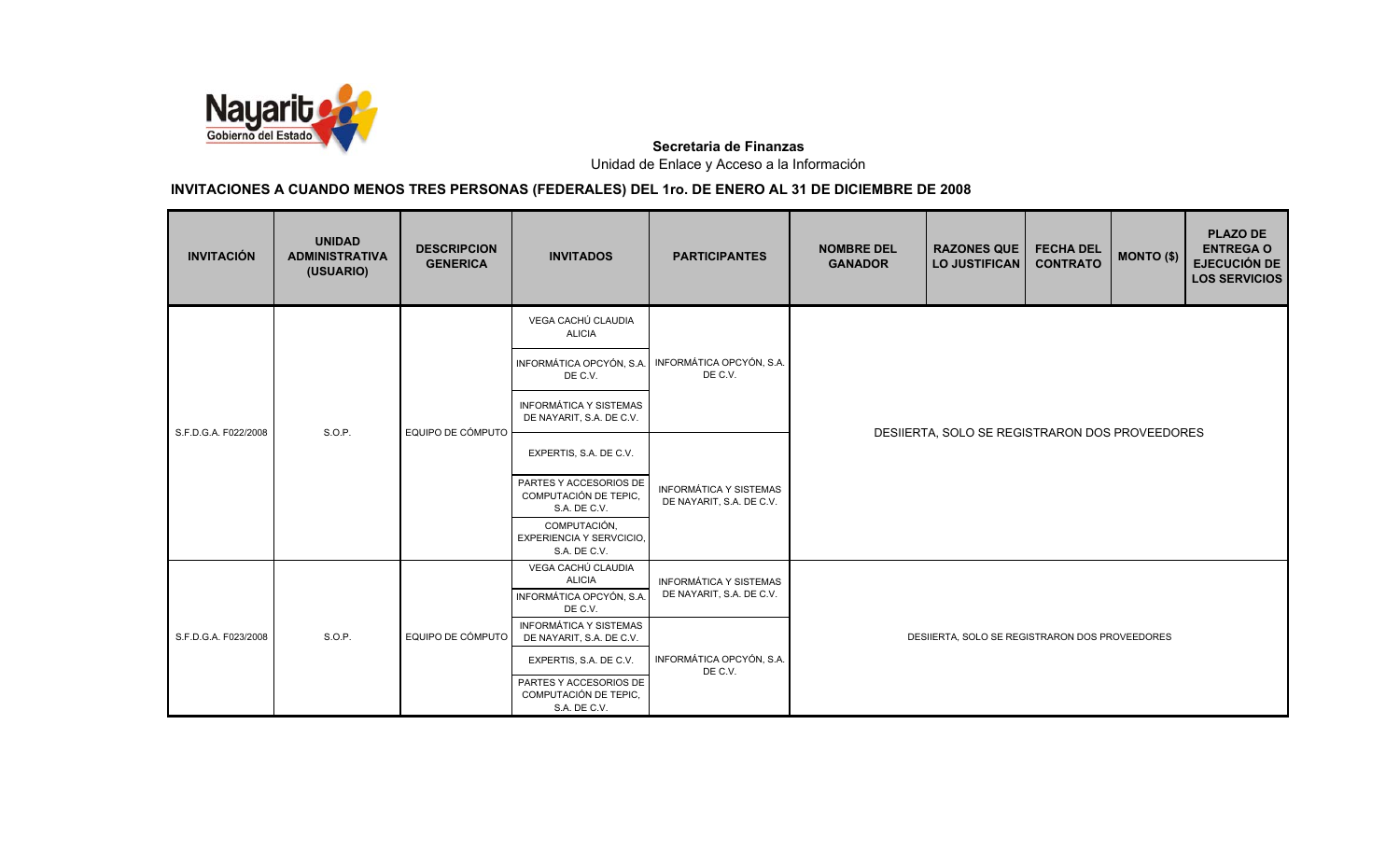

| <b>INVITACIÓN</b>    | <b>UNIDAD</b><br><b>ADMINISTRATIVA</b><br>(USUARIO) | <b>DESCRIPCION</b><br><b>GENERICA</b> | <b>INVITADOS</b>                                                                                | <b>PARTICIPANTES</b>                | <b>NOMBRE DEL</b><br><b>GANADOR</b>     | <b>RAZONES QUE</b><br><b>LO JUSTIFICAN</b> | <b>FECHA DEL</b><br><b>CONTRATO</b> | MONTO (\$) | <b>PLAZO DE</b><br><b>ENTREGA O</b><br><b>EJECUCIÓN DE</b><br><b>LOS SERVICIOS</b> |  |
|----------------------|-----------------------------------------------------|---------------------------------------|-------------------------------------------------------------------------------------------------|-------------------------------------|-----------------------------------------|--------------------------------------------|-------------------------------------|------------|------------------------------------------------------------------------------------|--|
|                      |                                                     |                                       | INFORMÁTICA OPCYÓN, S.A.<br>DE C.V.<br>COMPUTACIÓN,<br>EXPERIENCIA Y SERVCICIO,<br>S.A. DE C.V. |                                     |                                         |                                            |                                     |            |                                                                                    |  |
| S.F.D.G.A. F024/2008 | SECRETARÍA DEL MEDIO<br>AMBIENTE                    | EQUIPO DE CÓMPUTO                     | HERRERA VALDEZ OBDULIA                                                                          | INFORMÁTICA OPCYÓN, S.A.<br>DE C.V. | DESIERTA, SOLO SE REGISTRÓ UN PROVEEDOR |                                            |                                     |            |                                                                                    |  |
|                      |                                                     |                                       | VEGA CACHÚ CLAUDIA<br><b>ALICIA</b>                                                             |                                     |                                         |                                            |                                     |            |                                                                                    |  |
|                      |                                                     |                                       | VALDIVIA GARCÍA ENRIQUE                                                                         |                                     |                                         |                                            |                                     |            |                                                                                    |  |
|                      |                                                     |                                       | EXPERTIS, S.A. DE C.V.                                                                          |                                     |                                         |                                            |                                     |            |                                                                                    |  |
|                      |                                                     |                                       | INFORMÁTICA OPCYÓN, S.A.<br>DE C.V.<br>COMPUTACIÓN,<br>EXPERIENCIA Y SERVCICIO,<br>S.A. DE C.V. | INFORMÁTICA OPCYÓN, S.A.<br>DE C.V. |                                         |                                            |                                     |            |                                                                                    |  |
| S.F.D.G.A. F025/2008 | SECRETARÍA DEL MEDIO<br>AMBIENTE                    | EQUIPO DE CÓMPUTO                     | HERRERA VALDEZ OBDULIA                                                                          |                                     |                                         | DESIERTA, SOLO SE REGISTRÓ UN PROVEEDOR    |                                     |            |                                                                                    |  |
|                      |                                                     |                                       | VEGA CACHÚ CLAUDIA<br><b>ALICIA</b>                                                             |                                     |                                         |                                            |                                     |            |                                                                                    |  |
|                      |                                                     |                                       | VALDIVIA GARCÍA ENRIQUE                                                                         |                                     |                                         |                                            |                                     |            |                                                                                    |  |
|                      |                                                     |                                       | EXPERTIS, S.A. DE C.V.                                                                          |                                     |                                         |                                            |                                     |            |                                                                                    |  |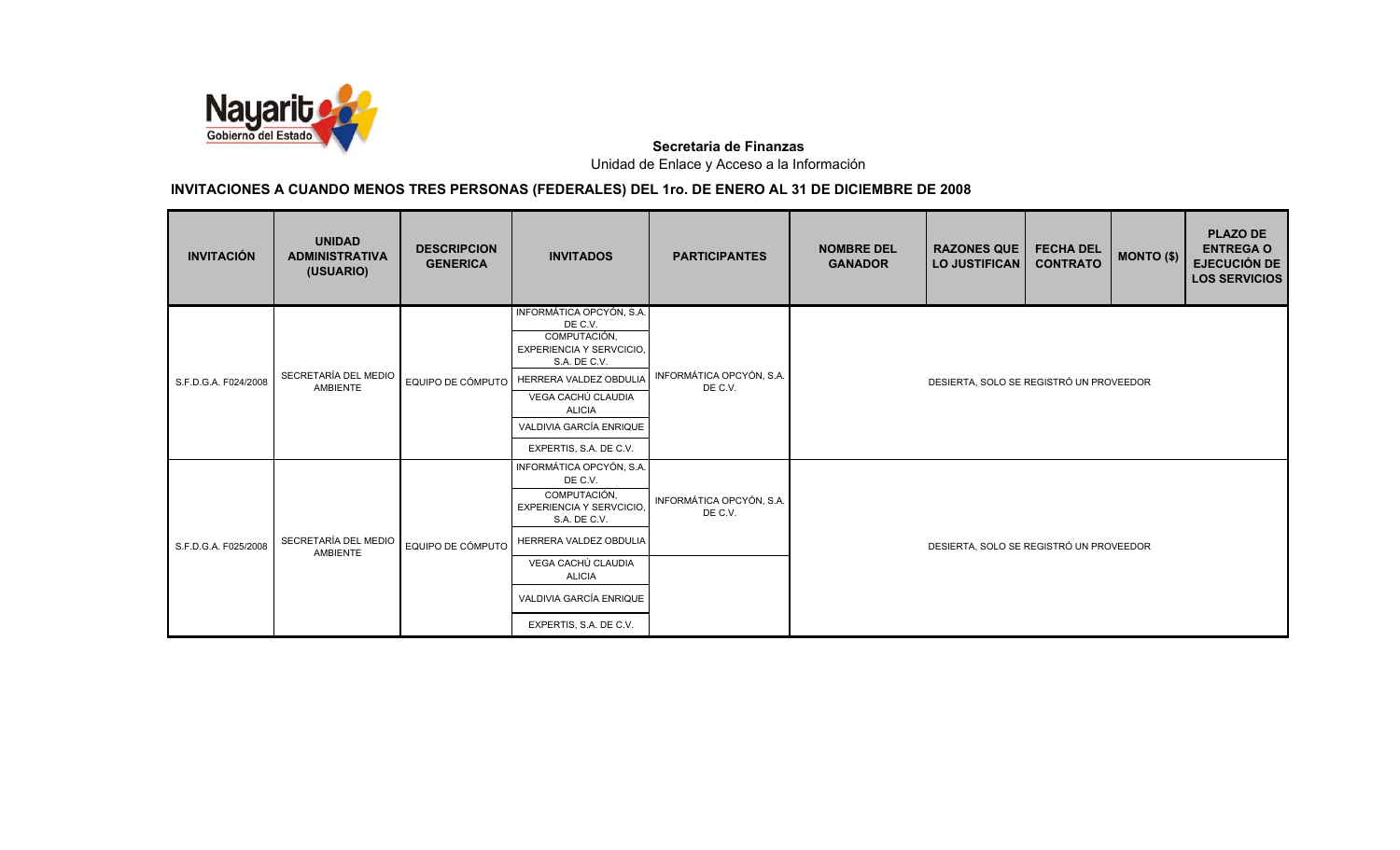

| <b>INVITACIÓN</b>    | <b>UNIDAD</b><br><b>ADMINISTRATIVA</b><br>(USUARIO) | <b>DESCRIPCION</b><br><b>GENERICA</b>             | <b>INVITADOS</b>                                                                                 | <b>PARTICIPANTES</b>                                                  | <b>NOMBRE DEL</b><br><b>GANADOR</b>                                               | <b>RAZONES QUE</b><br><b>LO JUSTIFICAN</b>                                               | <b>FECHA DEL</b><br><b>CONTRATO</b> | <b>MONTO (\$)</b> | <b>PLAZO DE</b><br><b>ENTREGA O</b><br><b>EJECUCIÓN DE</b><br><b>LOS SERVICIOS</b> |  |
|----------------------|-----------------------------------------------------|---------------------------------------------------|--------------------------------------------------------------------------------------------------|-----------------------------------------------------------------------|-----------------------------------------------------------------------------------|------------------------------------------------------------------------------------------|-------------------------------------|-------------------|------------------------------------------------------------------------------------|--|
|                      |                                                     |                                                   | IN MEDICAL NACIONAL, S.A.<br>DE C.V.<br>RIVELAB, S.A. DE C.V.                                    | MERCADO DE ACCESORIOS<br>MARINOS Y REDES, S.A. DE<br>C.V.             |                                                                                   |                                                                                          |                                     |                   |                                                                                    |  |
|                      |                                                     |                                                   | DISEÑO TECNOLÓGICO EN<br>LABORATORIOS, S.A. DE C.V.                                              | DISEÑO TECNOLÓGICO EN                                                 |                                                                                   |                                                                                          |                                     |                   |                                                                                    |  |
|                      |                                                     | EQUIPAMIENTO PARA C.V.<br><b>AULAS Y TALLERES</b> | MERCADO DE ACCESORIOS<br>MARINOS Y REDES, S.A. DE<br>C.V.                                        | LABORATORIOS, S.A. DE C.V.                                            |                                                                                   |                                                                                          |                                     |                   |                                                                                    |  |
|                      |                                                     |                                                   | GRUPO LAPCIT, S.A. DE C.V.<br>P.M.A. DE SINALOA, S.A. DE                                         | EQUIPESCA DE OBREGÓN,<br>S.A. DE C.V.                                 |                                                                                   | DESIERTA, EN VIRTUD DE QUE EN EL ACTO DE PRESENTACIÓN Y APERTURA DE PROPOSICIONES, NO SE |                                     |                   |                                                                                    |  |
| S.F.D.G.A. F026/2008 | S.O.P. (U.T.B.B.)                                   |                                                   | SERVICIO AQUAMOTO, S.A.<br>DE C.V.<br>EQUIPESCA DE OBREGÓN.<br>S.A. DE C.V.                      | LAB-TECH<br>INSTRUMENTACIÓN, S.A. DE<br>C.V.                          | PRESENTARON DOS EMPRESAS, Y EN EL ACTO SE DESCALIFICARON A OTROS DOS PROVEEDORES. |                                                                                          |                                     |                   |                                                                                    |  |
|                      |                                                     |                                                   | LAB-TECH<br>INSTRUMENTACIÓN, S.A. DE<br>C.V.<br><b>MOTORES JOHNSON</b><br>VALLARTA, S.A. DE C.V. | ASESORIA Y PROVEEDORA<br>DE EQUIPOS PARA<br>LABORATORIO, S.A. DE C.V. |                                                                                   |                                                                                          |                                     |                   |                                                                                    |  |
|                      |                                                     |                                                   | ASESORIA Y PROVEEDORA<br>DE EQUIPOS PARA<br>LABORATORIO, S.A. DE C.V.                            | RIVELAB, S.A. DE C.V.                                                 |                                                                                   |                                                                                          |                                     |                   |                                                                                    |  |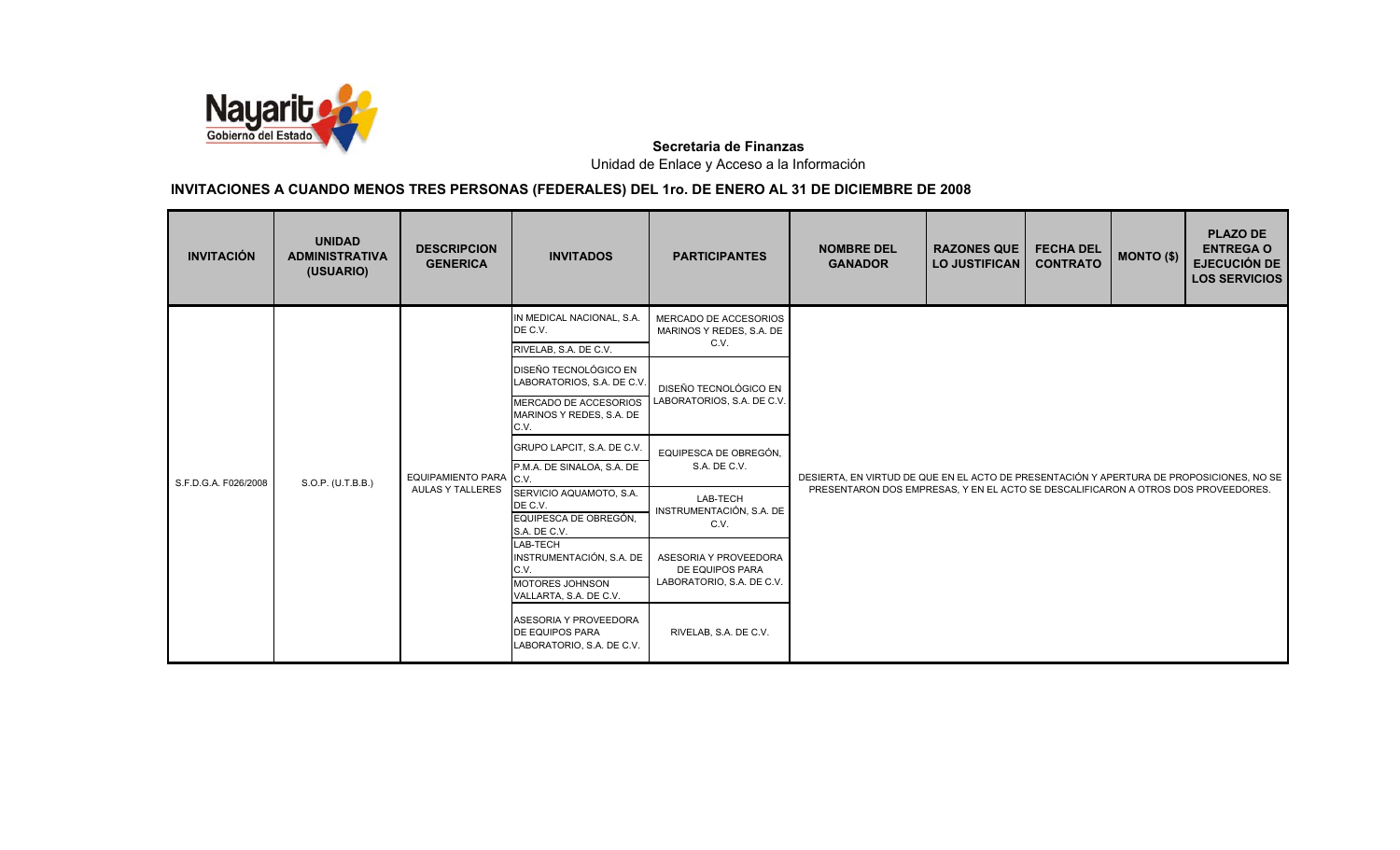

| <b>INVITACIÓN</b>    | <b>UNIDAD</b><br><b>ADMINISTRATIVA</b><br>(USUARIO)                          | <b>DESCRIPCION</b><br><b>GENERICA</b> | <b>INVITADOS</b>                                                                                                                                                                            | <b>PARTICIPANTES</b>                                       | <b>NOMBRE DEL</b><br><b>GANADOR</b>                | <b>RAZONES QUE</b><br><b>LO JUSTIFICAN</b>         | <b>FECHA DEL</b><br><b>CONTRATO</b> | <b>MONTO (\$)</b> | <b>PLAZO DE</b><br><b>ENTREGA O</b><br><b>EJECUCIÓN DE</b><br><b>LOS SERVICIOS</b> |  |
|----------------------|------------------------------------------------------------------------------|---------------------------------------|---------------------------------------------------------------------------------------------------------------------------------------------------------------------------------------------|------------------------------------------------------------|----------------------------------------------------|----------------------------------------------------|-------------------------------------|-------------------|------------------------------------------------------------------------------------|--|
| S.F.D.G.A. F027/2009 | <b>COMISIÓN ESTATAL DE</b><br><b>AGUA POTABLE Y</b><br><b>ALCANTARILLADO</b> | <b>VEHICULO</b>                       | PLASENCIA DE NAYARIT, S.A.<br>DE C.V.<br>ALICA AUTOMOTRIZ, S.A. DE<br>C.V.<br>AUTOMOTORES SIERRA, S.A.<br>DE C.V.<br>RICARDO L. GARATE Y CIA.,<br>S.A. DE C.V.                              | RICARDO L. GARATE Y CIA.,<br>S.A. DE C.V.                  |                                                    | DESIERTA, ÚNICAMENTE SE INCRIBIÓ UN SOLO PROVEEDOR |                                     |                   |                                                                                    |  |
| S.F.D.,A. F028/2007  | COMISIÓN ESTATAL DE<br><b>AGUA POTABLE Y</b><br>ALCANTARILLADO               | <b>VEHICULO</b>                       | RICARDO L. GARATE Y CIA.,<br>S.A. DE C.V.<br>ALICA AUTOMOTRIZ, S.A. DE<br>C.V.<br>PLASENCIA DE NAYARIT, S.A.<br>DE C.V.<br>AUTOMOTORES SIERRA, S.A.<br>DE C.V.                              |                                                            | DESIERTA NO SE INSCRIBIÓ NINGÚN PROVEEDOR          |                                                    |                                     |                   |                                                                                    |  |
| S.F.D.G.A. F029/2008 | S.O.P. (I.T.B.B.)                                                            | EQUIPO DE CÓMPUTO                     | COMPUTEPIC, S.A. DE C.V.<br>EXPERTIS, S.A. DE C.V.<br>VEGA CACHU CLAUDIA<br><b>ALICIA</b><br><b>EQUIPAMIENTO REDES Y</b><br>SOLUCIONES, S.A. DE C.V.<br>NAFFATE CARLOS NERY<br><b>ZOSER</b> | <b>EQUIPAMIENTO REDES</b><br>Y SOLUCIONES, S.A. DE<br>C.V. | DESIERTA, ÚNICAMENTE SE INCRIBIÓ UN SOLO PROVEEDOR |                                                    |                                     |                   |                                                                                    |  |
| S.F.D.G.A. F030/2008 | S.O.P. (I.T.B.B.)                                                            | EQUIPO DE CÓMPUTO                     | EXPERTIS, S.A. DE C.V.<br>COMPUTEPIC, S.A. DE C.V.<br>NAFFATE CARLOS NERY<br>ZOSER<br><b>VEGA CACHU CLAUDIA</b><br><b>ALICIA</b><br><b>EQUIPAMIENTO REDES Y</b><br>SOLUCIONES, S.A. DE C.V. | <b>EQUIPAMIENTO REDES Y</b><br>SOLUCIONES, S.A. DE C.V.    | DESIERTA, ÚNICAMENTE SE INCRIBIÓ UN SOLO PROVEEDOR |                                                    |                                     |                   |                                                                                    |  |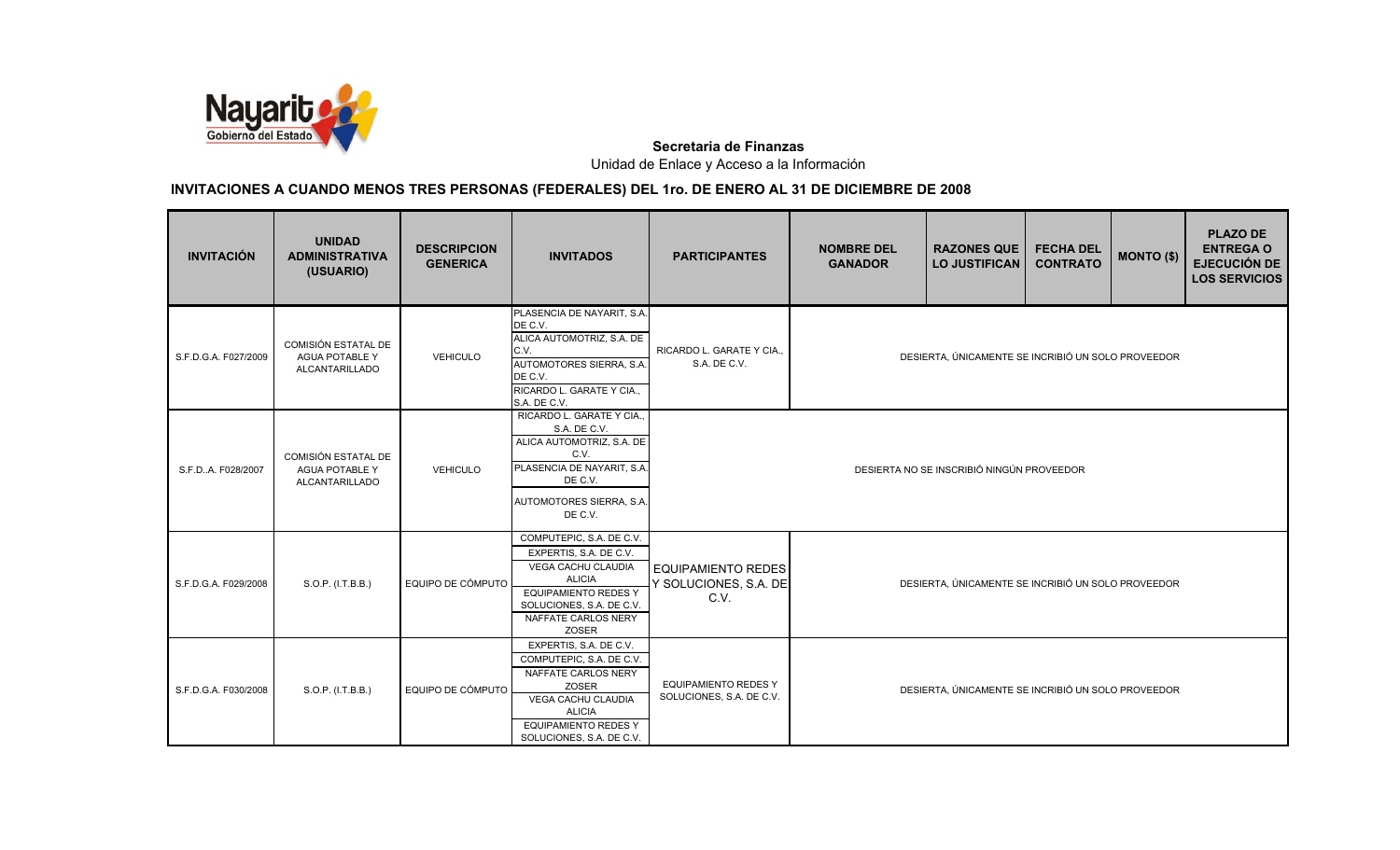

| <b>INVITACIÓN</b>    | <b>UNIDAD</b><br><b>ADMINISTRATIVA</b><br>(USUARIO) | <b>DESCRIPCION</b><br><b>GENERICA</b>                                                 | <b>INVITADOS</b>                                                                            | <b>PARTICIPANTES</b>                                            | <b>NOMBRE DEL</b><br><b>GANADOR</b>                                            | <b>RAZONES QUE</b><br><b>LO JUSTIFICAN</b>                  | <b>FECHA DEL</b><br><b>CONTRATO</b> | <b>MONTO (\$)</b> | <b>PLAZO DE</b><br><b>ENTREGA O</b><br><b>EJECUCIÓN DE</b><br><b>LOS SERVICIOS</b> |
|----------------------|-----------------------------------------------------|---------------------------------------------------------------------------------------|---------------------------------------------------------------------------------------------|-----------------------------------------------------------------|--------------------------------------------------------------------------------|-------------------------------------------------------------|-------------------------------------|-------------------|------------------------------------------------------------------------------------|
|                      |                                                     |                                                                                       | <b>COMERCIALIZADORAPROVIS</b><br>ÒN, S.A. DE C.V.                                           | <b>MERCADO DE ACCESORIOS</b><br>MARINOS Y REDES, S.A. DE<br>C.V | DISEÑO TECNOLÓGICO EN                                                          |                                                             |                                     |                   |                                                                                    |
|                      |                                                     |                                                                                       | IN MEDICAL NACIONAL, S.A.<br>DE C.V.<br>P.M.A. DE SINALOA, S.A. DE<br>C.V.                  | DISEÑO TECNOLÓGICO EN<br>LABORATORIOS, S.A. DE C.V.             | LABORATORIOS, S.A. DE C.V.                                                     |                                                             |                                     | 176.910,37        |                                                                                    |
|                      |                                                     |                                                                                       | GRUPO LAPCIT, S.A. DE C.V.<br>MERCADO DE ACCESORIOS<br>MARINOS Y REDES, S.A. DE<br>C.V.     | RIVELAB, S.A. DE C.V.                                           | RIVELAB, S.A. DE C.V.                                                          |                                                             |                                     | 173.081,21        |                                                                                    |
|                      | S.O.P. (I.T.B.B.)                                   | <b>EQUIPAMIENTO PARA</b><br><b>AULAS Y TALLERES</b>                                   | DISEÑO TECNOLÓGICO EN<br>LABORATORIOS, S.A. DE C.V                                          | LAB-TECH<br>INSTRUMENTACIÓN, S.A. DE<br>C.V.                    |                                                                                | <b>MEJORES</b><br><b>CONDICIONES DE</b><br>PRECIO Y CALIDAD | 28 DE JULIO DE<br>2008              |                   | 11-SEPTIEMBRE DE                                                                   |
| S.F.D.G.A. F031/2008 |                                                     |                                                                                       | LAB-TECH<br>INSTRUMENTACIÓN, S.A. DE<br>C.V.                                                | P.M.A. DE SINALOA, S.A. DE<br>C.V.                              | LAB-TECH                                                                       | ADEMAS DE LOS<br><b>REQUISITOS</b><br><b>SOLICITADOS</b>    |                                     |                   | 2008                                                                               |
|                      |                                                     |                                                                                       | ASESORIA Y PROVEEDORA<br>DE EQUIPOS PARA<br>LABORATORIO, S.A. DE C.V.                       | EQUIPESCA DE OBREGÓN,<br>S.A. DE C.V.                           | INSTRUMENTACIÓN, S.A. DE<br>C.V.                                               |                                                             |                                     | 183.252,50        |                                                                                    |
|                      |                                                     |                                                                                       | BUCEO VALLARTECH, S. DE<br>R.L. DE C.V.<br><b>MOTORES JOHNSON</b><br>VALLARTA, S.A. DE C.V. | COMERCIALIZADORA<br>PROVISIÓN, S.A. DE C.V.                     | EQUIPESCA DE OBREGÓN.                                                          |                                                             |                                     |                   |                                                                                    |
|                      |                                                     |                                                                                       | SERVICIO AQUAMOTO, S.A.<br>DE C.V.                                                          | ASESORIA Y PROVEEDORA<br>DE EQUIPOS PARA                        | S.A. DE C.V.                                                                   |                                                             |                                     | 9.326.50          |                                                                                    |
|                      |                                                     |                                                                                       | RIVELAB, S.A. DE C.V.                                                                       | LABORATORIO, S.A. DE C.V.                                       |                                                                                |                                                             |                                     |                   |                                                                                    |
| S.F.D.G.A. F032/2008 | S.O.P. (U.T.B.B.)                                   | <b>EQUIPAMIENTO PARA</b><br>TALLER DE AIRE<br><b>ACONDICIONADO Y</b><br>REFRIGERACIÓN | <b>GONZALEZ DE HARO</b><br><b>FRANCISCO RODRIGO</b>                                         | REFRIGERACIÓN Y PARTES<br>PARA COMPRESORES, S.A.<br>DE C.V.     | DESIERTA, EN VIRTUD DE QUE AL ACTO DE PRESENTACIÓN Y APERTURA DE PROPOSICIONES | ÚNICAMENTE SE PRESENTARON DOS PROVEEDORES.                  |                                     |                   |                                                                                    |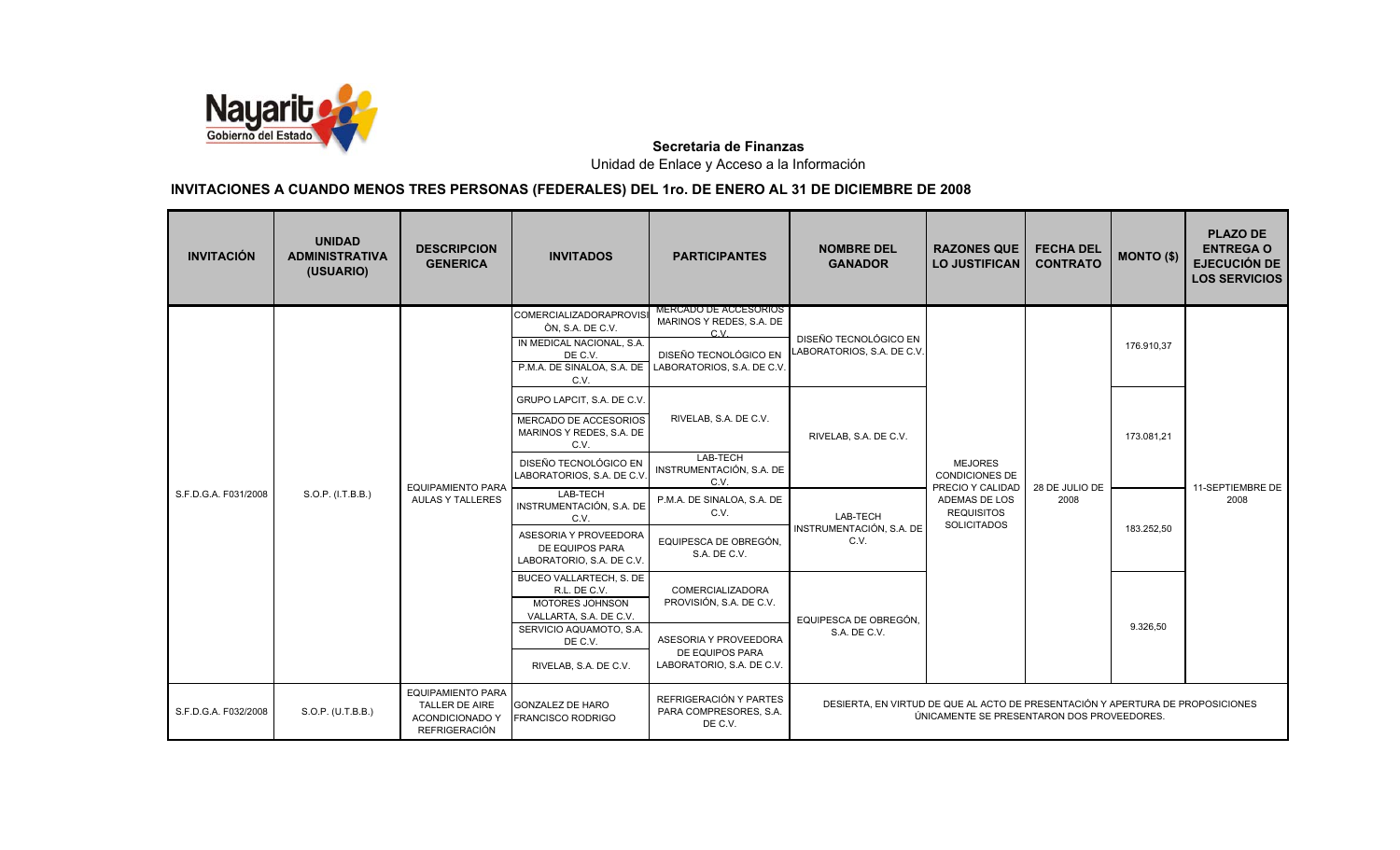

| <b>INVITACIÓN</b>                         | <b>UNIDAD</b><br><b>ADMINISTRATIVA</b><br>(USUARIO) | <b>DESCRIPCION</b><br><b>GENERICA</b>             | <b>INVITADOS</b>                                            | <b>PARTICIPANTES</b>                           | <b>NOMBRE DEL</b><br><b>GANADOR</b>                                            | <b>RAZONES QUE</b><br><b>LO JUSTIFICAN</b> | <b>FECHA DEL</b><br><b>CONTRATO</b> | <b>MONTO (\$)</b> | <b>PLAZO DE</b><br><b>ENTREGA O</b><br><b>EJECUCIÓN DE</b><br><b>LOS SERVICIOS</b> |  |
|-------------------------------------------|-----------------------------------------------------|---------------------------------------------------|-------------------------------------------------------------|------------------------------------------------|--------------------------------------------------------------------------------|--------------------------------------------|-------------------------------------|-------------------|------------------------------------------------------------------------------------|--|
|                                           |                                                     |                                                   | REFRIGERACIÓN EN<br>NAYARIT, S.A. DE C.V.                   |                                                |                                                                                |                                            |                                     |                   |                                                                                    |  |
|                                           |                                                     |                                                   | JAIME RAMÍREZ ARNULFO<br>ORTEGA PÉREZ MARÍA<br><b>ELENA</b> | <b>GUTIÉRREZ VILLALOBOS</b><br><b>FEDERICO</b> |                                                                                |                                            |                                     |                   |                                                                                    |  |
|                                           |                                                     | <b>EQUIPAMIENTO PARA</b><br><b>TALLER DE AIRE</b> | <b>VEGA AVILA AURORA</b><br><b>CECILIA</b>                  |                                                |                                                                                |                                            |                                     |                   |                                                                                    |  |
| S.F.D.G.A. F032/2008<br>(Viene de la hoja | S.O.P. (U.T.B.B.)                                   |                                                   | ARREOLA ZAMBADA ÁLVARO                                      |                                                | DESIERTA, EN VIRTUD DE QUE AL ACTO DE PRESENTACIÓN Y APERTURA DE PROPOSICIONES |                                            |                                     |                   |                                                                                    |  |
| anterior)                                 |                                                     | <b>ACONDICIONADO Y</b><br><b>REFRIGERACIÓN</b>    | BERNAL DE LOS SANTOS<br>JESÚS MANUEL                        |                                                | ÚNICAMENTE SE PRESENTARON DOS PROVEEDORES.                                     |                                            |                                     |                   |                                                                                    |  |
|                                           |                                                     |                                                   | <b>SANDOVAL MIRAMONTES</b><br><b>LUIS ALBERTO</b>           |                                                |                                                                                |                                            |                                     |                   |                                                                                    |  |
|                                           |                                                     |                                                   | REFRIGERACIÓN Y PARTES<br>PARA COMPRESORES, S.A.<br>DE C.V. | REFRIGERACIÓN EN<br>NAYARIT, S.A. DE C.V.      |                                                                                |                                            |                                     |                   |                                                                                    |  |
|                                           |                                                     |                                                   | GUTIÉRREZ VILLALOBOS<br><b>FEDERICO</b>                     |                                                |                                                                                |                                            |                                     |                   |                                                                                    |  |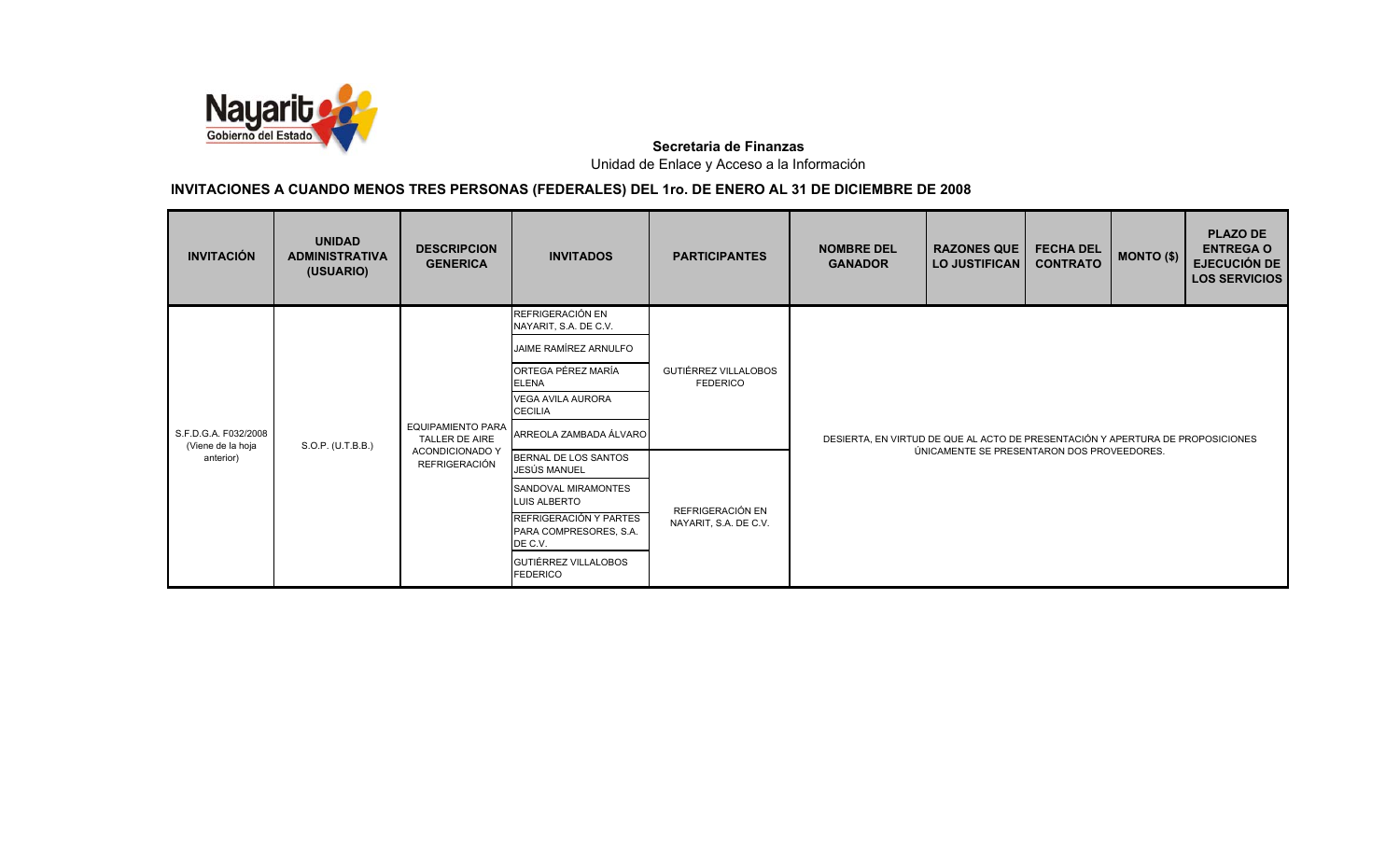

| <b>INVITACIÓN</b>    | <b>UNIDAD</b><br><b>ADMINISTRATIVA</b><br>(USUARIO) | <b>DESCRIPCION</b><br><b>GENERICA</b>                                       | <b>INVITADOS</b>                                                                                                                                                                                                                                                                                                                                                               | <b>PARTICIPANTES</b>                                                                                          | <b>NOMBRE DEL</b><br><b>GANADOR</b>                                                 | <b>RAZONES QUE</b><br><b>LO JUSTIFICAN</b>                                                                              | <b>FECHA DEL</b><br><b>CONTRATO</b> | <b>MONTO (\$)</b> | <b>PLAZO DE</b><br><b>ENTREGA O</b><br><b>EJECUCIÓN DE</b><br><b>LOS SERVICIOS</b> |
|----------------------|-----------------------------------------------------|-----------------------------------------------------------------------------|--------------------------------------------------------------------------------------------------------------------------------------------------------------------------------------------------------------------------------------------------------------------------------------------------------------------------------------------------------------------------------|---------------------------------------------------------------------------------------------------------------|-------------------------------------------------------------------------------------|-------------------------------------------------------------------------------------------------------------------------|-------------------------------------|-------------------|------------------------------------------------------------------------------------|
| S.F.D.G.A. F033/2008 | S.O.P.                                              | <b>TALLER DE AIRE</b><br><b>ACONDICIONADO Y</b><br><b>REFRIGERACIÓN</b>     | SANDOVAL MIRAMONTES<br>LUIS ALBERTO<br>REFRIGERACIÓN Y PARTES<br>PARA COMPRESORES, S.A.<br>DE C.V.<br><b>GONZÁLEZ DE HARO</b><br>EQUIPAMIENTO PARA FRANCISCO RODRIGO<br><b>MIGUEL</b><br>ARREOLA ZAMBADA ÁLVARO<br>JAIME RAMÍREZ ARNULFO<br><b>GUTIÉRREZ VILLALOBOS</b><br><b>FEDERICO</b><br>ORTEGA PÉREZ MARÍA<br><b>ELENA</b><br>SANDOVAL MIRAMONTES<br><b>LUIS ALBERTO</b> | <b>GUTIÉRREZ VILLALOBOS</b><br><b>FEDERICO</b><br>REFRIGERACIÓN Y PARTES<br>PARA COMPRESORES, S.A.<br>DE C.V. | DESIERTA, EN VIRTUD DE QUE NO SE REGISTRARON TRES PROVEEDORES PARA LLEVAR A CABO EL |                                                                                                                         | <b>PROCESO</b>                      |                   |                                                                                    |
| S.F.D.G.A. F034/2008 | S.O.P.                                              | <b>MOBILIARIO Y EQUIPO</b><br>Y EQUIPAMIENTO PARA<br><b>VARIAS ESCUELAS</b> | EQUIPOS DE OFICINA GB.<br>S.A. DE C.V.                                                                                                                                                                                                                                                                                                                                         | DISEÑO TECNOLÓGICO EN<br>LABORATORIOS, S.A. DE C.V. LABORATORIOS, S.A. DE C.V.                                | DISEÑO TECNOLÓGICO EN                                                               | <b>MEJORES</b><br><b>CONDICIONES DE</b><br>PRECIO Y CALIDAD<br>ADEMAS DE LOS<br><b>REQUISITOS</b><br><b>SOLICITADOS</b> | 13-OCT.2008                         | 165,484.54        | 8-DIC .- 2008                                                                      |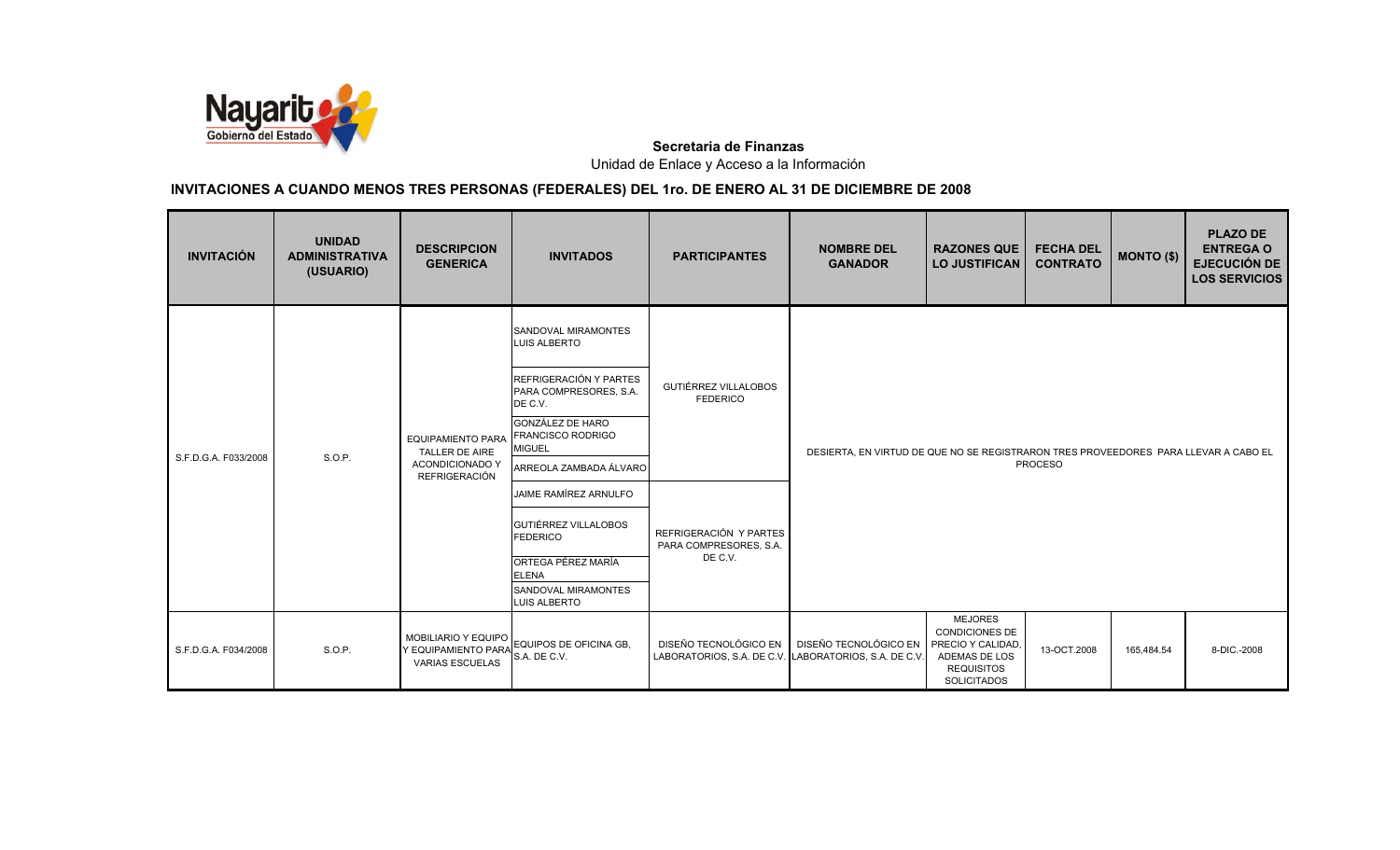

| <b>INVITACIÓN</b>              | <b>UNIDAD</b><br><b>ADMINISTRATIVA</b><br>(USUARIO) | <b>DESCRIPCION</b><br><b>GENERICA</b> | <b>INVITADOS</b>                                                                                                                                                                                                                                                                                            | <b>PARTICIPANTES</b>                         | <b>NOMBRE DEL</b><br><b>GANADOR</b>                                                 | <b>RAZONES QUE</b><br><b>LO JUSTIFICAN</b>                  | <b>FECHA DEL</b><br><b>CONTRATO</b> | MONTO (\$) | <b>PLAZO DE</b><br><b>ENTREGA O</b><br><b>EJECUCIÓN DE</b><br><b>LOS SERVICIOS</b> |
|--------------------------------|-----------------------------------------------------|---------------------------------------|-------------------------------------------------------------------------------------------------------------------------------------------------------------------------------------------------------------------------------------------------------------------------------------------------------------|----------------------------------------------|-------------------------------------------------------------------------------------|-------------------------------------------------------------|-------------------------------------|------------|------------------------------------------------------------------------------------|
| S.F.D.G.A. F034/2008           |                                                     | MOBILIARIO Y EQUIPO C.V.              | DISEÑO TECNOLÓGICO EN<br>LABORATORIOS, S.A. DE C.V.<br><b>EQUIPOS Y</b><br>REFRIGERACIONES TOLEDO.<br>S.A.DE C.V.<br>LAB-TECH<br>INSTRUMENTACIÓN, S.A. DE                                                                                                                                                   | EQUIPOS DE OFICINA GB, S.A.<br>DE C.V.       | LAB-TECH<br>INSTRUMENTACIÓN, S.A. DE<br>C.V.                                        | <b>MEJORES</b><br><b>CONDICIONES DE</b><br>PRECIO Y CALIDAD |                                     | 17,181.00  |                                                                                    |
| (Viene de la hoja<br>anterior) | S.O.P.                                              | <b>VARIAS ESCUELAS</b>                | Y EQUIPAMIENTO PARA ASENSUS, S.A. DE C.V.<br>JORGE ARNULFO MORENO<br><b>GÓMEZ</b><br>RIVELAB, S.A. DE C.V.                                                                                                                                                                                                  | LAB-TECH<br>INSTRUMENTACIÓN, S.A. DE<br>C.V. |                                                                                     | ADEMAS DE LOS<br><b>REQUISITOS</b><br><b>SOLICITADOS</b>    | 13-OCT.2008                         |            | 8-DIC.-2008                                                                        |
|                                |                                                     |                                       | INTERACCIÓN MOBILIARIA,<br>S.A. DE C.V.<br>DANRON INTERACCIONES.<br>S.A. DE C.V.                                                                                                                                                                                                                            | DANRON INTERACCIONES,<br>S.A. DE C.V.        | RIVELAB, S.A. DE C.V.                                                               |                                                             |                                     | 188,436.24 |                                                                                    |
|                                |                                                     |                                       | DISTRIBUIDORA OCA, S.A.DE<br>C.V.                                                                                                                                                                                                                                                                           | RIVELAB, S.A. DE C.V.                        |                                                                                     |                                                             |                                     |            |                                                                                    |
| S.F.D.G.A. F035/2008           | S.O.P. (I.T.T.)                                     | SEGURO DE VIDA                        | <b>ASEGURADORA</b><br>INTERACCIONES, S.A.<br>SEGUROS INBURSA, S.A.<br>ZURICH VIDA COMPAÑÍA DE<br>SEGUROS, S.A.<br>AXA SEGUROS, S.A. DE C.V.<br><b>GRUPO NACIONAL</b><br>PROVINCIAL, S.A.<br>QUALITAS COMPAÑÍA DE<br>SEGUROS, S.A.B. DE C.V.<br>MAPFRE TEPEYAC, S.A.<br><b>GENERAL DE SEGUROS,</b><br>S.A.B. | AXA SEGUROS, S.A. DE C.V.                    | DESIERTA, EN VIRTUD DE QUE NO SE REGISTRARON TRES PROVEEDORES PARA LLEVAR A CABO EL |                                                             | <b>PROCESO</b>                      |            |                                                                                    |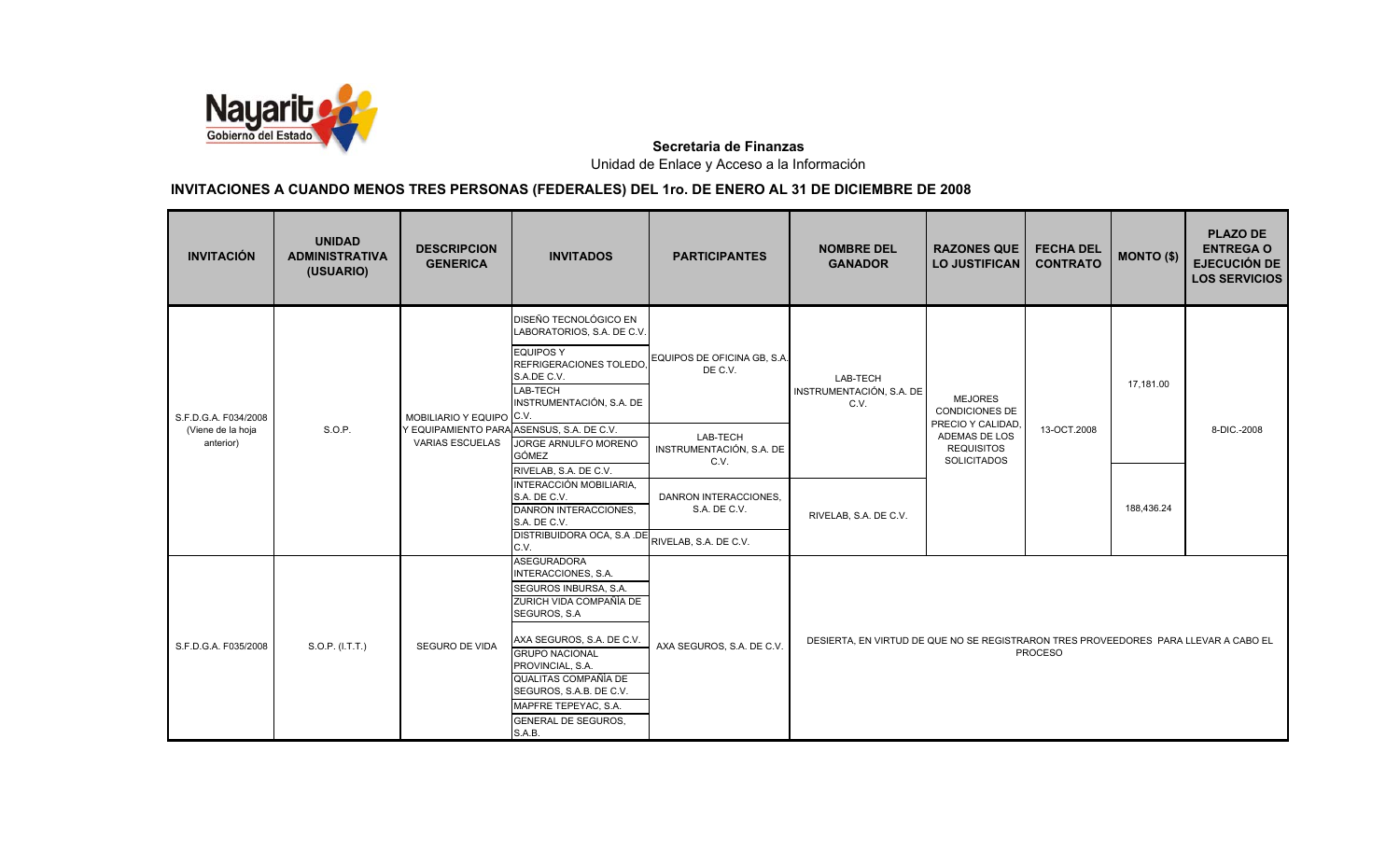

| <b>INVITACIÓN</b>                       | <b>UNIDAD</b><br><b>ADMINISTRATIVA</b><br>(USUARIO) | <b>DESCRIPCION</b><br><b>GENERICA</b>                               | <b>INVITADOS</b>                                                                                                                                             | <b>PARTICIPANTES</b>                                                   | <b>NOMBRE DEL</b><br><b>GANADOR</b>                                                    | <b>RAZONES QUE</b><br><b>LO JUSTIFICAN</b>                                                                  | <b>FECHA DEL</b><br><b>CONTRATO</b> | <b>MONTO (\$)</b> | <b>PLAZO DE</b><br><b>ENTREGA O</b><br><b>EJECUCIÓN DE</b><br><b>LOS SERVICIOS</b> |  |
|-----------------------------------------|-----------------------------------------------------|---------------------------------------------------------------------|--------------------------------------------------------------------------------------------------------------------------------------------------------------|------------------------------------------------------------------------|----------------------------------------------------------------------------------------|-------------------------------------------------------------------------------------------------------------|-------------------------------------|-------------------|------------------------------------------------------------------------------------|--|
|                                         |                                                     | <b>SEGURO DE VIDA</b>                                               | <b>ASEGURADORA</b><br>INTERACCIONES, S.A.<br>SEGUROS INBURSA, S.A.<br>ZURICH VIDA COMPAÑÍA DE<br>SEGUROS, S.A.<br>AXA SEGUROS, S.A. DE C.V.                  | AXA SEGUROS, S.A. DE C.V.                                              |                                                                                        |                                                                                                             |                                     |                   |                                                                                    |  |
| S.F.D.G.A. F036/2008                    | <b>CECYTEN</b>                                      |                                                                     | <b>GRUPO NACIONAL</b><br>PROVINCIAL, S.A.<br>QUALITAS COMPAÑÍA DE<br>SEGUROS, S.A.B. DE C.V.<br>MAPFRE TEPEYAC, S.A.<br><b>GENERAL DE SEGUROS,</b><br>S.A.B. | <b>GRUPO NACIONAL</b><br>PROVINCIAL, S.A.                              |                                                                                        | DESIERTA, EN VIRTUD DE QUE NO SE REGISTRARON TRES PROVEEDORES PARA LLEVAR A CABO EL<br><b>PROCESO</b>       |                                     |                   |                                                                                    |  |
|                                         |                                                     |                                                                     | MALDONADO BECERRA<br><b>DINORAH ELIZABETH</b>                                                                                                                | MALDONADO BECERRA<br><b>DINORAH ELIZABETH</b>                          |                                                                                        |                                                                                                             |                                     |                   |                                                                                    |  |
| S.F.D.G.A. F037/2008                    | <b>CECYTEN</b>                                      | ARTÍCULOS DE<br>PUBLICIDAD                                          | MARTINEZ JIMENEZ ISMAEL<br>CRESPO PEÑA FRANCISCO                                                                                                             |                                                                        | DESIERTA, EN VIRTUD DE QUE NO SE REGISTRARON CUANDO MENOS TRES PROVEEDORES PARA LLEVAR |                                                                                                             | A CABO EL PROCESO                   |                   |                                                                                    |  |
|                                         |                                                     |                                                                     | PROYECTAGRAPHIC, S. DE<br>R.L.                                                                                                                               |                                                                        |                                                                                        |                                                                                                             |                                     |                   |                                                                                    |  |
| S.F.D.G.A. F038/2008                    | <b>CECA</b>                                         | RENTA DE ESPACIOS E<br><b>IMPRESIÓN DE</b><br><b>ESPECTACULARES</b> | GARCÍA OCEGUEDA ANGELA<br>NÚÑEZ MEDRANO SANDRA<br><b>MINERVA</b><br>PROYECTAGRAPHIC, S. DE<br>R.L.<br><b>GONZALEZ ESPARZA DELIA</b><br><b>MARGARITA</b>      | IMAGEN A TODO COLOR, S.A.<br>DE C.V.<br>PROYECTAGRAPHIC, S. DE<br>R.L. |                                                                                        | DESIERTA, EN VIRTUD DE QUE NO SE REGISTRARON CUANDO MENOS TRES PROVEEDORES PARA LLEVAR<br>A CABO EL PROCESO |                                     |                   |                                                                                    |  |
| CARRANZA LEDESMA JESÚS<br><b>ARTURO</b> |                                                     |                                                                     |                                                                                                                                                              |                                                                        |                                                                                        |                                                                                                             |                                     |                   |                                                                                    |  |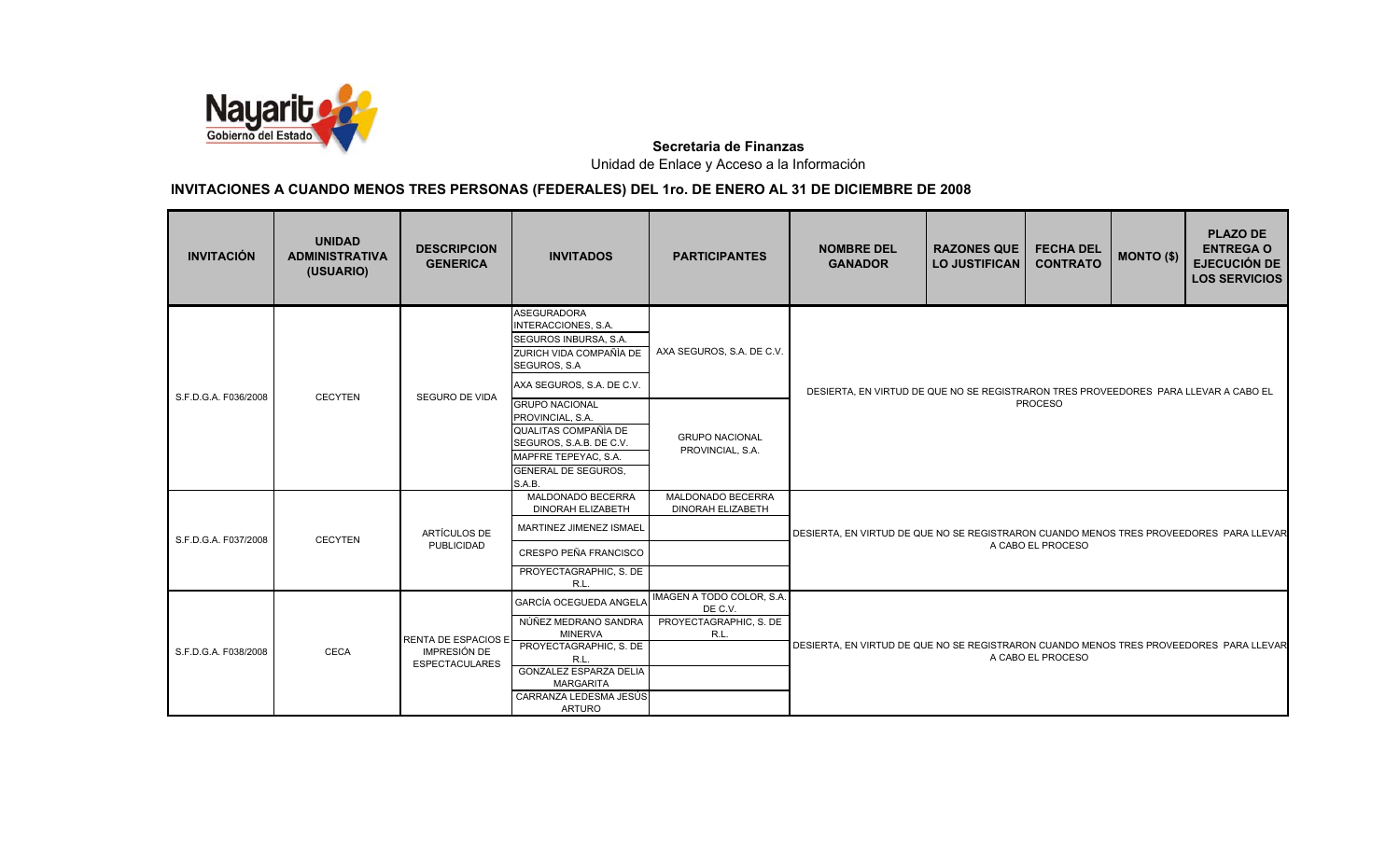

| <b>INVITACIÓN</b>                                      | <b>UNIDAD</b><br><b>ADMINISTRATIVA</b><br>(USUARIO) | <b>DESCRIPCION</b><br><b>GENERICA</b>                                      | <b>INVITADOS</b>                                                                                                                                                                                                                                                                                                                   | <b>PARTICIPANTES</b>                             | <b>NOMBRE DEL</b><br><b>GANADOR</b>                                                                   | <b>RAZONES QUE</b><br><b>LO JUSTIFICAN</b> | <b>FECHA DEL</b><br><b>CONTRATO</b> | MONTO (\$) | <b>PLAZO DE</b><br><b>ENTREGA O</b><br><b>EJECUCIÓN DE</b><br><b>LOS SERVICIOS</b> |
|--------------------------------------------------------|-----------------------------------------------------|----------------------------------------------------------------------------|------------------------------------------------------------------------------------------------------------------------------------------------------------------------------------------------------------------------------------------------------------------------------------------------------------------------------------|--------------------------------------------------|-------------------------------------------------------------------------------------------------------|--------------------------------------------|-------------------------------------|------------|------------------------------------------------------------------------------------|
| S.F.D.G.A. F038/2008<br>(viene de la hoja<br>anterior) | <b>CECA</b>                                         | <b>RENTA DE ESPACIOS E</b><br><b>IMPRESIÓN DE</b><br><b>ESPECTACULARES</b> | DE LA ROSA AGUIAR MIGUEL<br>ÁNGEL<br>BETANCOURT GÓMEZ<br><b>ROXANA</b><br>IMAGEN A TODO COLOR, S.A.<br>DE C.V.<br>AP GRAFINTEL, S.A. DE C.V.                                                                                                                                                                                       |                                                  |                                                                                                       |                                            |                                     |            |                                                                                    |
| S.F.D.G.A. F039/2008                                   | <b>CECA</b>                                         | SERVICIO DE<br>VIGILANCIA                                                  | SEGURIDAD PRIVADA DE<br>NAVABIT CA BECH<br>PROTECTION SERVICES<br>GROUPS, S.A. DE C.V.<br>טו בועומס קבור ולא דיסו<br>INTRAMUROS DE NAYARIT,<br><b>BAUTISTA AGUIRRE OMAR</b><br>ALEJANDRO                                                                                                                                           | SEGURIDAD PRIVADA DE<br>NAVADIT CA DECV          | DESIERTA, EN VIRTUD DE QUE NO SE REGISTRARON TRES PROVEEDORES PARA LLEVAR A CABO EL<br><b>PROCESO</b> |                                            |                                     |            |                                                                                    |
| S.F.D.G.A. F040/2008                                   | <b>UTC</b>                                          | SERVICIO DE LIMPIEZA                                                       | <b>BARRON ROBLES ILIANA</b><br>GYAPHARMA, S.A. DE C.V.<br>Y CONSTRUCCION DEL<br>ESPARZA LORENZANA<br><b>MARCELA</b><br>BARRETO RODRIGUEZ JUAN<br><b>BAUTISTA</b><br><b>VEGA LAMAS MARIA DEL</b><br><b>CARMEN</b><br>JIMENEZ HIDALGO JOSE<br><b>GUZMAN RIVAS JOSE MARIA</b><br><b>OCTAVIO</b><br>JIMENEZ SILVESTRE<br><b>DAMASO</b> | <b>BARRETO RODRIGUEZ JUAN</b><br><b>BAUTISTA</b> | DESIERTA, EN VIRTUD DE QUE NO SE REGISTRARON CUANDO MENOS TRES PROVEEDORES PARA LLEVAR                |                                            | A CABO EL PROCESO                   |            |                                                                                    |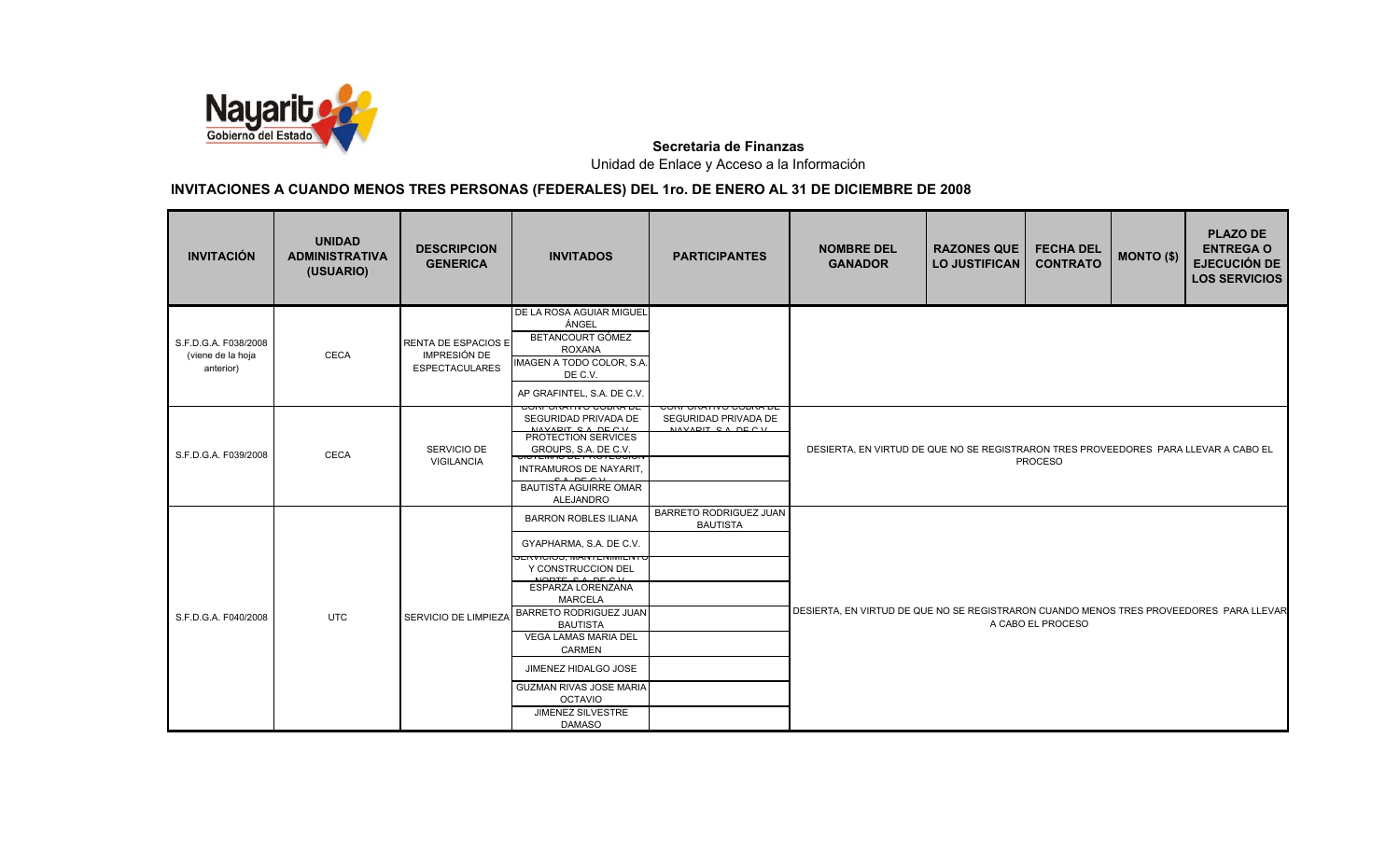

| <b>INVITACIÓN</b>    | <b>UNIDAD</b><br><b>ADMINISTRATIVA</b><br>(USUARIO) | <b>DESCRIPCION</b><br><b>GENERICA</b>                             | <b>INVITADOS</b>                                                                                                                                                                                                                                                                                                                                                       | <b>PARTICIPANTES</b>                                                                                                  | <b>NOMBRE DEL</b><br><b>GANADOR</b>                                                    | <b>RAZONES QUE</b><br><b>LO JUSTIFICAN</b> | <b>FECHA DEL</b><br><b>CONTRATO</b> | <b>MONTO (\$)</b> | <b>PLAZO DE</b><br><b>ENTREGA O</b><br><b>EJECUCIÓN DE</b><br><b>LOS SERVICIOS</b> |
|----------------------|-----------------------------------------------------|-------------------------------------------------------------------|------------------------------------------------------------------------------------------------------------------------------------------------------------------------------------------------------------------------------------------------------------------------------------------------------------------------------------------------------------------------|-----------------------------------------------------------------------------------------------------------------------|----------------------------------------------------------------------------------------|--------------------------------------------|-------------------------------------|-------------------|------------------------------------------------------------------------------------|
| S.F.D.G.A. F041/2008 | <b>UTC</b>                                          | <b>ESPECTACULARES</b>                                             | <b>GARCÍA OCEGUEDA ANGELA</b><br>NÚÑEZ MEDRANO SANDRA<br><b>MINERVA</b><br>PROYECTAGRAPHIC, S. DE<br>R.L.<br><b>GONZALEZ ESPARZA DELIA</b><br><b>MARGARITA</b><br>RENTA DE ESPACIOS E CARRANZA LEDESMA JESÚS<br>ARTURO<br>DE LA ROSA AGUIAR MIGUEL<br>ÁNGEL<br>BETANCOURT GÓMEZ<br><b>ROXANA</b><br>IMAGEN A TODO COLOR, S.A.<br>DE C.V.<br>AP GRAFINTEL, S.A. DE C.V. | IMAGEN A TODO COLOR, S.A.<br>DE C.V.<br>PROYECTAGRAPHIC, S. DE<br>R.L.                                                | DESIERTA, EN VIRTUD DE QUE NO SE REGISTRARON CUANDO MENOS TRES PROVEEDORES PARA LLEVAR |                                            | A CABO EL PROCESO                   |                   |                                                                                    |
| S.F.D.G.A. F042/2008 | <b>CECA</b>                                         | <b>MOBILIARIO BASICO</b><br>PARA INCUBADORA DE<br><b>NEGOCIOS</b> | <b>GONZALEZ LLAMAS ARIEL</b><br><b>ULISES</b><br>DE R.L. DE C.V.<br>MORENO GOMEZ JORGE<br><b>ARNULFO</b><br>EQUIPOS DE OFICINA GB,<br>S.A. DE C.V.<br>CAMARILLO OCEGUEDA LUIS<br><b>EDUARDO</b><br>DISEÑO TECNOLOGICO EN<br>LABORATORIOS, S.A. DE C.V.                                                                                                                 | <b>ESTRATEGIA COMERCIAL, S.</b><br>DE R.L. DE C.V.<br>ESTRATEGIA COMERCIAL, S. EQUIPOS DE OFICINA GB, S.A.<br>DE C.V. | DESIERTA, EN VIRTUD DE QUE NO SE REGISTRARON CUANDO MENOS TRES PROVEEDORES PARA LLEVAR |                                            | A CABO EL PROCESO                   |                   |                                                                                    |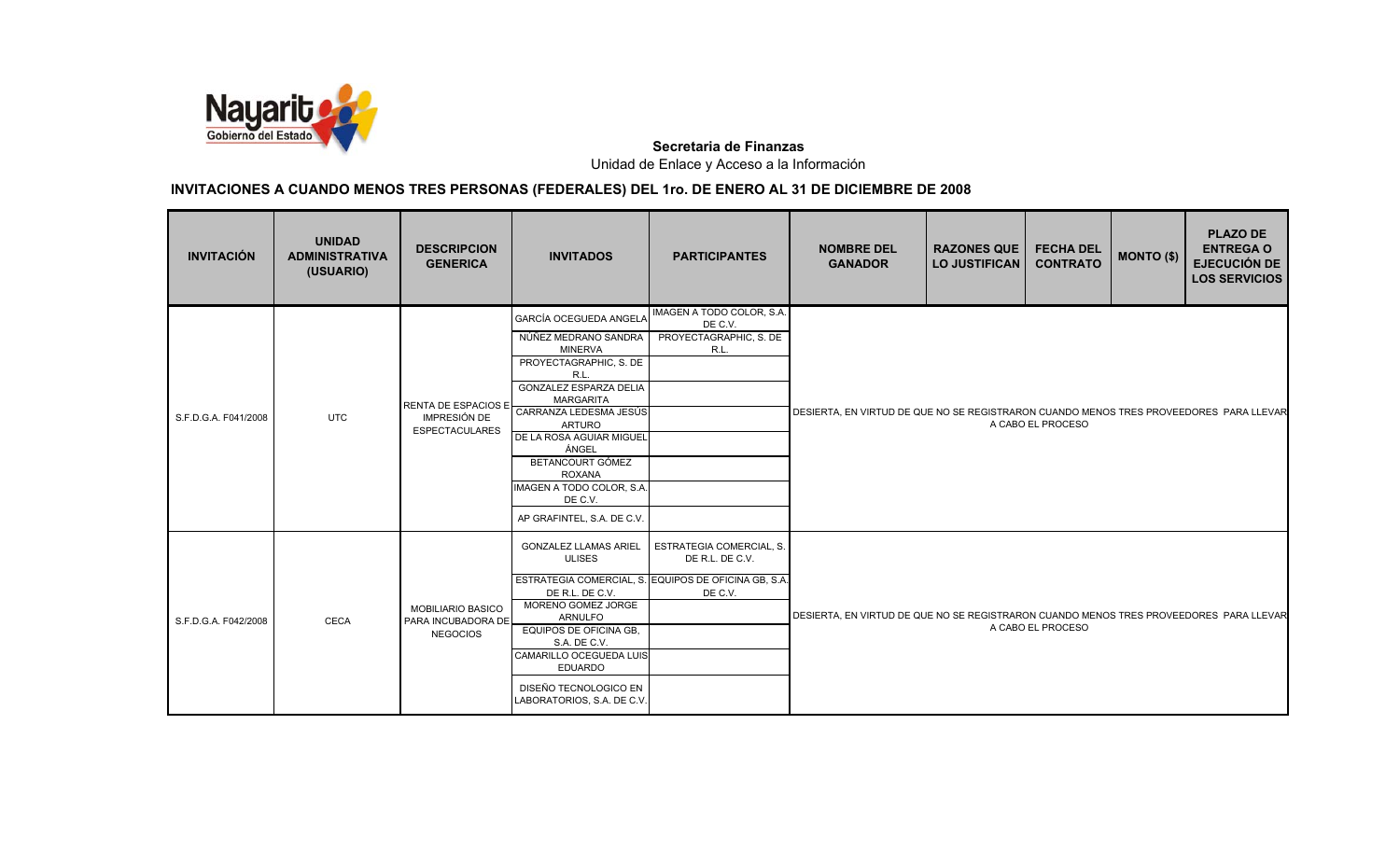

| <b>INVITACIÓN</b>    | <b>UNIDAD</b><br><b>ADMINISTRATIVA</b><br>(USUARIO) | <b>DESCRIPCION</b><br><b>GENERICA</b> | <b>INVITADOS</b>                                                                                                                                                                                                                                                                                                                                                                             | <b>PARTICIPANTES</b>                                                            | <b>NOMBRE DEL</b><br><b>GANADOR</b>                                                    | <b>RAZONES QUE</b><br><b>LO JUSTIFICAN</b> | <b>FECHA DEL</b><br><b>CONTRATO</b> | <b>MONTO (\$)</b> | <b>PLAZO DE</b><br><b>ENTREGA O</b><br><b>EJECUCIÓN DE</b><br><b>LOS SERVICIOS</b> |
|----------------------|-----------------------------------------------------|---------------------------------------|----------------------------------------------------------------------------------------------------------------------------------------------------------------------------------------------------------------------------------------------------------------------------------------------------------------------------------------------------------------------------------------------|---------------------------------------------------------------------------------|----------------------------------------------------------------------------------------|--------------------------------------------|-------------------------------------|-------------------|------------------------------------------------------------------------------------|
| S.F.D.G.A. F043/2008 | <b>UTC</b>                                          | ARTÍCULOS DE<br>PUBLICIDAD            | <b>GUERRERO ESCAMILLA</b><br><b>JORGE ALBERTO</b><br>MARTINEZ ANCHONDO JULIO<br>CESAR<br>PROYECTAGRAPHIC, S. DE<br>R.L.<br>MARTINEZ JIMENEZ ISMAEL<br><b>GONZALEZ ESPARZA DELIA</b><br>MARGARITA<br>MALDONADO BECERRA<br>DINORAH ELIZABETH<br>CRESPO PEÑA FRANCISCO<br><b>BORDADOS</b><br>COMPUTARIZADOS JASIE,<br>S.A. DE C.V.<br>AP GRAFINTEL, S.A. DE C.V.                                | MALDONADO BECERRA<br><b>DINORAH ELIZABETH</b><br>PROYECTAGRAPHIC, S. DE<br>R.L. | DESIERTA, EN VIRTUD DE QUE NO SE REGISTRARON CUANDO MENOS TRES PROVEEDORES PARA LLEVAR |                                            | A CABO EL PROCESO                   |                   |                                                                                    |
| S.F.D.G.A F044/2008  | <b>CECA</b>                                         | SERVICIO DE LIMPIEZA                  | <b>BARRON ROBLES ILIANA</b><br>GYAPHARMA, S.A. DE C.V.<br>SERVICIOS, MANTENIMIENTO<br>Y CONSTRUCCION DEL<br>NORTE, S.A. DE C.V.<br>ESPARZA LORENZANA<br><b>MARCELA</b><br><b>BARRETO RODRIGUEZ JUAN</b><br><b>BAUTISTA</b><br><b>VEGA LAMAS MARIA DEL</b><br><b>CARMEN</b><br>JIMENEZ HIDALGO JOSE<br><b>GUZMAN RIVAS JOSE MARIA</b><br><b>OCTAVIO</b><br>JIMENEZ SILVESTRE<br><b>DAMASO</b> | <b>BARRETO RODRIGUEZ JUAN</b><br><b>BAUTISTA</b>                                | DESIERTA, EN VIRTUD DE QUE NO SE REGISTRARON CUANDO MENOS TRES PROVEEDORES PARA LLEVAR |                                            | A CABO EL PROCESO                   |                   |                                                                                    |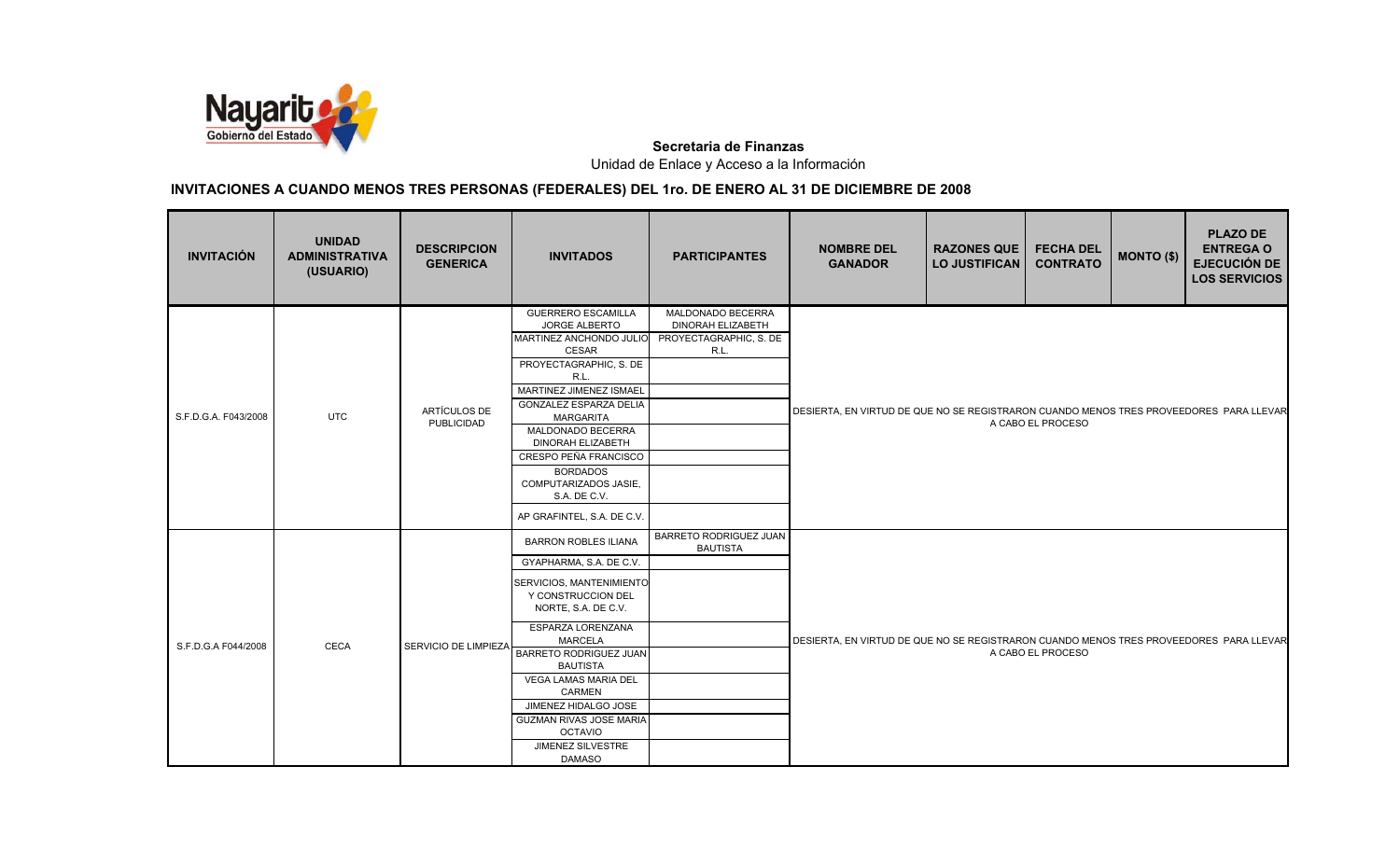

| <b>INVITACIÓN</b>    | <b>UNIDAD</b><br><b>ADMINISTRATIVA</b><br>(USUARIO) | <b>DESCRIPCION</b><br><b>GENERICA</b>        | <b>INVITADOS</b>                                                                                                           | <b>PARTICIPANTES</b>                                                    | <b>NOMBRE DEL</b><br><b>GANADOR</b>                                                                         | <b>RAZONES QUE</b><br>I LO JUSTIFICAN | <b>FECHA DEL</b><br><b>CONTRATO</b> | <b>MONTO (\$)</b> | <b>PLAZO DE</b><br><b>ENTREGA O</b><br><b>EJECUCIÓN DE</b><br><b>LOS SERVICIOS</b> |  |
|----------------------|-----------------------------------------------------|----------------------------------------------|----------------------------------------------------------------------------------------------------------------------------|-------------------------------------------------------------------------|-------------------------------------------------------------------------------------------------------------|---------------------------------------|-------------------------------------|-------------------|------------------------------------------------------------------------------------|--|
|                      |                                                     |                                              |                                                                                                                            | RED AMBIENTAL, S.A. DE C.V. TRENTO CONSULTORES, S.C.                    |                                                                                                             |                                       |                                     |                   |                                                                                    |  |
|                      |                                                     | <b>ESTUDIO PARA LA</b>                       | TAAF CONSULTORIA<br>INTEGRAL, S.C.                                                                                         |                                                                         |                                                                                                             |                                       |                                     |                   |                                                                                    |  |
| S.F.D.G.A. F045/2008 | <b>UTC</b>                                          | <b>ELABORACION DEL</b><br>PROGRAMA MUNICIPAL | <b>GRUPO INTEGRAL DE</b><br><b>RECOLECCION Y</b><br><b>RECICLADOS DE</b><br>OCCIDENTE, S.A. DE C.V.<br>TRENTO CONSULTORES, |                                                                         | DESIERTA. EN VIRTUD DE QUE NO SE REGISTRARON CUANDO MENOS TRES PROVEEDORES PARA LLEVAR<br>A CABO EL PROCESO |                                       |                                     |                   |                                                                                    |  |
|                      |                                                     |                                              | S.C.                                                                                                                       |                                                                         |                                                                                                             |                                       |                                     |                   |                                                                                    |  |
|                      |                                                     |                                              | SISTEMAS DE PROTECCION<br><b>INTRAMUROS DE NAYARIT.</b><br>S.A. DE C.V.                                                    | CORPORATIVO COBRA DE<br>SEGURIDAD PRIVADA DE<br>NAYARIT, S.A. DE C.V.   |                                                                                                             |                                       |                                     |                   |                                                                                    |  |
| S.F.D.G.A. F046/2008 | SECRETARIA DEL MEDIO                                | SERVICIO DE                                  | SEGURIDAD Y ALARMAS DE<br>OCCIDENTE, S.A. DE C.V.                                                                          | PROTECTION SERVICES<br>GROUPS, S.A. DE C.V.                             | DESIERTA. EN VIRTUD DE QUE EN LA APERTURA DE OFERTA SE DESCALIFICO A UN PROVEEDOR. POR LO                   |                                       |                                     |                   |                                                                                    |  |
|                      | <b>AMBIENTE</b>                                     | <b>VIGILANCIA</b>                            | PROTECTION SERVICES<br>GROUPS, S.A. DE C.V.                                                                                | SISTEMAS DE PROTECCION<br><b>INTRAMUROS DE NAYARIT.</b><br>S.A. DE C.V. | CUAL YA NO EXISTEN CUANDO MENOS TRES PROPUESTAS SUSCEPTIBLES DE ANALIZARSE.                                 |                                       |                                     |                   |                                                                                    |  |
|                      |                                                     |                                              | CORPORATIVO COBRA DE<br>SEGURIDAD PRIVADA DE<br>NAYARIT, S.A. DE C.V.                                                      |                                                                         |                                                                                                             |                                       |                                     |                   |                                                                                    |  |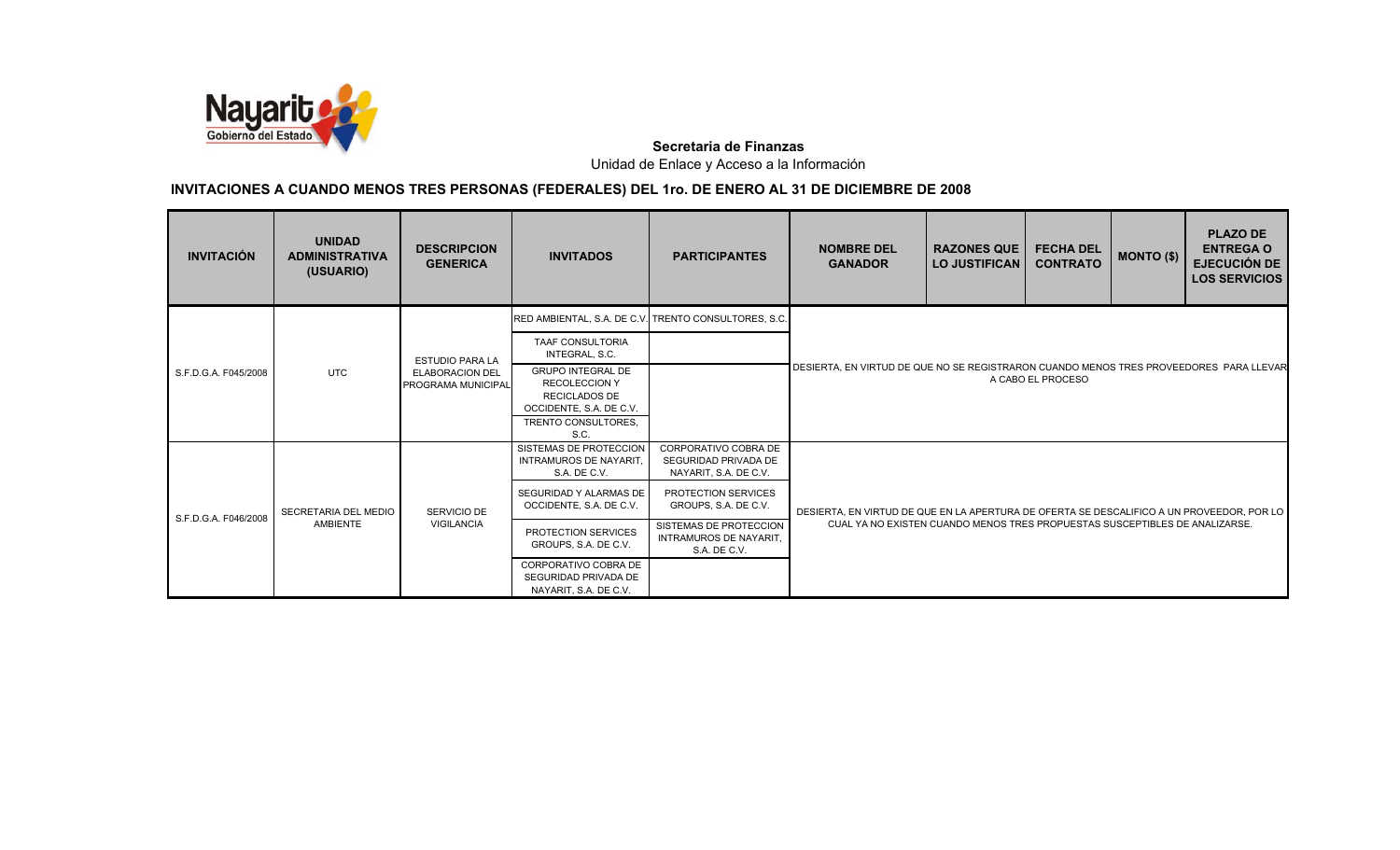

| <b>INVITACIÓN</b>   | <b>UNIDAD</b><br><b>ADMINISTRATIVA</b><br>(USUARIO) | <b>DESCRIPCION</b><br><b>GENERICA</b> | <b>INVITADOS</b>                                                         | <b>PARTICIPANTES</b>                                            | <b>NOMBRE DEL</b><br><b>GANADOR</b>                                                    | <b>RAZONES QUE</b><br><b>LO JUSTIFICAN</b> | <b>FECHA DEL</b><br><b>CONTRATO</b> | $MONTO$ (\$) | <b>PLAZO DE</b><br><b>ENTREGA O</b><br><b>EJECUCIÓN DE</b><br><b>LOS SERVICIOS</b> |
|---------------------|-----------------------------------------------------|---------------------------------------|--------------------------------------------------------------------------|-----------------------------------------------------------------|----------------------------------------------------------------------------------------|--------------------------------------------|-------------------------------------|--------------|------------------------------------------------------------------------------------|
|                     |                                                     |                                       | ROSAS VALENCIA JUAN<br>MANUEL / MULTIMUEBLES Y<br><b>EQUIPOS TOROSAS</b> | INDUSTRIAS RIVERA, S.A. DE<br>C.V.                              |                                                                                        |                                            |                                     |              |                                                                                    |
|                     |                                                     |                                       | LABORATORIOS, S.A. DE C.V.                                               | DISEÑO TECNOLOGICO EN CAMARILLO OCEGUEDA LUIS<br><b>EDUARDO</b> |                                                                                        |                                            |                                     |              |                                                                                    |
|                     |                                                     | <b>MOBILIARIO BASICO</b>              | MORENO GOMEZ JORGE<br><b>ARNULFO</b>                                     |                                                                 |                                                                                        |                                            |                                     |              |                                                                                    |
| S.F.D.G.A F047/2008 | <b>UTC</b>                                          | PARA INCUBADORA DE<br><b>NEGOCIOS</b> | <b>GONZALEZ LLAMAS ARIEL</b><br><b>ULISES</b>                            |                                                                 | DESIERTA, EN VIRTUD DE QUE NO SE REGISTRARON CUANDO MENOS TRES PROVEEDORES PARA LLEVAR |                                            | A CABO EL PROCESO                   |              |                                                                                    |
|                     |                                                     |                                       | ESTRATEGIA COMERCIAL, S.<br>DE R.L. DE C.V.                              |                                                                 |                                                                                        |                                            |                                     |              |                                                                                    |
|                     |                                                     |                                       | <b>CAMARILLO OCEGUEDA LUIS</b><br>EDUARDO                                |                                                                 |                                                                                        |                                            |                                     |              |                                                                                    |
|                     |                                                     |                                       | INDUSTRIS EMY, S.A. DE C.V.                                              |                                                                 |                                                                                        |                                            |                                     |              |                                                                                    |
|                     |                                                     |                                       | INDUSTRIAS RIVERA, S.A. DE<br>C.V.                                       |                                                                 |                                                                                        |                                            |                                     |              |                                                                                    |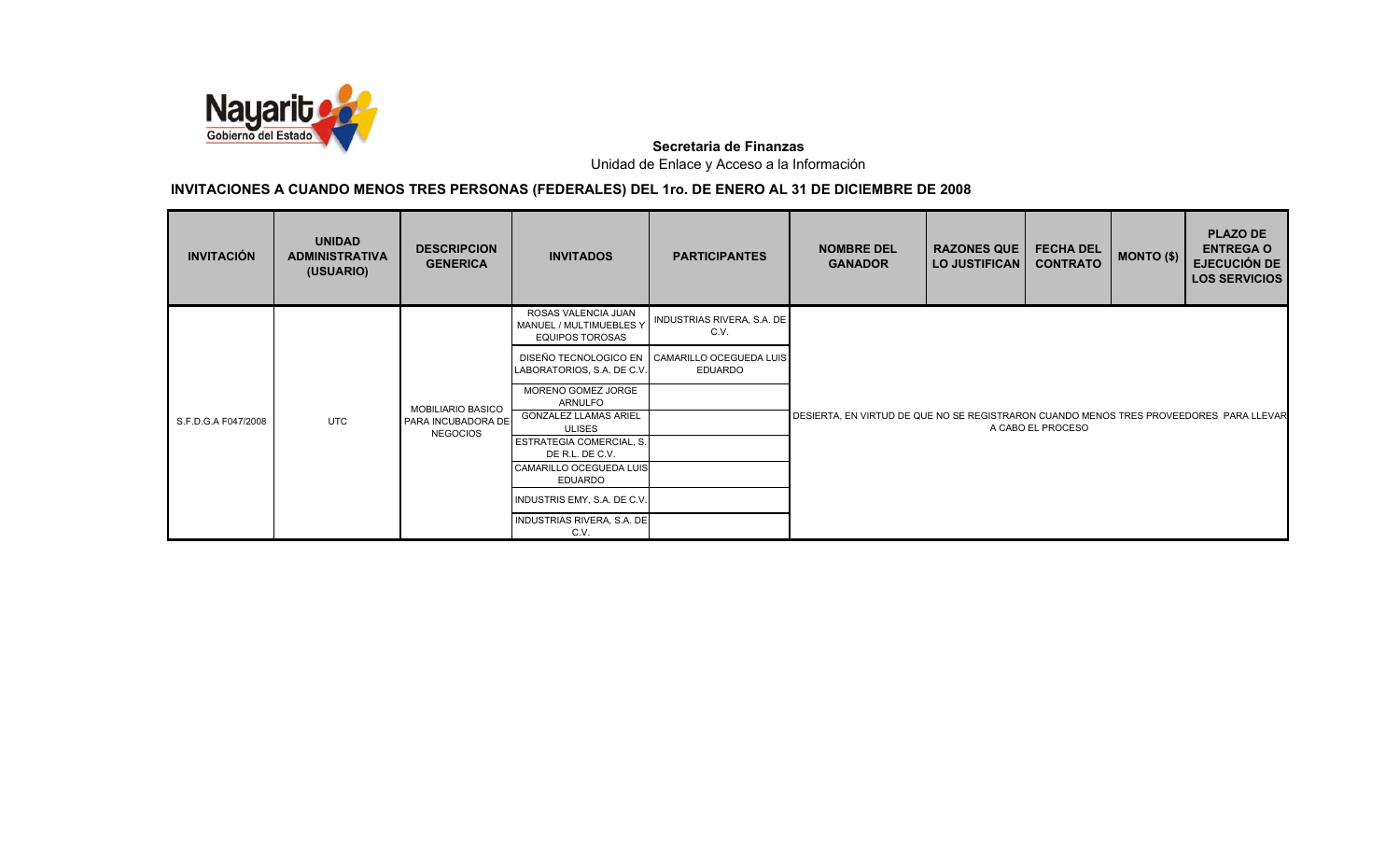

| <b>INVITACIÓN</b>    | <b>UNIDAD</b><br><b>ADMINISTRATIVA</b><br>(USUARIO) | <b>DESCRIPCION</b><br><b>GENERICA</b>                           | <b>INVITADOS</b>                                                                                | <b>PARTICIPANTES</b>                                                             | <b>NOMBRE DEL</b><br><b>GANADOR</b>                                                       | <b>RAZONES QUE</b><br><b>LO JUSTIFICAN</b> | <b>FECHA DEL</b><br><b>CONTRATO</b> | MONTO (\$) | <b>PLAZO DE</b><br><b>ENTREGA O</b><br><b>EJECUCIÓN DE</b><br><b>LOS SERVICIOS</b> |
|----------------------|-----------------------------------------------------|-----------------------------------------------------------------|-------------------------------------------------------------------------------------------------|----------------------------------------------------------------------------------|-------------------------------------------------------------------------------------------|--------------------------------------------|-------------------------------------|------------|------------------------------------------------------------------------------------|
|                      |                                                     |                                                                 | DE OCCIDENTE, S.A. DE C.V.                                                                      | PROMOCIONES BIOMEDICAS EQUIPOS INTERFERENCIALES<br>DE MEXICO, S.A. DE C.V.       |                                                                                           |                                            |                                     |            |                                                                                    |
|                      |                                                     |                                                                 | MEDICAL FUTURE, S.A. DE<br>C.V.                                                                 | <b>VERSAN IMPORTACIONES</b><br><b>MEDICAS Y DE</b><br>LABORATORIOS, S.A. DE C.V. |                                                                                           |                                            |                                     |            |                                                                                    |
|                      | DIF (CREE)                                          | <b>EQUIPO DE</b><br>MECANOTERAPIA Y<br><b>EQUIPAMIENTO PARA</b> | PROVEEDORA DE MATERIAL<br>QUIRURGICO, S.A. DE C.V.                                              | MEDICAL FUTURE, S.A. DE<br>C.V.                                                  |                                                                                           |                                            |                                     |            |                                                                                    |
| S.F.D.G.A. F048/2008 |                                                     |                                                                 | <b>EQUIPOS</b><br><b>INTERFERENCIALES DE</b><br>MEXICO, S.A. DE C.V.                            |                                                                                  | DESIERTA. EN VIRTUD DE QUE EN LA APERTURA DE OFERTA SE DESCALIFICO A UN PROVEEDOR. POR LO |                                            |                                     |            |                                                                                    |
|                      |                                                     | <b>CAMARA DE</b><br>SNOEZEIEN                                   | <b>VERSAN IMPORTACIONES</b><br><b>MEDICAS Y DE</b><br>LABORATORIOS, S.A. DE C.V.                |                                                                                  | CUAL YA NO EXISTEN CUANDO MENOS TRES PROPUESTAS SUSCEPTIBLES DE ANALIZARSE.               |                                            |                                     |            |                                                                                    |
|                      |                                                     |                                                                 | CARLOS NAFARRATE, S.A.<br>DE C.V.                                                               |                                                                                  |                                                                                           |                                            |                                     |            |                                                                                    |
|                      |                                                     |                                                                 | <b>IMPLEMENTOS Y</b><br><b>DISTRIBUCIONES DE EQUIPO</b><br>MEDICO DEL PACIFICO, S.A.<br>DE C.V. |                                                                                  |                                                                                           |                                            |                                     |            |                                                                                    |
|                      |                                                     |                                                                 | DISEÑO TECNOLOGICO EN<br>LABORATORIOS, S.A. DE C.V.                                             |                                                                                  |                                                                                           |                                            |                                     |            |                                                                                    |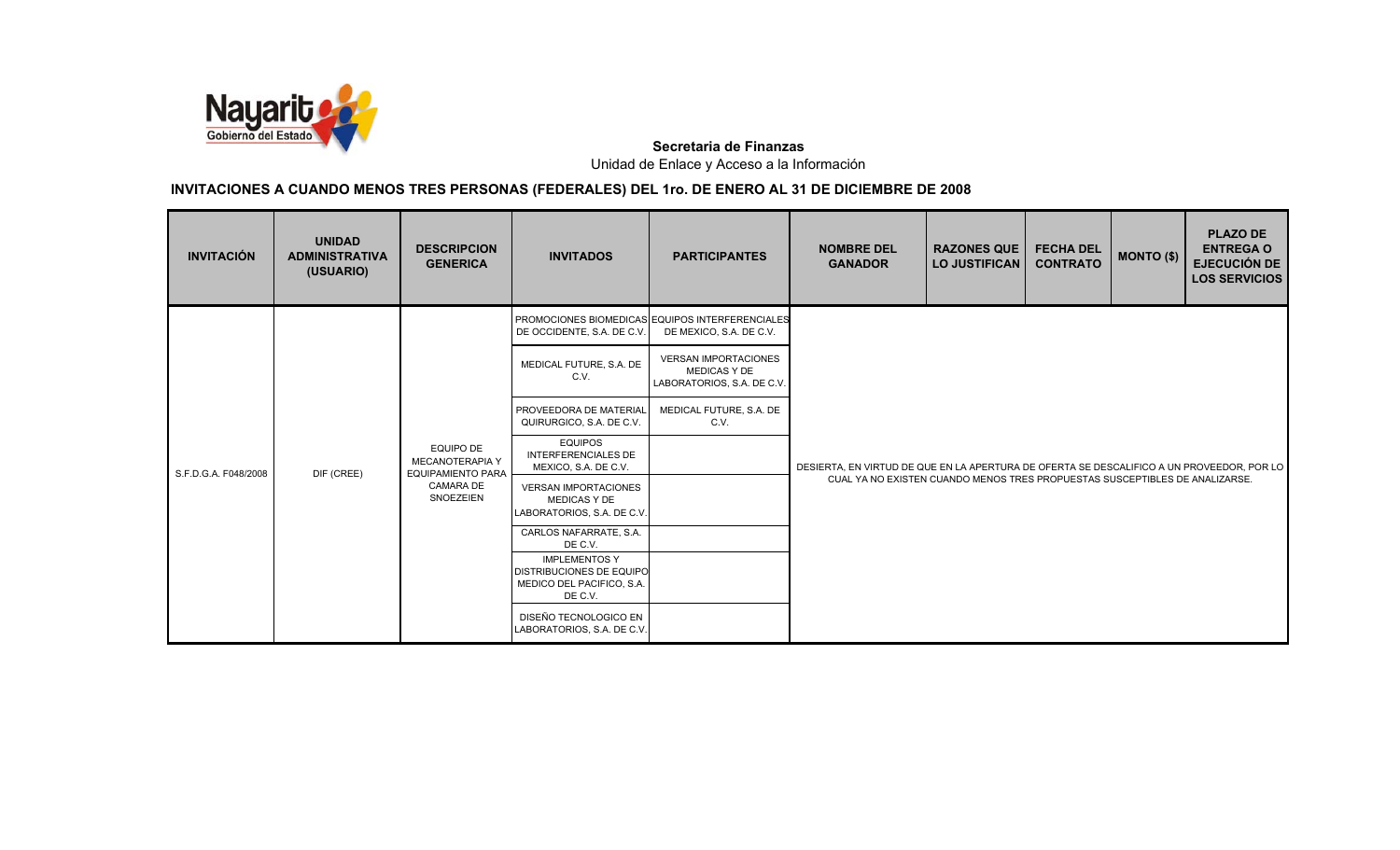

| <b>INVITACIÓN</b>    | <b>UNIDAD</b><br><b>ADMINISTRATIVA</b><br>(USUARIO)                             | <b>DESCRIPCION</b><br><b>GENERICA</b>                                  | <b>INVITADOS</b>                                                                                               | <b>PARTICIPANTES</b>                                                       | <b>NOMBRE DEL</b><br><b>GANADOR</b>                                                                         | <b>RAZONES QUE</b><br><b>LO JUSTIFICAN</b>                                             | <b>FECHA DEL</b><br><b>CONTRATO</b> | MONTO (\$) | <b>PLAZO DE</b><br><b>ENTREGA O</b><br><b>EJECUCIÓN DE</b><br><b>LOS SERVICIOS</b> |  |
|----------------------|---------------------------------------------------------------------------------|------------------------------------------------------------------------|----------------------------------------------------------------------------------------------------------------|----------------------------------------------------------------------------|-------------------------------------------------------------------------------------------------------------|----------------------------------------------------------------------------------------|-------------------------------------|------------|------------------------------------------------------------------------------------|--|
|                      | RED AMBIENTAL, S.A. DE C.V. TRENTO CONSULTORES, S.C.<br><b>TAAF CONSULTORIA</b> |                                                                        |                                                                                                                |                                                                            |                                                                                                             |                                                                                        |                                     |            |                                                                                    |  |
| S.F.D.G.A. F049/2008 | SECRETARIA DEL MEDIO<br>AMBIENTE                                                | <b>ESTUDIO PARA LA</b><br><b>ELABORACION DEL</b><br>PROGRAMA MUNICIPAL | INTEGRAL, S.C.<br><b>GRUPO INTEGRAL DE</b><br><b>RECOLECCION Y</b><br>RECICLADOS DE<br>OCCIDENTE, S.A. DE C.V. |                                                                            | DESIERTA, EN VIRTUD DE QUE NO SE REGISTRARON CUANDO MENOS TRES PROVEEDORES PARA LLEVAR<br>A CABO EL PROCESO |                                                                                        |                                     |            |                                                                                    |  |
|                      |                                                                                 |                                                                        | TRENTO CONSULTORES,<br>S.C.                                                                                    |                                                                            |                                                                                                             |                                                                                        |                                     |            |                                                                                    |  |
|                      |                                                                                 | EQUIPO DE<br><b>MECANOTERAPIA Y</b><br><b>EQUIPAMIENTO PARA</b>        | DE OCCIDENTE, S.A. DE C.V.                                                                                     | PROMOCIONES BIOMEDICAS EQUIPOS INTERFERENCIALES<br>DE MEXICO, S.A. DE C.V. |                                                                                                             |                                                                                        |                                     |            |                                                                                    |  |
|                      |                                                                                 |                                                                        | <b>EQUIPOS</b><br><b>INTERFERENCIALES DE</b><br>MEXICO, S.A. DE C.V.                                           | MEDICAL FUTURE, S.A. DE<br>C.V.                                            |                                                                                                             |                                                                                        |                                     |            |                                                                                    |  |
| S.F.D.G.A. F050/2008 | DIF (CREE)                                                                      |                                                                        | <b>IMPLEMENTOS Y</b><br><b>DISTRIBUCIONES DE EQUIPO</b><br>MEDICO DEL PACIFICO, S.A.<br>DE C.V.                |                                                                            |                                                                                                             | DESIERTA, EN VIRTUD DE QUE NO SE REGISTRARON CUANDO MENOS TRES PROVEEDORES PARA LLEVAR |                                     |            |                                                                                    |  |
|                      |                                                                                 | <b>CAMARA DE</b>                                                       | MEDICAL DIMEGAR, S.A. DE<br>C.V.                                                                               |                                                                            |                                                                                                             |                                                                                        | A CABO EL PROCESO                   |            |                                                                                    |  |
|                      |                                                                                 | SNOEZEIEN                                                              | MEDICAL FUTURE, S.A. DE<br>C.V.                                                                                |                                                                            |                                                                                                             |                                                                                        |                                     |            |                                                                                    |  |
|                      |                                                                                 |                                                                        | <b>VERSAN IMPORTACIONES</b><br><b>MEDICAS Y DE</b><br>LABORATORIOS, S.A. DE C.V.                               |                                                                            |                                                                                                             |                                                                                        |                                     |            |                                                                                    |  |
|                      |                                                                                 |                                                                        | GRUPO REQUNA, S.A. DE<br>C.V.                                                                                  |                                                                            |                                                                                                             |                                                                                        |                                     |            |                                                                                    |  |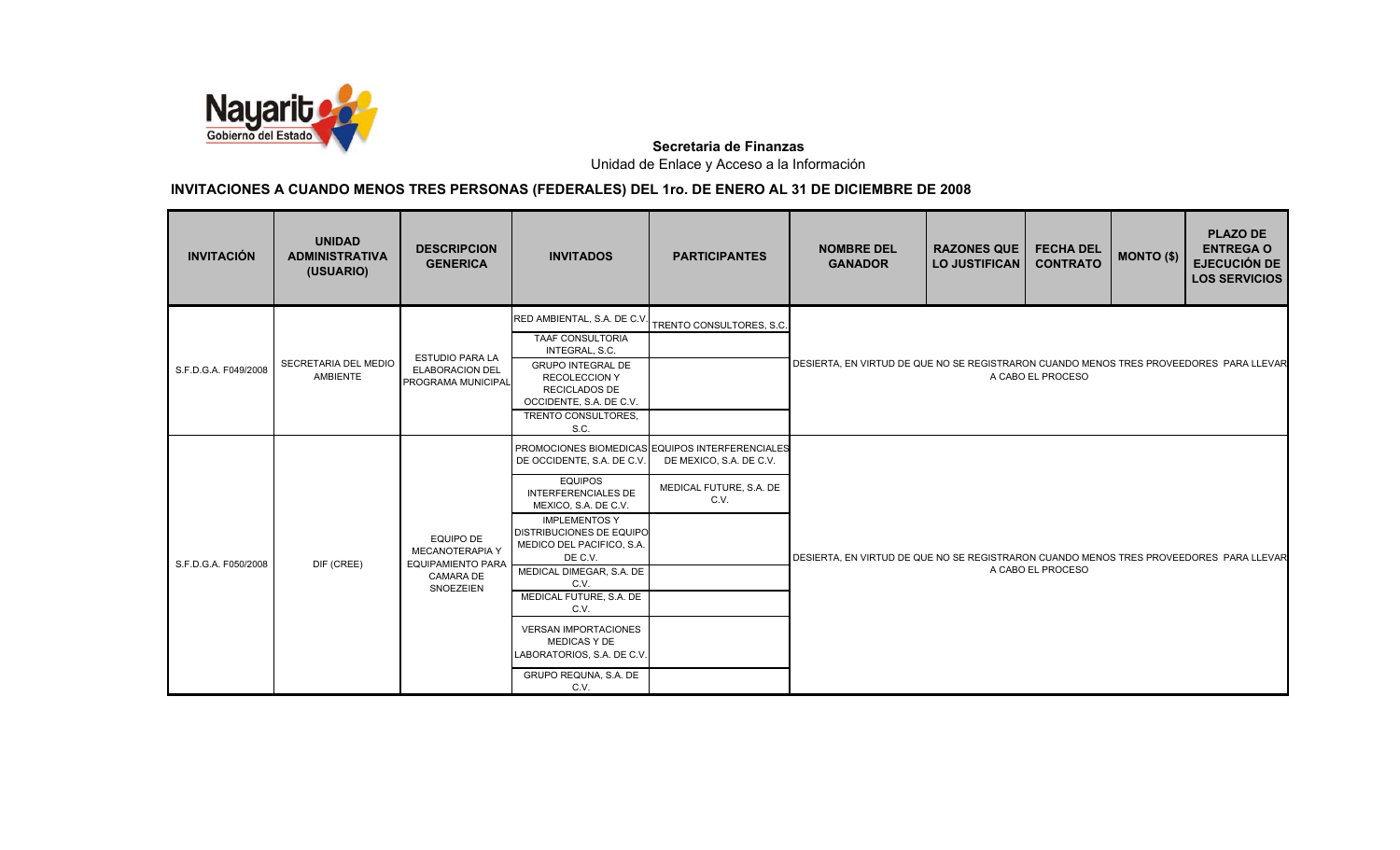

| <b>INVITACIÓN</b>    | <b>UNIDAD</b><br><b>ADMINISTRATIVA</b><br>(USUARIO) | <b>DESCRIPCION</b><br><b>GENERICA</b>                                                          | <b>INVITADOS</b>                                                                                                                              | <b>PARTICIPANTES</b>                                                                                                            | <b>NOMBRE DEL</b><br><b>GANADOR</b>                                                                         | <b>RAZONES QUE</b><br><b>LO JUSTIFICAN</b>                                                                              | <b>FECHA DEL</b><br><b>CONTRATO</b> | MONTO (\$)  | <b>PLAZO DE</b><br><b>ENTREGA O</b><br><b>EJECUCIÓN DE</b><br><b>LOS SERVICIOS</b> |
|----------------------|-----------------------------------------------------|------------------------------------------------------------------------------------------------|-----------------------------------------------------------------------------------------------------------------------------------------------|---------------------------------------------------------------------------------------------------------------------------------|-------------------------------------------------------------------------------------------------------------|-------------------------------------------------------------------------------------------------------------------------|-------------------------------------|-------------|------------------------------------------------------------------------------------|
| S.F.D.G.A F051/2008  | <b>SEDER</b>                                        | PROYECTO DE<br><b>REGISTRO Y SIEMBRA</b><br>DE PRODUCCION<br>AGROPECUARIA Y<br><b>PESQUERA</b> | <b>TECNICOS ESPECIALIZADOS</b><br>DE NAYARIT, S.C.<br>AGRONEGOCIOS DE<br>NAYARIT, S.C.<br><b>LLAMAS INNOVACION</b><br>EMPRESARIAL, S. DE R.L. | NO HUBO PARTICIPANTES                                                                                                           | DESIERTA, EN VIRTUD DE QUE NO SE REGISTRARON CUANDO MENOS TRES<br>PROVEEDORES PARA LLEVAR A CABO EL PROCESO |                                                                                                                         |                                     |             |                                                                                    |
| S.F.D.G.A. F052/2008 | SOP (CBTA NO. 130 Y<br>CBTIS NO. 100                | <b>MOBILIARIO Y EQUIPO</b><br>PARA LABORATORIO                                                 | DISEÑO TECNOLOGICO EN                                                                                                                         | DISEÑO TECNOLÓGICO EN DISEÑO TECNOLÓGICO EN<br>LABORATORIOS, S.A. DE C.V. LABORATORIOS, S.A. DE C.V. LABORATORIOS, S.A. DE C.V. |                                                                                                             | <b>MEJORES</b><br><b>CONDICIONES DE</b><br>PRECIO Y CALIDAD<br>ADEMAS DE LOS<br><b>REQUISITOS</b><br><b>SOLICITADOS</b> | 24-DIC.-08                          | \$7.949,26  | 06-FEB.-2009                                                                       |
|                      |                                                     |                                                                                                | <b>LAB TECH</b><br>INSTRUMENTACIÓN, S.A. DE<br>C.V.                                                                                           | RIVELAB, S.A. DE C.V.                                                                                                           | RIVELAB, S.A. DE C.V.                                                                                       | <b>MEJORES</b><br><b>CONDICIONES DE</b><br>PRECIO Y CALIDAD<br>ADEMAS DE LOS<br><b>REQUISITOS</b><br><b>SOLICITADOS</b> | 24-DIC.-08                          | \$3.191,25  | 06-FEB.-2009                                                                       |
|                      |                                                     |                                                                                                | MORENO GOMEZ JORGE<br><b>ARNULFO</b>                                                                                                          | <b>LAB TECH</b><br>INSTRUMENTACIÓN, S.A. DE INSTRUMENTACIÓN, S.A. DE<br>C.V.                                                    | <b>LAB TECH</b><br>C.V.                                                                                     | <b>MEJORES</b><br><b>CONDICIONES DE</b><br>PRECIO Y CALIDAD<br>ADEMAS DE LOS<br><b>REQUISITOS</b><br><b>SOLICITADOS</b> | 24-DIC.-08                          | \$20.527,50 | 06-FEB.-2009                                                                       |
|                      |                                                     |                                                                                                | EQUIPOS DE OFICINA GB.<br>S.A. DE C.V.<br>RIVELAB, S.A. DE C.V.<br>ROSAS VALENCIA JUAN<br><b>MANUEL</b>                                       |                                                                                                                                 |                                                                                                             |                                                                                                                         |                                     |             |                                                                                    |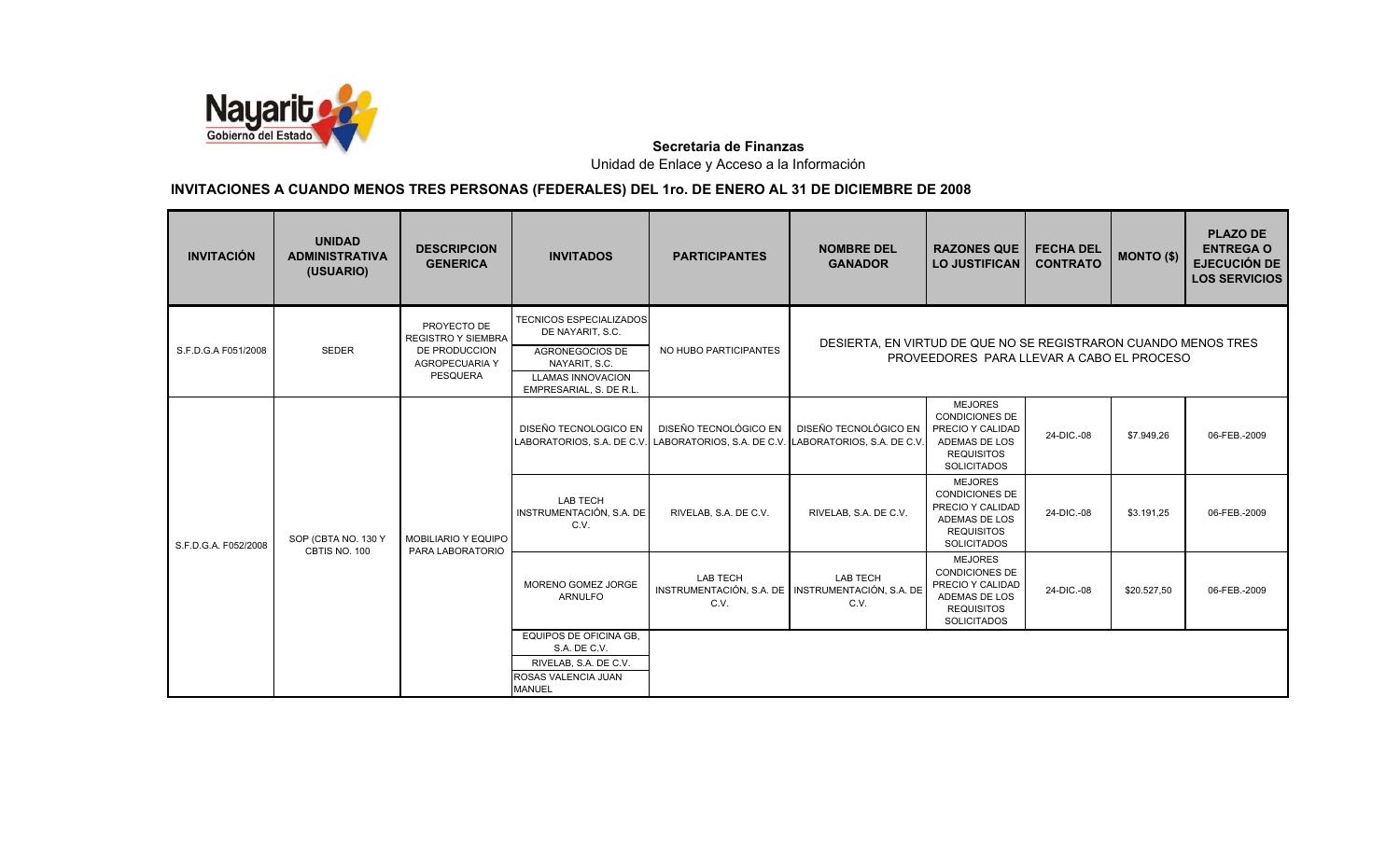

| <b>INVITACIÓN</b>    | <b>UNIDAD</b><br><b>ADMINISTRATIVA</b><br>(USUARIO) | <b>DESCRIPCION</b><br><b>GENERICA</b> | <b>INVITADOS</b>                              | <b>PARTICIPANTES</b>                                                                    | <b>NOMBRE DEL</b><br><b>GANADOR</b>         | <b>RAZONES QUE</b><br><b>LO JUSTIFICAN</b>                                                                              | <b>FECHA DEL</b><br><b>CONTRATO</b> | <b>MONTO (\$)</b> | <b>PLAZO DE</b><br><b>ENTREGA O</b><br><b>EJECUCIÓN DE</b><br><b>LOS SERVICIOS</b> |
|----------------------|-----------------------------------------------------|---------------------------------------|-----------------------------------------------|-----------------------------------------------------------------------------------------|---------------------------------------------|-------------------------------------------------------------------------------------------------------------------------|-------------------------------------|-------------------|------------------------------------------------------------------------------------|
| S.F.D.G.A. F053/2008 | CECAN                                               | <b>MOBILIARIO</b>                     |                                               | ESTRUCTALUM, S.A. DE C.V. COUIPOS DE OFICINA GB, S.A. EQUIPOS DE OFICINA GB,<br>DE C.V. | S.A. DE C.V.                                | <b>MEJORES</b><br><b>CONDICIONES DE</b><br>PRECIO Y CALIDAD<br>ADEMAS DE LOS<br><b>REQUISITOS</b><br><b>SOLICITADOS</b> | 31-DIC .- 2008                      | 212.437,75        | 30-Ene-09                                                                          |
|                      |                                                     |                                       | ROSAS VALENCIA JUAN<br><b>MANUEL</b>          | JUAN MANUEL ROSAS<br><b>VALENCIA</b>                                                    | <b>JUAN MANUEL ROSAS</b><br><b>VALENCIA</b> | <b>MEJORES</b><br><b>CONDICIONES DE</b><br>PRECIO Y CALIDAD<br>ADEMAS DE LOS<br><b>REQUISITOS</b><br><b>SOLICITADOS</b> | 31-DIC.-2008                        | 242.748,45        | 30-Ene-09                                                                          |
|                      |                                                     |                                       | ARMENTA NÚÑEZ ABRAHAM                         | JORGE ARNULFO MORENO<br><b>GÓMEZ</b>                                                    | JORGE ARNULFO MORENO<br><b>GÓMEZ</b>        | <b>MEJORES</b><br><b>CONDICIONES DE</b><br>PRECIO Y CALIDAD<br>ADEMAS DE LOS<br><b>REQUISITOS</b><br><b>SOLICITADOS</b> | 31-DIC.-2008                        | 186.219,50        | 30-Ene-09                                                                          |
|                      |                                                     |                                       |                                               | PLASIDERNAY, S.A. DE C.V. ESTRUCTALUM, S.A. DE C.V.                                     |                                             |                                                                                                                         |                                     |                   |                                                                                    |
|                      |                                                     |                                       | DIAZ SÁNCHEZ MARÍA DE<br>JESÚS                |                                                                                         |                                             |                                                                                                                         |                                     |                   |                                                                                    |
|                      |                                                     |                                       | MORENO GOMEZ JORGE<br><b>ARNULFO</b>          |                                                                                         |                                             |                                                                                                                         |                                     |                   |                                                                                    |
|                      |                                                     |                                       | MUEBLERÍA BLANQUITA, S.A<br>DE C.V.           |                                                                                         |                                             |                                                                                                                         |                                     |                   |                                                                                    |
|                      |                                                     |                                       | EQUIPOS DE OFICINA GB.<br>S.A. DE C.V.        |                                                                                         |                                             |                                                                                                                         |                                     |                   |                                                                                    |
|                      |                                                     |                                       | <b>VEGA VELA ENRIQUE</b>                      |                                                                                         |                                             |                                                                                                                         |                                     |                   |                                                                                    |
|                      |                                                     |                                       | CAMARILLO OCEGUEDA LUIS<br><b>EDUARDO</b>     |                                                                                         |                                             |                                                                                                                         |                                     |                   |                                                                                    |
|                      |                                                     |                                       | <b>GONZALEZ LLAMAS ARIEL</b><br><b>ULISES</b> |                                                                                         |                                             |                                                                                                                         |                                     |                   |                                                                                    |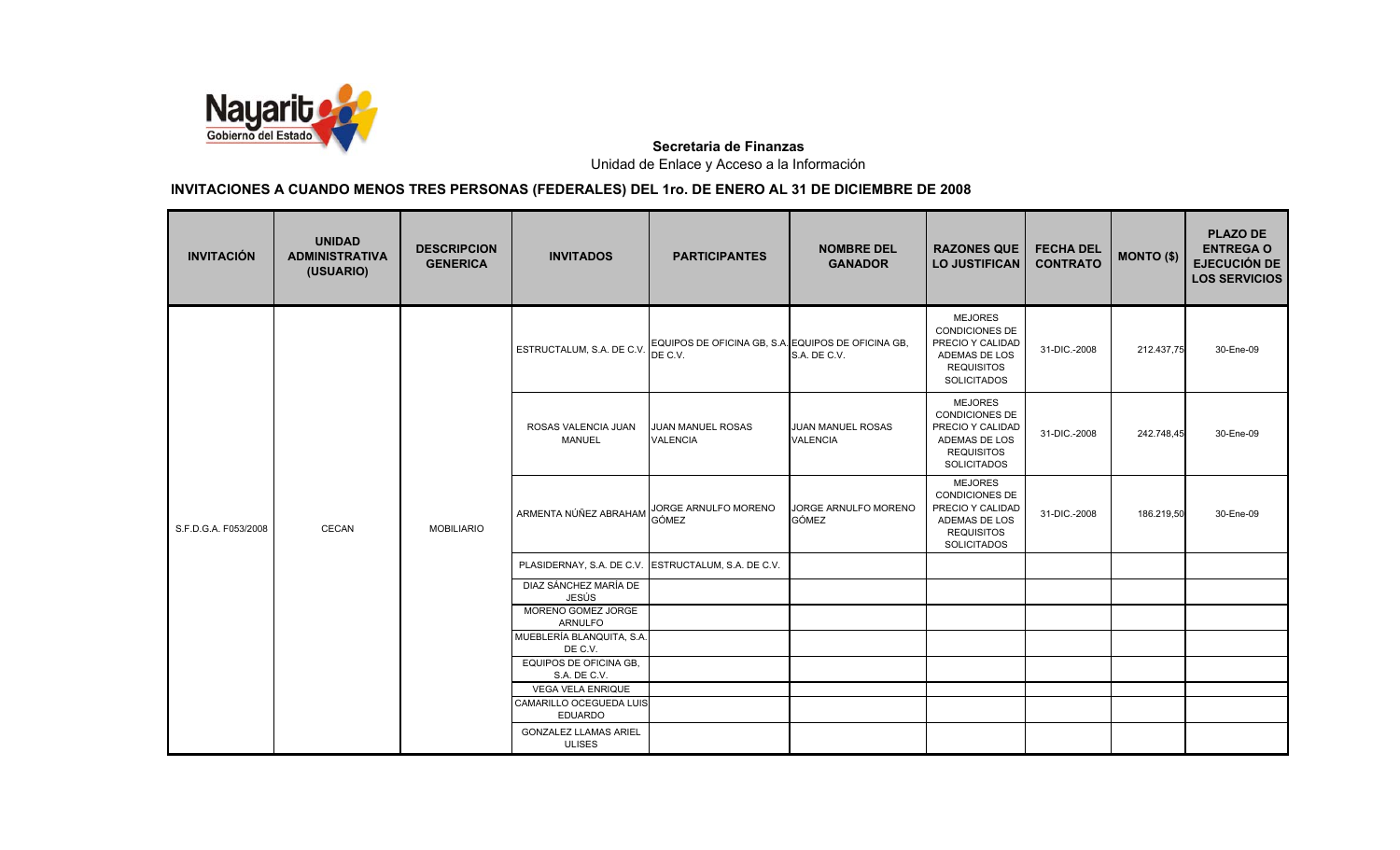

| <b>INVITACIÓN</b>    | <b>UNIDAD</b><br><b>ADMINISTRATIVA</b><br>(USUARIO) | <b>DESCRIPCION</b><br><b>GENERICA</b>               | <b>INVITADOS</b>                                                                                                                                                                                                                                                                                                                                                                                                                                    | <b>PARTICIPANTES</b>                                                   | <b>NOMBRE DEL</b><br><b>GANADOR</b>                                                    | <b>RAZONES QUE</b><br><b>LO JUSTIFICAN</b> | <b>FECHA DEL</b><br><b>CONTRATO</b> | $MONTO$ (\$) | <b>PLAZO DE</b><br><b>ENTREGA O</b><br><b>EJECUCIÓN DE</b><br><b>LOS SERVICIOS</b> |
|----------------------|-----------------------------------------------------|-----------------------------------------------------|-----------------------------------------------------------------------------------------------------------------------------------------------------------------------------------------------------------------------------------------------------------------------------------------------------------------------------------------------------------------------------------------------------------------------------------------------------|------------------------------------------------------------------------|----------------------------------------------------------------------------------------|--------------------------------------------|-------------------------------------|--------------|------------------------------------------------------------------------------------|
| S.F.D.G.A. F054/2008 | SOP (CONALEP 169)                                   | <b>EQUIPAMIENTO</b><br>SISTEMA DE<br>DIGITALIZACIÓN | SOLUCIONES INTEGRALES<br>YDOSK, S.A. DE C.V.<br>VEGA CACHÚ CLAUDIA<br><b>ALICIA</b><br>SOLÍS CAMACHO AURELIANO<br><b>CONSULTORES ASOCIADOS</b><br>EN TECNOLOGÍA Y<br>TELECOMUNICACIONES, S.A.<br>DE C.V.<br>PARTES Y ACCESORIOS DE<br>COMPUTACIÓN DE TEPIC,<br>S.A. DE C.V.<br>INFORMÁTICA OPCYÓN, S.A.<br>DE C.V.<br>SERGIO GONZÁLEZ RAMÍREZ<br><b>ENLACES INFORMÁTICOS DE</b><br>NAYARIT, S.A. DE C.V.<br>COMPUTACIÓN,<br>EXPERIENCIA Y SERVICIO, | JUAN ANTONIO MACHADO<br>VÁZQUEZ<br>INFORMÁTICA OPCYÓN, S.A.<br>DE C.V. | DESIERTA, EN VIRTUD DE QUE NO SE REGISTRARON CUANDO MENOS TRES PROVEEDORES PARA LLEVAR |                                            | A CABO EL PROCESO                   |              |                                                                                    |
|                      |                                                     |                                                     | S.A. DE C.V.<br>CASTILLO ANAYA EDUARDO<br><b>ENRIQUE</b><br>JUAN ANTONIO MACHADO<br>VÁZQUEZ                                                                                                                                                                                                                                                                                                                                                         |                                                                        |                                                                                        |                                            |                                     |              |                                                                                    |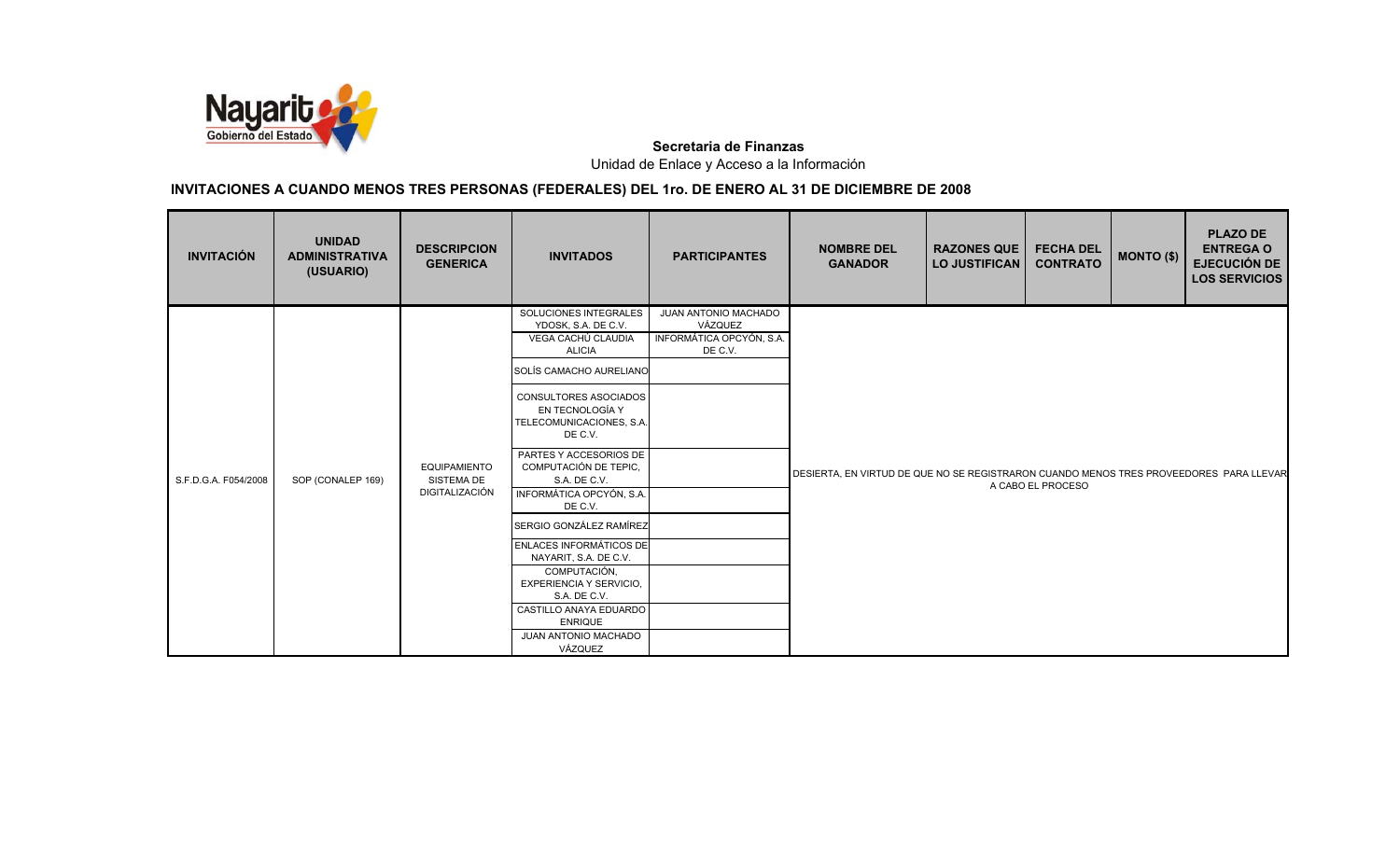

| <b>INVITACIÓN</b>    | <b>UNIDAD</b><br><b>ADMINISTRATIVA</b><br>(USUARIO) | <b>DESCRIPCION</b><br><b>GENERICA</b>                                                                 | <b>INVITADOS</b>                                                | <b>PARTICIPANTES</b>                                 | <b>NOMBRE DEL</b><br><b>GANADOR</b>                                                                         | <b>RAZONES QUE</b><br><b>LO JUSTIFICAN</b>                                                                              | <b>FECHA DEL</b><br><b>CONTRATO</b> | MONTO (\$) | <b>PLAZO DE</b><br><b>ENTREGA O</b><br><b>EJECUCIÓN DE</b><br><b>LOS SERVICIOS</b> |
|----------------------|-----------------------------------------------------|-------------------------------------------------------------------------------------------------------|-----------------------------------------------------------------|------------------------------------------------------|-------------------------------------------------------------------------------------------------------------|-------------------------------------------------------------------------------------------------------------------------|-------------------------------------|------------|------------------------------------------------------------------------------------|
|                      | S.E.B.                                              | EQUIPO DE CÓMPUTO                                                                                     | SOLUCIONES INTEGRALES<br>YDOSK, S.A. DE C.V.                    | COMPUTACIÓN, S.A. DE C.V.                            | PARTES Y ACCESORIOS DE PARTES Y ACCESORIOS EN<br>COMPUTACIÓN, S.A. DE C.V.                                  | <b>MEJORES</b><br><b>CONDICIONES DE</b><br>PRECIO Y CALIDAD<br>ADEMAS DE LOS<br><b>REQUISITOS</b><br><b>SOLICITADOS</b> | 31-DIC .- 2008                      | 499.028,70 | 30-Ene-09                                                                          |
|                      |                                                     |                                                                                                       | RADIOCOMUNICACIÓN Y<br>SEGURIDAD ELECTRÓNICA,<br>S.A. DE C.V.   | INFORMÁTICA OPCYÓN, S.A.<br>DE C.V.                  |                                                                                                             |                                                                                                                         |                                     |            |                                                                                    |
|                      |                                                     |                                                                                                       | COMERCIALIZADORA<br>PROPACOSA, S.A. DE C.V.                     | SERGIO GONZÁLEZ RAMÍREZ                              |                                                                                                             |                                                                                                                         |                                     |            |                                                                                    |
| S.F.D.G.A. F055/2008 |                                                     |                                                                                                       | SERGIO GONZÁLEZ RAMÍREZ                                         | COMPUTACIÓN, EXPERIENCIA<br>Y SERVICIO, S.A. DE C.V. |                                                                                                             |                                                                                                                         |                                     |            |                                                                                    |
|                      |                                                     |                                                                                                       | PARTES Y ACCESORIOS EN<br>COMPUTACIÓN DE TEPIC,<br>S.A. DE C.V. |                                                      |                                                                                                             |                                                                                                                         |                                     |            |                                                                                    |
|                      |                                                     |                                                                                                       | INFORMÁTICA OPCYÓN, S.A.<br>DE C.V.                             |                                                      |                                                                                                             |                                                                                                                         |                                     |            |                                                                                    |
|                      |                                                     |                                                                                                       | EXPERTIS, S.A. DE C.V.                                          |                                                      |                                                                                                             |                                                                                                                         |                                     |            |                                                                                    |
|                      |                                                     |                                                                                                       | COMPUTACIÓN,<br>EXPERIENCIA Y SERVICIO,<br>S.A. DE C.V.         |                                                      |                                                                                                             |                                                                                                                         |                                     |            |                                                                                    |
|                      |                                                     |                                                                                                       | GONZÁLEZ RIVERA JOSÉ                                            |                                                      |                                                                                                             |                                                                                                                         |                                     |            |                                                                                    |
| S.F.D.G.A. F056/2008 | SEDER                                               | PROYECTO DE<br><b>REGISTRO Y SIEMBRA</b><br>DE PRODUCCION<br><b>AGROPECUARIA Y</b><br><b>PESQUERA</b> | <b>TECNICOS ESPECIALIZADOS</b><br>DE NAYARIT, S.C.              | NO HUBO PARTICIPANTES                                |                                                                                                             |                                                                                                                         |                                     |            |                                                                                    |
|                      |                                                     |                                                                                                       | AGRONEGOCIOS DE<br>NAYARIT, S.C.<br><b>LLAMAS INNOVACION</b>    |                                                      | DESIERTA, EN VIRTUD DE QUE NO SE REGISTRARON CUANDO MENOS TRES PROVEEDORES PARA LLEVAR<br>A CABO EL PROCESO |                                                                                                                         |                                     |            |                                                                                    |
|                      |                                                     |                                                                                                       | EMPRESARIAL, S. DE R.L.                                         |                                                      |                                                                                                             |                                                                                                                         |                                     |            |                                                                                    |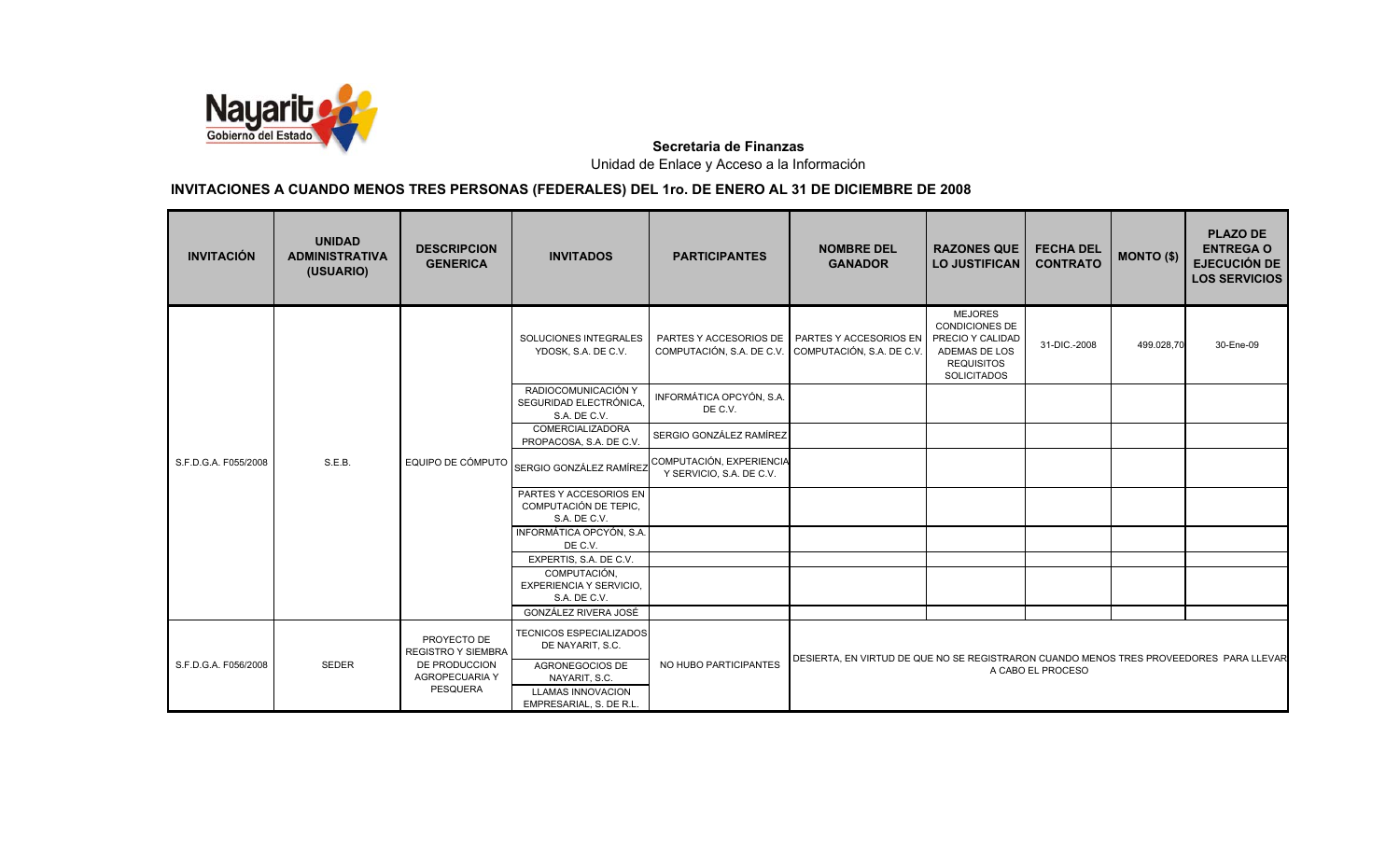

| <b>INVITACIÓN</b>    | <b>UNIDAD</b><br><b>ADMINISTRATIVA</b><br>(USUARIO) | <b>DESCRIPCION</b><br><b>GENERICA</b> | <b>INVITADOS</b>                                                      | <b>PARTICIPANTES</b>                                                     | <b>NOMBRE DEL</b><br><b>GANADOR</b>   | <b>RAZONES QUE</b><br><b>LO JUSTIFICAN</b>                                   | <b>FECHA DEL</b><br><b>CONTRATO</b> | <b>MONTO (\$)</b> | <b>PLAZO DE</b><br><b>ENTREGA O</b><br><b>EJECUCIÓN DE</b><br><b>LOS SERVICIOS</b> |
|----------------------|-----------------------------------------------------|---------------------------------------|-----------------------------------------------------------------------|--------------------------------------------------------------------------|---------------------------------------|------------------------------------------------------------------------------|-------------------------------------|-------------------|------------------------------------------------------------------------------------|
|                      |                                                     |                                       | <b>MANUFACTURAS Y</b><br><b>EQUIPAMIENTO ESCOLAR,</b><br>S.A. DE C.V. | MORENO GOMEZ JORGE<br><b>ARNULFO</b>                                     |                                       |                                                                              |                                     |                   |                                                                                    |
|                      |                                                     | <b>MOBILIARIO ESCOLAR</b>             | <b>GONZALEZ LLAMAS ARIEL</b><br><b>ULISES</b>                         | ROSAS VALENCIA JUAN<br>MANUEL / MULTIMUEBLES Y<br><b>EQUIPOS TOROSAS</b> | SANCHEZ DIAZ MARIA DE<br><b>JESUS</b> | <b>MEJORES</b><br><b>CONDICIONES DE</b><br>PRECIO Y CALIDAD<br>ADEMAS DE LOS | 31/12/2008                          | \$1.266.924,50    | 22/01/2009                                                                         |
|                      |                                                     |                                       | MORENO GOMEZ JORGE<br>ARNULFO                                         | EQUIPOS DE OFICINA GB, S.A.<br>DE C.V.                                   |                                       |                                                                              |                                     |                   |                                                                                    |
|                      |                                                     |                                       | <b>GRUPO COMERCIALIZADOR</b><br>DE GAMA DIDACTICA, S.A. DE<br>C.V.    | DIAZ SANCHEZ MARIA DE<br>JESUS                                           |                                       |                                                                              |                                     |                   |                                                                                    |
|                      |                                                     |                                       | PARTES Y ACCESORIOS DE<br><b>COMPUTACION DE TEPIC,</b>                |                                                                          |                                       |                                                                              |                                     |                   |                                                                                    |
| S.F.D.G.A. F057/2008 | <b>SEB</b>                                          |                                       | S.A. DE C.V.                                                          |                                                                          |                                       |                                                                              |                                     |                   |                                                                                    |
|                      |                                                     |                                       | ROSAS VALENCIA JUAN<br>MANUEL / MULTIMUEBLES Y                        |                                                                          |                                       | <b>REQUISITOS</b>                                                            |                                     |                   |                                                                                    |
|                      |                                                     |                                       | <b>EQUIPOS TOROSAS</b>                                                |                                                                          |                                       | <b>SOLICITADOS</b>                                                           |                                     |                   |                                                                                    |
|                      |                                                     |                                       | COMERCIALIZADORA                                                      |                                                                          |                                       |                                                                              |                                     |                   |                                                                                    |
|                      |                                                     |                                       | PROPACOSA, S.A. DE C.V.<br>EQUIPOS DE OFICINA GB,                     |                                                                          |                                       |                                                                              |                                     |                   |                                                                                    |
|                      |                                                     |                                       | S.A. DE C.V.                                                          |                                                                          |                                       |                                                                              |                                     |                   |                                                                                    |
|                      |                                                     |                                       | MUEBLERIA BLANQUITA, S.A.                                             |                                                                          |                                       |                                                                              |                                     |                   |                                                                                    |
|                      |                                                     |                                       | DE C.V.                                                               |                                                                          |                                       |                                                                              |                                     |                   |                                                                                    |
|                      |                                                     |                                       | <b>MIRAZO GARCIA BEATRIZ</b><br><b>CECILIA</b>                        |                                                                          |                                       |                                                                              |                                     |                   |                                                                                    |
|                      |                                                     |                                       | DIAZ SANCHEZ MARIA DE                                                 |                                                                          |                                       |                                                                              |                                     |                   |                                                                                    |
|                      |                                                     |                                       | <b>JESUS</b>                                                          |                                                                          |                                       |                                                                              |                                     |                   |                                                                                    |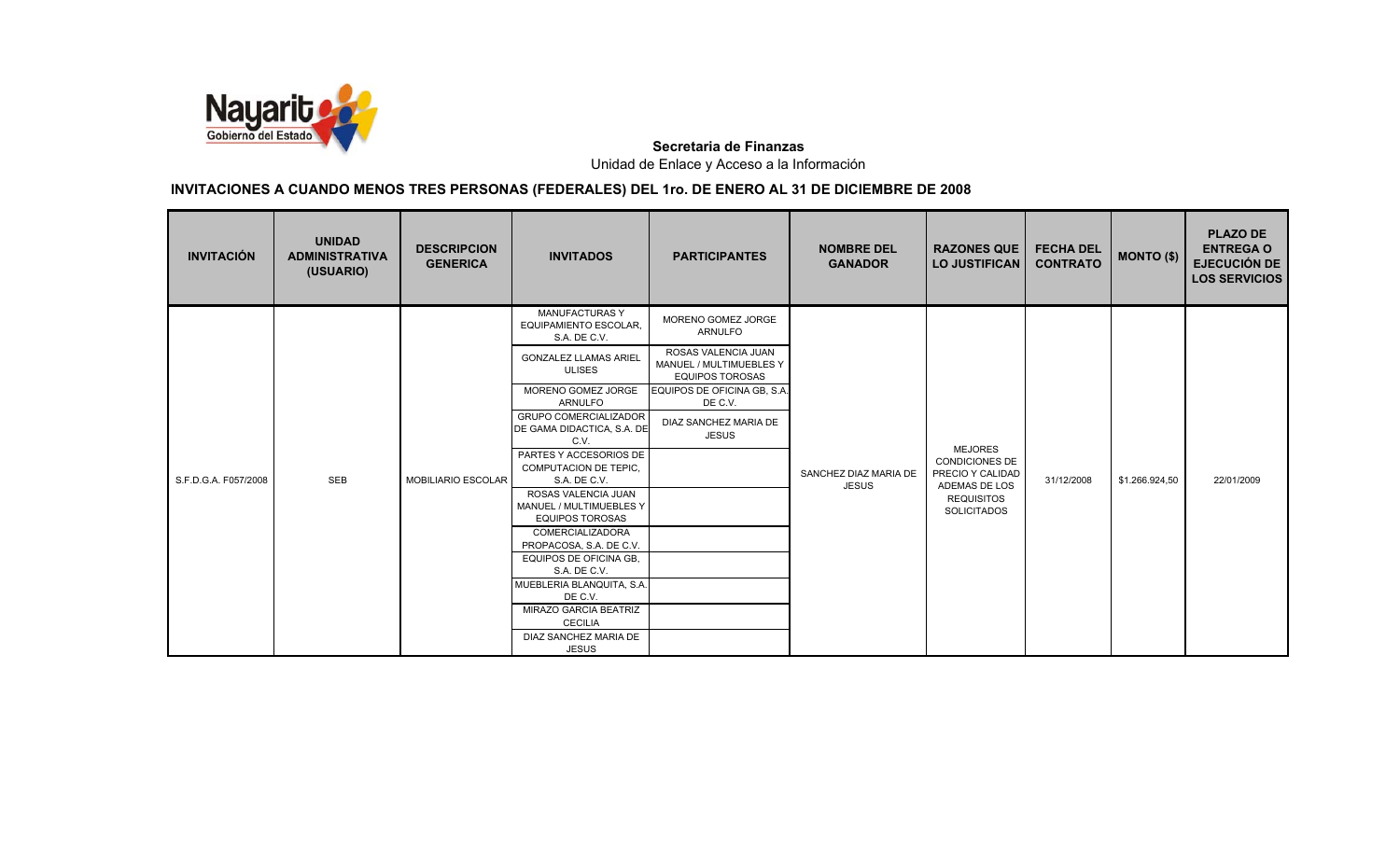

| <b>INVITACIÓN</b>    | <b>UNIDAD</b><br><b>ADMINISTRATIVA</b><br>(USUARIO) | <b>DESCRIPCION</b><br><b>GENERICA</b> | <b>INVITADOS</b>                                                  | <b>PARTICIPANTES</b>                                                             | <b>NOMBRE DEL</b><br><b>GANADOR</b>                                           | <b>RAZONES QUE</b><br><b>LO JUSTIFICAN</b>                                                                              | <b>FECHA DEL</b><br><b>CONTRATO</b> | <b>MONTO (\$)</b> | <b>PLAZO DE</b><br><b>ENTREGA O</b><br><b>EJECUCIÓN DE</b><br><b>LOS SERVICIOS</b> |
|----------------------|-----------------------------------------------------|---------------------------------------|-------------------------------------------------------------------|----------------------------------------------------------------------------------|-------------------------------------------------------------------------------|-------------------------------------------------------------------------------------------------------------------------|-------------------------------------|-------------------|------------------------------------------------------------------------------------|
|                      | <b>SEB</b>                                          |                                       | <b>IMPERMEABILIZANTES Y</b><br>SIMILARES, S.A. DE C.V.            | CENTRO DE ABASTOS PARA CENTRO DE ABASTOS PARA<br>CONSTRUCCIONES, S.A. DE<br>C.V. | CONSTRUCCIONES, S.A. DE<br>C.V.                                               | <b>MEJORES</b><br>CONDICIONES DE<br>PRECIO Y CALIDAD<br>ADEMAS DE LOS<br><b>REQUISITOS</b><br><b>SOLICITADOS</b>        | 31/12/2008                          | \$120.359,64      | 22/01/2009                                                                         |
| S.F.D.G.A. F058/2008 |                                                     | <b>MATERIAL PARA</b><br>CONSTRUCCION  | <b>MARIN PEREZ CARLOS</b>                                         | DISTRIBUIDORA IRCA, S.A. DE<br>C.V.                                              | DISTRIBUIDORA IRCA, S.A.<br>DE C.V.                                           | <b>MEJORES</b><br><b>CONDICIONES DE</b><br>PRECIO Y CALIDAD<br>ADEMAS DE LOS<br><b>REQUISITOS</b><br><b>SOLICITADOS</b> | 31/12/2008                          | \$147.539,60      | 22/01/2009                                                                         |
|                      |                                                     |                                       | LOPEZ MENDIVIL CLAUDIA                                            | DE C.V.                                                                          | CONSTRUCTODO TEPIC, S.A. CONSTRUCTODO TEPIC, S.A. PRECIO Y CALIDAD<br>DE C.V. | <b>MEJORES</b><br><b>CONDICIONES DE</b><br>ADEMAS DE LOS<br><b>REQUISITOS</b><br><b>SOLICITADOS</b>                     | 31/12/2008                          | \$84.243,25       | 22/01/2009                                                                         |
|                      |                                                     |                                       | <b>BUSTAMANTE MEDINA</b><br><b>JAVIER</b>                         | <b>BUSTAMANTE MEDINA</b><br><b>LEONOR</b>                                        | <b>BUSTAMANTE MEDINA</b><br><b>LEONOR</b>                                     | <b>MEJORES</b><br><b>CONDICIONES DE</b><br>PRECIO Y CALIDAD<br>ADEMAS DE LOS<br><b>REQUISITOS</b><br><b>SOLICITADOS</b> | 31/12/2008                          | \$96.826,55       | 22/01/2009                                                                         |
|                      |                                                     |                                       | PLASYDERNAY, S.A. DE.C.V.                                         |                                                                                  |                                                                               |                                                                                                                         |                                     |                   |                                                                                    |
|                      |                                                     |                                       | <b>CENTRO FERRETERO Y</b><br>ELECTRICO BOBADILLA, S.A.<br>DE C.V. |                                                                                  |                                                                               |                                                                                                                         |                                     |                   |                                                                                    |
|                      |                                                     |                                       | DISTRIBUIDORA IRCA, S.A.<br>DE C.V.                               |                                                                                  |                                                                               |                                                                                                                         |                                     |                   |                                                                                    |
|                      |                                                     |                                       | ZEPEDA LUNA JAVIER                                                |                                                                                  |                                                                               |                                                                                                                         |                                     |                   |                                                                                    |
|                      |                                                     |                                       | MEDINA CASTAÑEDA<br><b>RODOLFO</b>                                |                                                                                  |                                                                               |                                                                                                                         |                                     |                   |                                                                                    |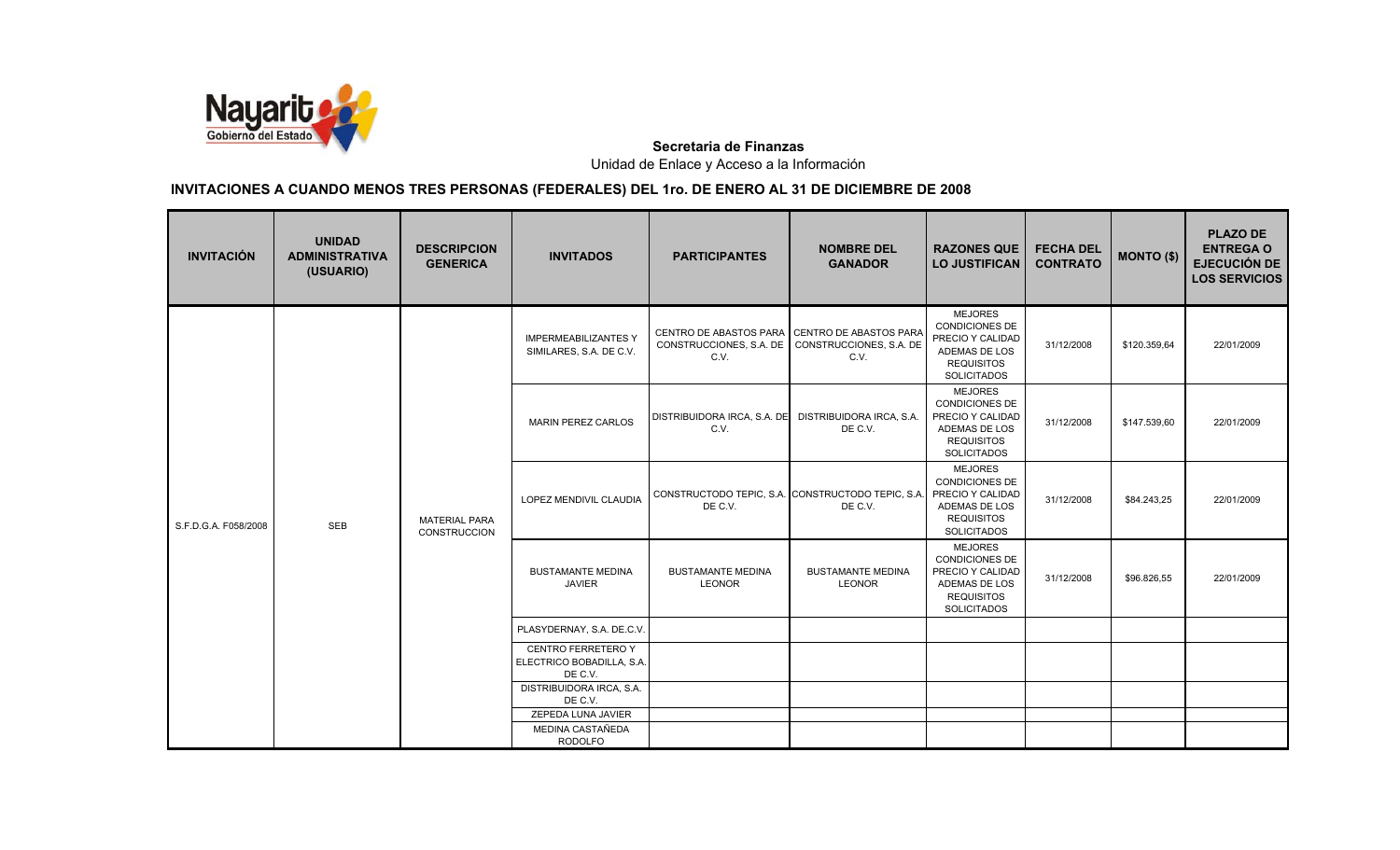

| <b>INVITACIÓN</b>                                      | <b>UNIDAD</b><br><b>ADMINISTRATIVA</b><br>(USUARIO) | <b>DESCRIPCION</b><br><b>GENERICA</b>       | <b>INVITADOS</b>                                          | <b>PARTICIPANTES</b> | <b>NOMBRE DEL</b><br><b>GANADOR</b> | <b>RAZONES QUE</b><br><b>LO JUSTIFICAN</b> | <b>FECHA DEL</b><br><b>CONTRATO</b> | MONTO (\$) | <b>PLAZO DE</b><br><b>ENTREGA O</b><br><b>EJECUCIÓN DE</b><br><b>LOS SERVICIOS</b> |
|--------------------------------------------------------|-----------------------------------------------------|---------------------------------------------|-----------------------------------------------------------|----------------------|-------------------------------------|--------------------------------------------|-------------------------------------|------------|------------------------------------------------------------------------------------|
|                                                        | SEB                                                 |                                             | FERRELECTRICA LA CRUZ,<br>S.A. DE C.V.                    |                      |                                     |                                            |                                     |            |                                                                                    |
|                                                        |                                                     | <b>MATERIAL PARA</b><br><b>CONSTRUCCION</b> | FERRETERIA Y TLAPALERIA<br>LA MEXICANA, S.A. DE C.V.      |                      |                                     |                                            |                                     |            |                                                                                    |
|                                                        |                                                     |                                             | <b>BUSTAMANTE MEDINA</b><br>LEONOR                        |                      |                                     |                                            |                                     |            |                                                                                    |
| S.F.D.G.A.<br>F058/2008 (Viene<br>de la hoja anterior) |                                                     |                                             | CENTRO DE ABASTOS PARA<br>CONSTRUCCIONES, S.A. DE<br>C.V. |                      |                                     |                                            |                                     |            |                                                                                    |
|                                                        |                                                     |                                             | CONSTRUCTODO TEPIC, S.A.<br>DE C.V.                       |                      |                                     |                                            |                                     |            |                                                                                    |
|                                                        |                                                     |                                             | ABASTECEDORA DE ACEROS<br>DE NAYARIT, S.A. DE C.V.        |                      |                                     |                                            |                                     |            |                                                                                    |
|                                                        |                                                     |                                             | MULTIACABADOS DE<br>NAYARIT, S.A. DE C.V.                 |                      |                                     |                                            |                                     |            |                                                                                    |